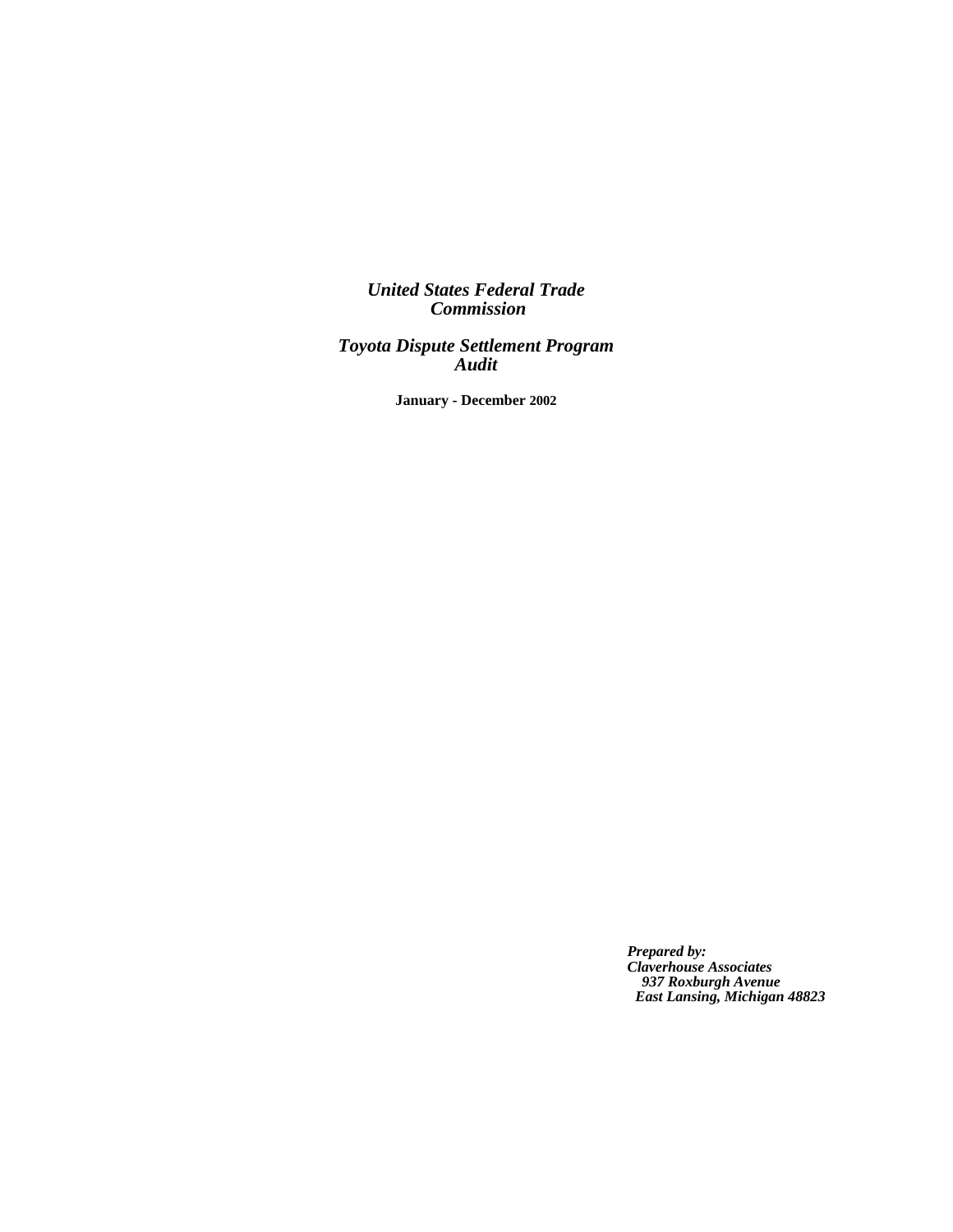# *Table of Contents*

|                | <b>PAGE</b>                                                                                                    |  |
|----------------|----------------------------------------------------------------------------------------------------------------|--|
|                |                                                                                                                |  |
| $\mathbf{I}$ . |                                                                                                                |  |
| $\Pi$ .        | DETAILED FINDINGS $\ldots \ldots \ldots \ldots \ldots \ldots \ldots \ldots \ldots \ldots \ldots \ldots \ldots$ |  |
| III.           |                                                                                                                |  |
|                |                                                                                                                |  |
|                |                                                                                                                |  |
|                |                                                                                                                |  |
| IV.            |                                                                                                                |  |
| V.             | SURVEY AND STATISTICAL INDEX COMPARATIVE                                                                       |  |
| VI.            |                                                                                                                |  |
| <b>VII</b>     |                                                                                                                |  |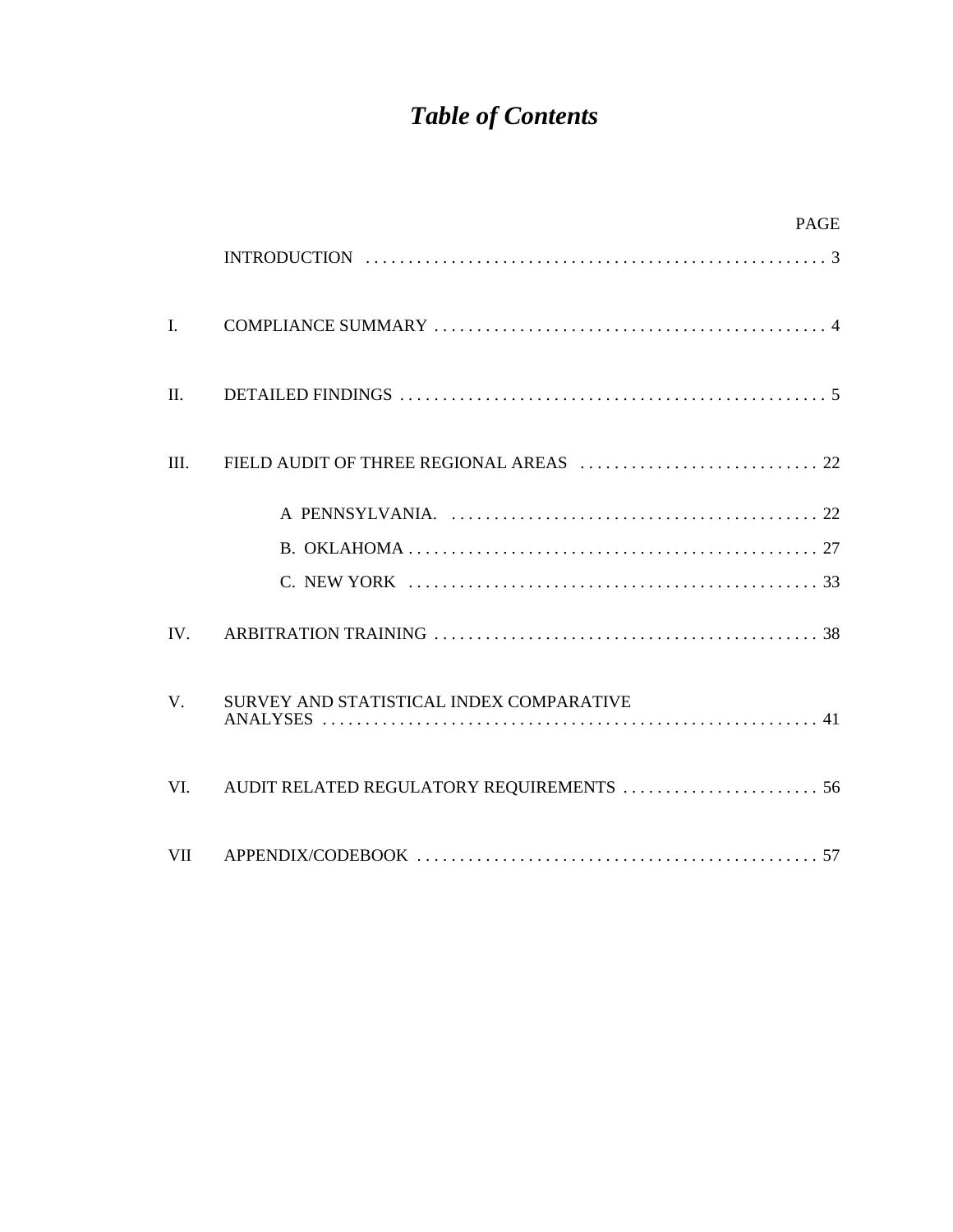## *Introduction*

This 2002 audit of Toyota's Customer Arbitration Process is performed pursuant to the 1975 federal warranty law, the Magnuson-Moss Warranty Federal Trade Commission Improvement Act and Rule on Informal Dispute Settlement Procedures, 16 C.F.R. Part 703 (hereafter referred to as Rule 703).

Claverhouse Associates, a firm specializing in arbitration, mediation, and program auditing, performed the audit, which was conducted under the supervision of Kent S. Wilcox, President and Senior Auditor. The statistical survey was conducted by the Center for Survey Research, a division of the Institute for Public Policy and Social Research at Michigan State University.

Arrangements to conduct the audit were initiated by an invoice submitted in early 2002. Claverhouse Associates coordinated field audits, statistical survey planning, and arbitration training with the program's independent administrator, The National Center for Dispute Settlement (NCDS).

Hearings held in Toyota's Regions for Pennsylvania, Oklahoma, and New York were included in the on-site field inspections. Visits to these locations were arranged to coordinate with scheduled arbitration hearings. In addition, we audited arbitrator training conducted in Grapevine, Texas, June 20 - 22, 2002. Thus, field audits of the arbitration hearings and arbitrator training are sometimes conducted in the current calendar year rather than in the audit year but are assumed to reflect operations as they existed in the audit year (2002). Performing the field audits during the actual audit year would require initiating the audit much earlier and using a two-phased format: one commencing during the actual audit period and the other in the following year, after all annual statistics had been compiled. All case files inspected were generated during 2002 as required.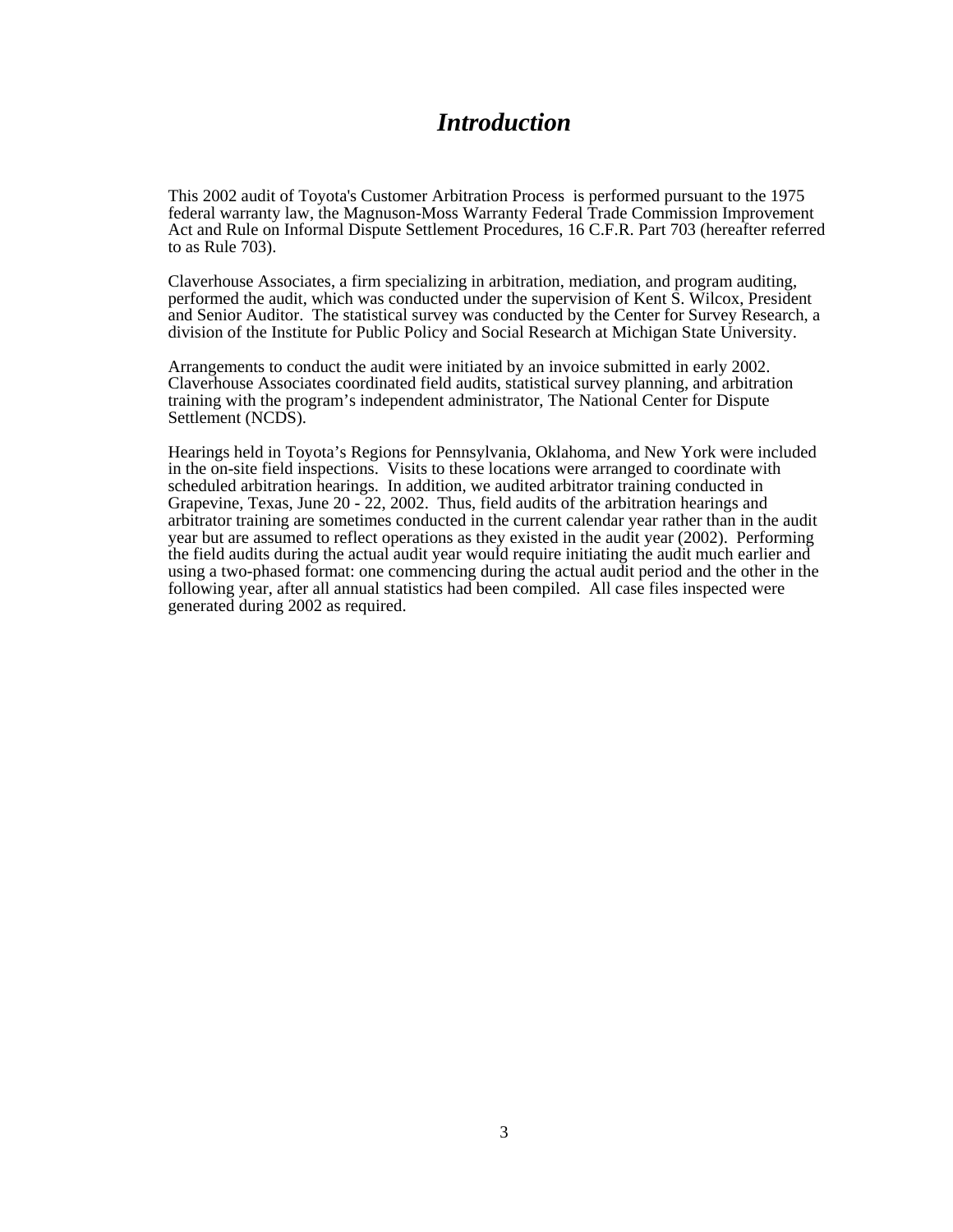#### *SECTION I*

## *Compliance Summary*

This is the second Claverhouse Associates independent annual audit of Toyota's sponsored national third-party informal dispute resolution mechanism, called the Dispute Settlement Program (DSP), as it is administered by the National Center for Dispute Settlement.

#### **Overall Toyota's Dispute Settlement Program Evaluation**

Toyota's third-party dispute mechanism (Dispute Settlement Program), as administered by the National Center for Dispute Settlement (NCDS), is, in our view, in substantial compliance with the requirements of the Magnuson-Moss Warranty Federal Trade Commission Improvement Act and Rule on Informal Dispute Settlement Procedures, 16 C.F.R. Part 703.

The three regions audited (Pennsylvania, Oklahoma, and New York) all administer the arbitration program(s) in compliance with Rule 703. Details of the field audits and any minor irregularities found are discussed in Section III of this report.

Our random sample survey confirmed the overall validity of the statistical indexes created by the National Center for Dispute Settlement.<sup>1</sup> Our original survey sample consisted of 750 closed cases, of which we completed surveys for 303 customers. As we have found in other audits, surveyed customers tended to report favorably on the program when the results of their cases were, in their view, positive. Conversely, those who received no award, or received less than they expected, were more likely to report dissatisfaction with the DSP. As has been true in most audits we have conducted for various programs, the few statistically significant differences between the figures reported by the DSP and the survey findings were deemed to be easily understandable and do not suggest unreliable reporting by the program. For a detailed discussion, see the survey section of this report.

Arbitrators, DSP personnel, and regulators we interviewed at both the state and federal jurisdictions viewed training for arbitrators as an important component of the program. The training provided for the  $\overline{DSP}$  arbitrators advances many of the  $\overline{DSP}$  objectives. Providing such training is, in our view, consistent with the broad regulatory requirement for fairness. The training component, in our view, comports with the substantial compliance requirements for a fair and expeditious process pursuant to the federal requirements.

<sup>&</sup>lt;sup>1</sup> There were, of course, discrepancies in some areas, as we have come to expect, but those we identified are either of no real consequence or are very understandable and without significant regulatory implications. Discrepancies are detailed in the survey section of the report.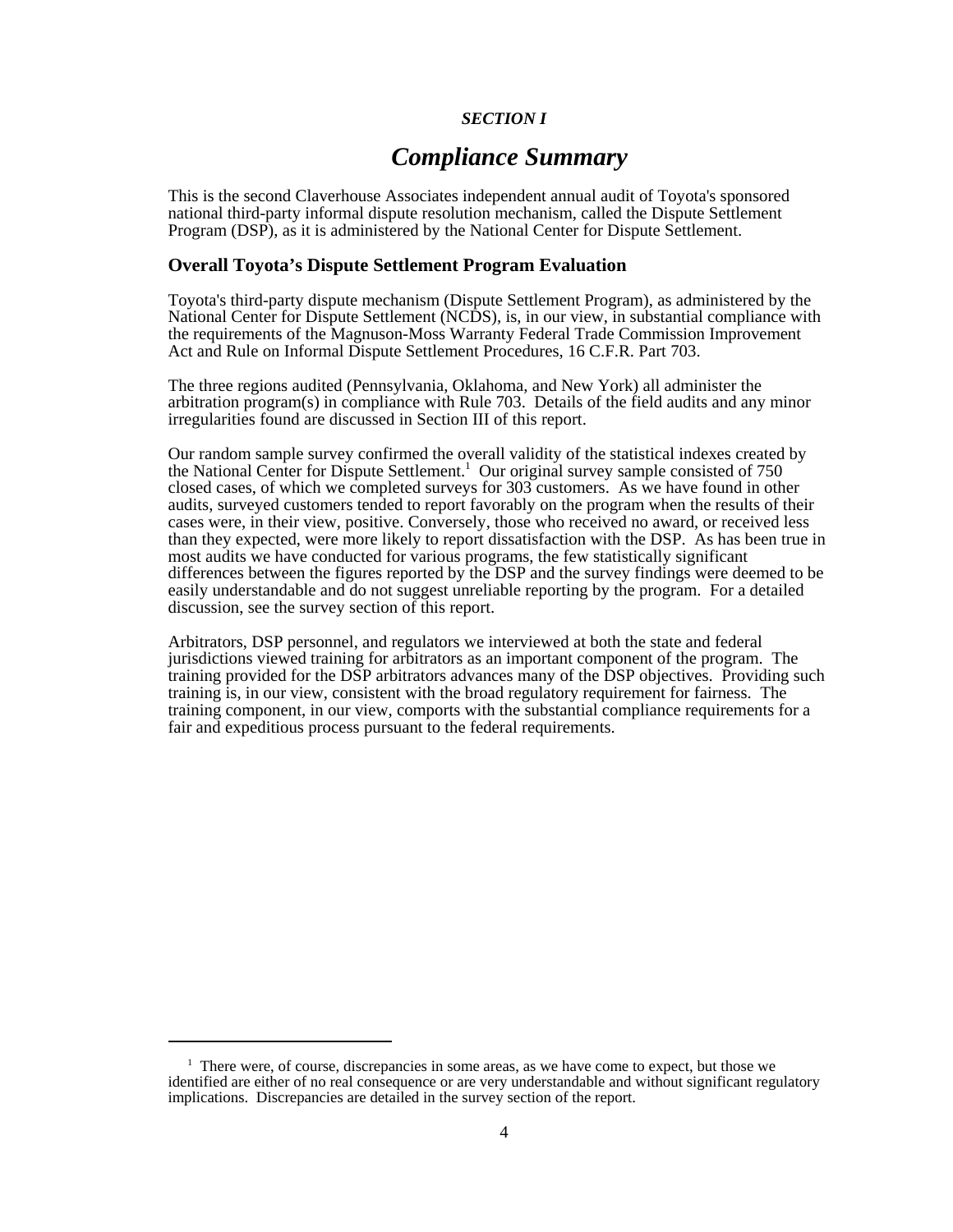#### *SECTION II*

## *Detailed Findings*

This section addresses the requirements set forth in 16 C.F.R. Para 703.7, of Public Law 93-637 (The Magnuson-Moss Warranty Act, 15 U.S. C. 2301. et seq.).

After each regulatory requirement is set forth, the audit's findings are recorded, discrepancies are noted, and recommendations are made where appropriate.

This audit covers the full calendar year 2002. An important component of the audit is the survey of a randomly selected sample of 303<sup>2</sup> Toyota Dispute Settlement Program applicants whose cases were supposed to be closed in 2002 and found to be within the DSP's jurisdiction.

We analyzed several NCDS generated statistical reports covering the DSP operations in the United States. The reports were provided to us by Mr. Brian Dunn, Director of Dispute Settlement Services, National Center for Dispute Settlement, Dallas, Texas.

We performed field audits of the Toyota DSP as it operates in Toyota regions for Pennsylvania, Oklahoma, and New York. We also examined a random sample of current (i.e., 2002) case files for accuracy and completeness. A random sample of case files was drawn from all case files for the years 1999-2002 and inspected them to ensure that these records are maintained for the required four-year period. In the areas covered by each region, we surveyed several dealerships to see how effectively they carry out the information dissemination strategy developed by the manufacturer to assist them in making customers aware of the DSP.

In addition, we monitored arbitration hearings in Trevose, Pennsylvania; Tulsa, Oklahoma; and New Windsor, New York, and interviewed arbitrators and DSP/NCDS administrative personnel.

To assess arbitrator training, we monitored the NCDS-sponsored training session held in Dallas/Ft. Worth, Texas, in June of 2003. In addition to monitoring the training itself, we interviewed the trainees (both before and after the training) and the training staff and reviewed the training materials.

REQUIREMENT: § 703.7 (a) [ Audits]

**(a) The mechanism shall have an audit conducted at least annually to determine whether the mechanism and its implementation are in compliance with this part. All records of the mechanism required to be kept under 703.6 shall be available for audit.**

#### FINDINGS:

This is the second (2002) Claverhouse Associates annual audit of Toyota's informal dispute settlement procedure program as it is administered by NCDS.

Records pertaining to the DSP that are required to be maintained by 703. 6 (Recordkeeping) are being kept and were made available for our review.

<sup>&</sup>lt;sup>2</sup> Our objective was to complete 300 interviews from our original sample of approximately 750. Experience demonstrates that completing exactly 300 is not likely. The precise sample size is discussed in detail in the Survey Section of this report.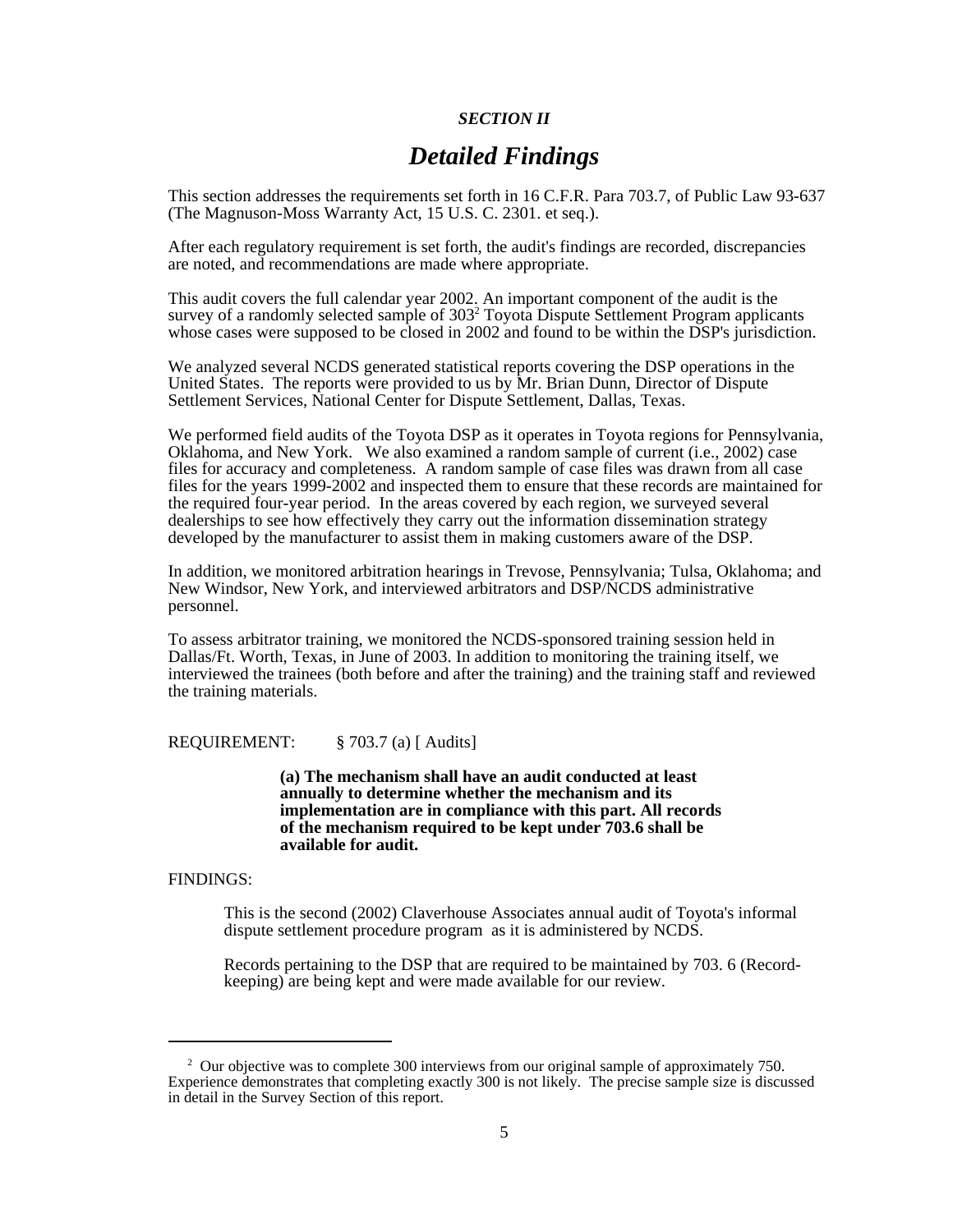#### REQUIREMENT: § 703.6 (a) [Recordkeeping]

**(a) The mechanism shall maintain records on each dispute referred to it which shall include: (1) Name, address, telephone number of the consumer; (2) Name, address, telephone number and contact person of the warrantor; (3) Brand name and model number of the product involved; (4) The date of receipt of the dispute and the date of disclosure to the consumer of the decision.**

#### FINDINGS:

The information referenced in subsections 1 through 4 is available from the staff of the National Center for Dispute Settlement, who provided us with access to all pertinent information, which is maintained as required. Our inspection of randomly selected case files for each of the three regions validated these findings. The inspections of case files took place at the headquarters of the program's independent administrators. Our review of randomly selected cases drawn from the four-year period 1999-2002 demonstrated that the case files were maintained in 2002 as required.

#### DISCREPANCIES:

The few administrative irregularities found, while appropriately noted, are relatively inconsequential and do not pose any serious undermining of the program's *substantial compliance* status. The DSP meets this regulatory requirement and any inconsistencies we found were of the minor and inconsequential variety likely to be found in any large administrative program. The minor inconsistencies are highlighted in the appropriate sections of the report.

#### REQUIREMENT: § 703.6 (a) (5)

**(5) All letters or other written documents submitted by either party; (6) All other evidence collected by the mechanism relating to the dispute including summaries of relevant and material portions of telephone calls and meetings between the mechanism and any other person (including consultants described in 703.4 (b) ;** 

**(7) A summary of any relevant and material information presented by either party at an oral presentation;** 

**(8) The decision of the members including information as to date, time and place of meeting, and the identity of members voting; or information on any other resolution;**

#### FINDINGS:

 Some case files contained, in addition to the various standard file entries, other communications submitted by the parties. Nothing in our findings suggests that any material submitted by a party was not included in the file, and every indication is that the files were complete. We made no attempt, however, to validate the existence of "summaries of relevant and material telephone calls" and other such information since we had no way of knowing whether such telephone calls took place. This is also true for documents such as follow-up letters. A review of this type may be theoretically possible, but it is not practical without having some objective measure against which to compare the contents of the file. Even in the theoretical sense, such a review assumes customers keep exact files of all correspondence, notes, and phone calls pertaining to their DSP cases. To validate this dimension, the audit would entail retrieving all such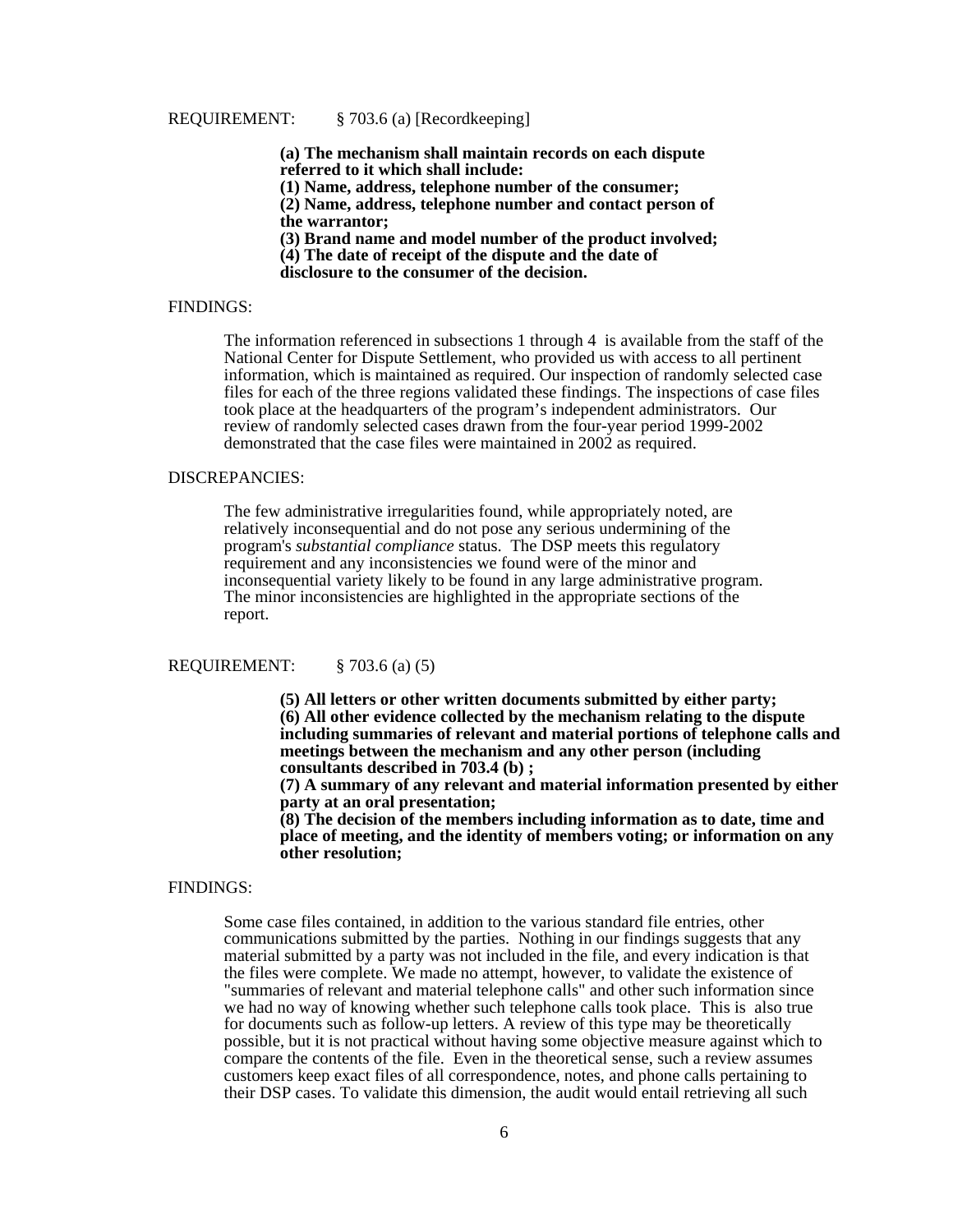files as a first step. The obvious impracticality of that places such a review beyond the scope of the audit.

Information required in subsection 8 can be found on the *Arbitration Data Entry* form used by NCDS. This form also contains the essence of the decision along with most other information pertinent to the case.

#### DISCREPANCIES:

None

The required records were all available, appropriately maintained, and properly kept. Any exceptions were merely incidental and have no significant bearing on the program's compliance with the regulations.

REQUIREMENT: § 703.6 (a) (9-12)

**(9) A copy of the disclosure to the parties of the decision; (10) A statement of the warrantor's intended action(s); (11) Copies of follow - up letters ( or summaries of relevant and material portions of follow - up telephone calls) to the consumer, and responses thereto; and (12) Any other documents and communications (or summaries of relevant and material portions of oral communications) relating to the dispute.**

#### FINDINGS:

The information set forth in items  $9$  and  $10$  is maintained as required.<sup>3</sup> As such, the information was readily accessible for audit.

The information set forth in items 11 and 12 was not audited for accuracy and completeness because of the impracticality of such a review. The examination of the case file contents revealed few instances of this type of information included in the file, and yet nothing indicated that information was missing.

#### DISCREPANCIES:

None

REQUIREMENT: § 703.6 (b)

**(b) The mechanism shall maintain an index of each warrantor's disputes grouped under brand name and subgrouped under product model.**

FINDINGS:

<sup>&</sup>lt;sup>3</sup> The warrantor's intended actions are a basic part of the program and are generally applicable to all cases. All decisions rendered by arbitrator(s) will be honored by Toyota, thereby negating any necessity for providing a document in each individual file.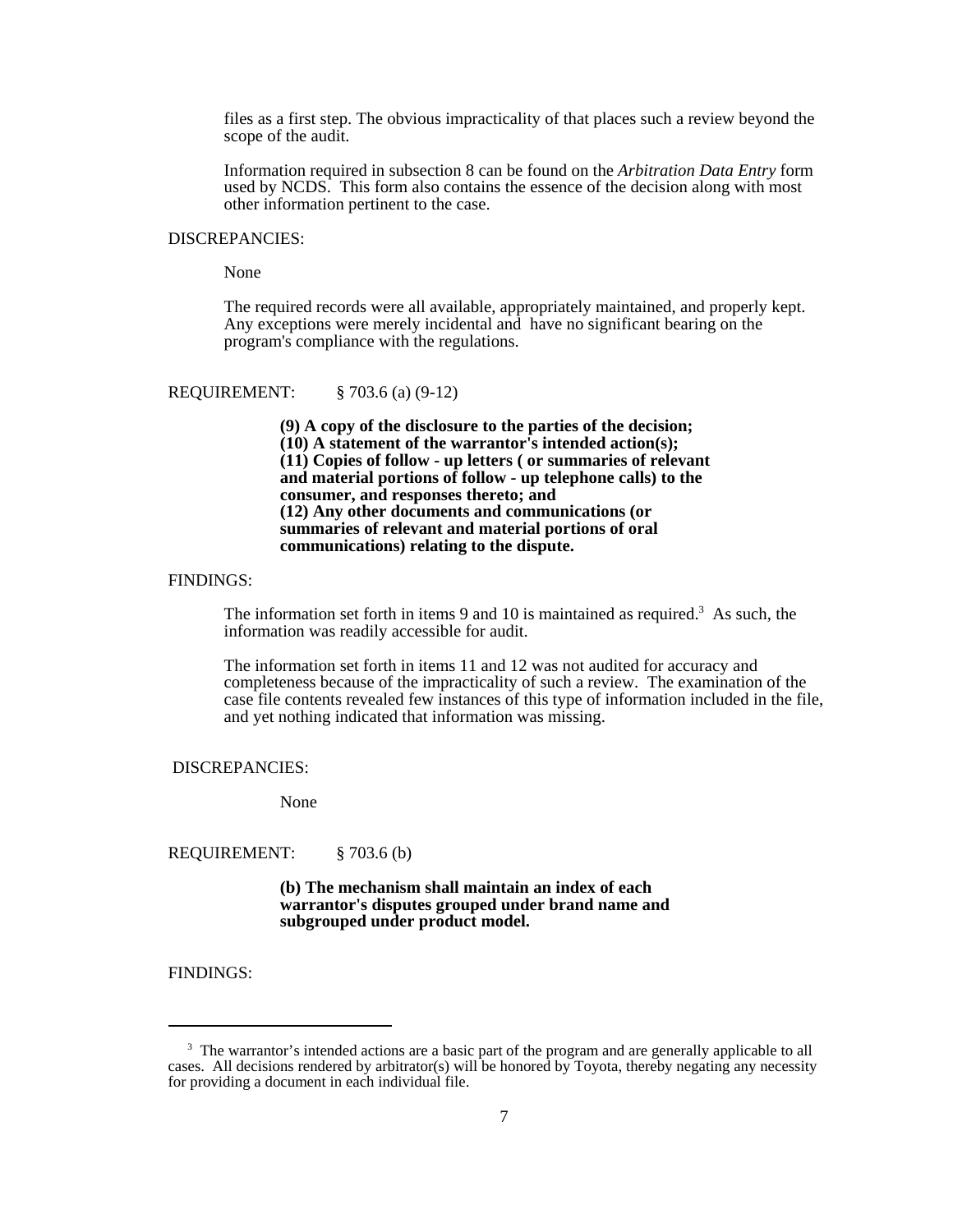These indices are maintained by Mr. Brian Dunn, Director of Dispute Settlement Services, housed at the NCDS headquarters in Dallas, Texas.

The audit includes a review and assessment of a data printout for the calendar year 2002.

The *Toyota DSP Statistics* identifies 3,069 DSP disputes filed for 2002. Of these, 2,353 were eligible for DSP review, and 716 were determined by the DSP to be out-ofjurisdiction. Of the in-jurisdiction closed cases, NCDS reports that 1,900 were arbitrated<sup>4</sup> and 453 were mediated.<sup>5</sup> There were 1,515 arbitrated decisions which were reported as "adverse to the consumer" per § 703.6 (E) representing 79.7% of all arbitrated cases.

The *2002 Toyota Master Model Report* lists 23 brand categories. This report breaks down the DSP cases associated with each brand category.

Indices are complete and consistent with all requirements. Some of the data included in these reports are compared with the findings of our sample survey discussed in the Survey Section of this report.

#### DISCREPANCIES:

None

REQUIREMENT: § 703.6 (c)

**(c) The mechanism shall maintain an index for each warrantor as will show: (1) All disputes in which the warrantor has promised some performance (either by settlement or in response to a mechanism decision) and has failed to comply; and (2) All disputes in which the warrantor has refused to abide by a mechanism decision.**

#### FINDINGS:

Toyota reports that there were no such cases in 2002. Concerning subsection 2, the auditors are advised by NCDS that there is no reported incidence in which Toyota failed or refused to abide by a board or arbitrator decision. As a matter of general corporate policy, Toyota agrees to comply with all DSP decisions. This information is supplied as part of Toyota's Annual FTC -703.6 (c) (1) and (2) Report.

DISCREPANCIES:

None

REQUIREMENT: § 703.6 (d)

<sup>&</sup>lt;sup>4</sup> This number is not aggregated in the statistical reports provided for the audit. We arrived at this number by summing items (1-4) listed on the DSP mandated statistical report.

<sup>&</sup>lt;sup>5</sup> The term "mediation" in the DSP context does not necessarily imply that a neutral third-party assisted the parties in resolving a warranty dispute, but rather that the dispute was settled prior to an arbitrator rendering a decision.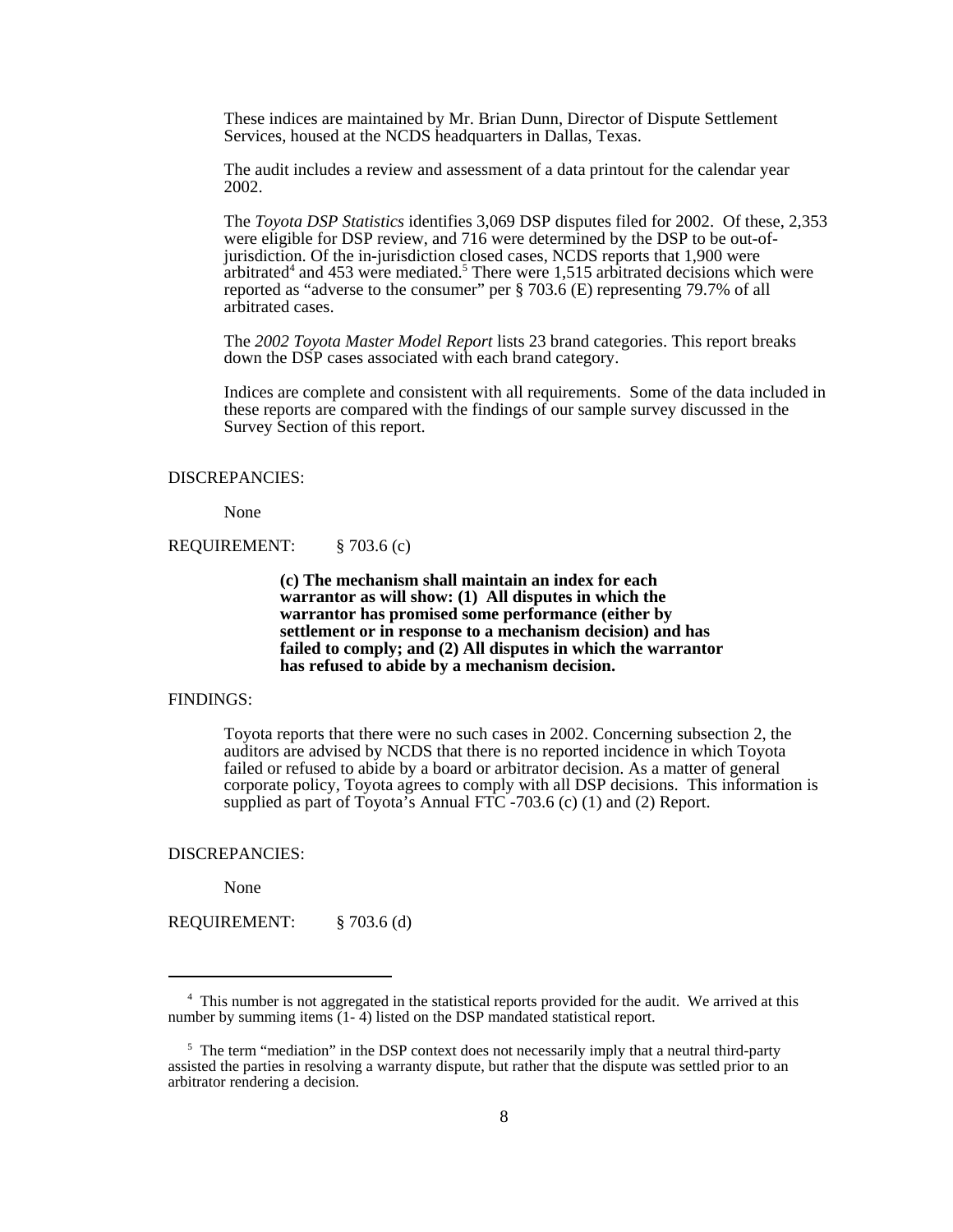#### **(d) The Mechanism shall maintain an index as will show all disputes delayed beyond 40 days.**

#### FINDINGS:

According to Toyota DSP statistical index reports, as of December 2002, a total of 17 DSP cases were delayed beyond 40 days. The Director of Dispute Settlement Services provided a comprehensive report of all individual cases delayed beyond 40 days during the 2002 period of the audit. This report includes the customer's name, case file number, and the number of days the case has been in process as of the date of the generation of the report. Our analysis indicates that this report meets the above requirement. Our review, however, is not designed to test the accuracy of the report. We merely determine that the mandated report is being generated. At the same time, we found nothing during our assessment review that calls into question the accuracy of any of the required statistical indexes.

#### DISCREPANCIES:

None

#### REQUIREMENT: § 703.6 (e)

**(e) The mechanism shall compile semi-annually and maintain statistics which show the number and percent of disputes in each of the following categories:** 

- **(1) Resolved by staff of the Mechanism and warrantor has complied;**
- **(2) Resolved by staff of the Mechanism and time for**
- **compliance has occurred, and warrantor has not complied;**
- **(3) Resolved by staff of the Mechanism and time for**
- **compliance has not yet occurred;**
- **(4) Decided by members and warrantor has complied;**
- **(5) Decided by members, time for compliance has occurred,**
- **and warrantor has not complied;**
- **(6) Decided by members and time for compliance has not yet occurred;**
- **(7) Decided by members adverse to the consumer;**
- **(8) No jurisdiction;**
- **(9) Decision delayed beyond 40 days under 703.5 (e) (1) ;**
- **(10) Decision delayed beyond 40 days under 703.5 (2);**
- **(11) Decision delayed beyond 40 days for any other reason;**
- **and**
- **(12) Pending decision.**

#### FINDINGS:

 NCDS collects and maintains the information required by § 703.6 (e) in the DSP Statistics Report supplied to us by Mr. Brian Dunn, Director of Dispute Settlement Services.

The information is available for inspection and is complete in all respects.

The figures reported in this index are analyzed in further detail in the Survey Section of this report.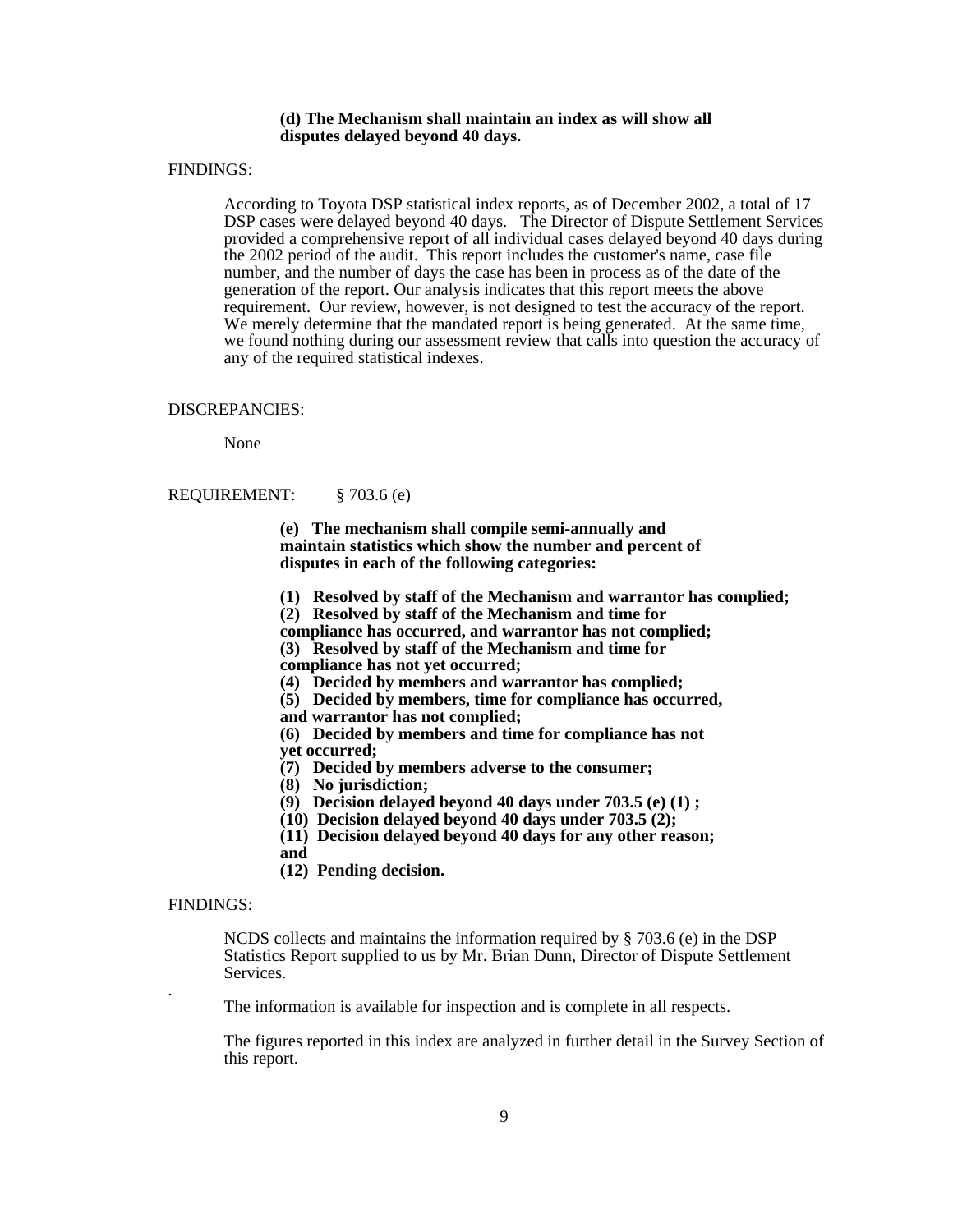#### DISCREPANCIES:

None

#### REQUIREMENT: § 703.6 (f)

#### **THE MECHANISM SHALL RETAIN ALL RECORDS SPECIFIED IN PARAGRAPHS (a) - (e) of this section for at least 4 years after final disposition of the dispute.**

#### FINDINGS:

(a) All of the information listed in the 12 subsections detailed in the previous section [§ 703.6 (e)] is maintained for the required four years. Any inconsistencies found would be addressed in the Survey Section of this report.

We inspected the collection of all case files for each region during our on-site visit to the NCDS headquarters in Dallas, Texas, and inspected and evaluated a random selection of case files from the four-year period for completeness. The files were appropriately maintained and readily available for audit.

(b) The NCDS Director of Dispute Settlement provided us with the various 2002 indices and statistical reports required by Rule 703. The corresponding reports for the previous four years are not available from NCDS because they did not administer the program during that period. The records are probably available from Toyota directly. [Because our audit is related solely to the NCDS administration of the Toyota sponsored program, we made no effort to review any aspect of the program prior to their involvement.] All records pertaining to the NCDS Toyota program are being stored as required.

(c) [The two potential "non-compliance" categories] The information required by subsection  $(1)$  is, when applicable, maintained by NCDS. Subsection  $(2)$  is not applicable since Toyota, as a matter of corporate policy, always complies with DSP decisions.

(d) [Complaints beyond 40 days] This information is stored on computer in the NCDS Dallas, Texas, office and is housed with Mr. Brian Dunn, the Director of Dispute Settlement Services. Any required report can be obtained from Mr. Dunn. The information is maintained as required.

(e) [Includes 12 categories of statistics] The information referenced in this section, as well as any data pertaining to this requirement, is available from the NCDS Director of Dispute Settlement Services. The 12 categories of statistics to be maintained are being kept as required.

#### DISCREPANCIES:

None

REQUIREMENT: § 703.7 (b)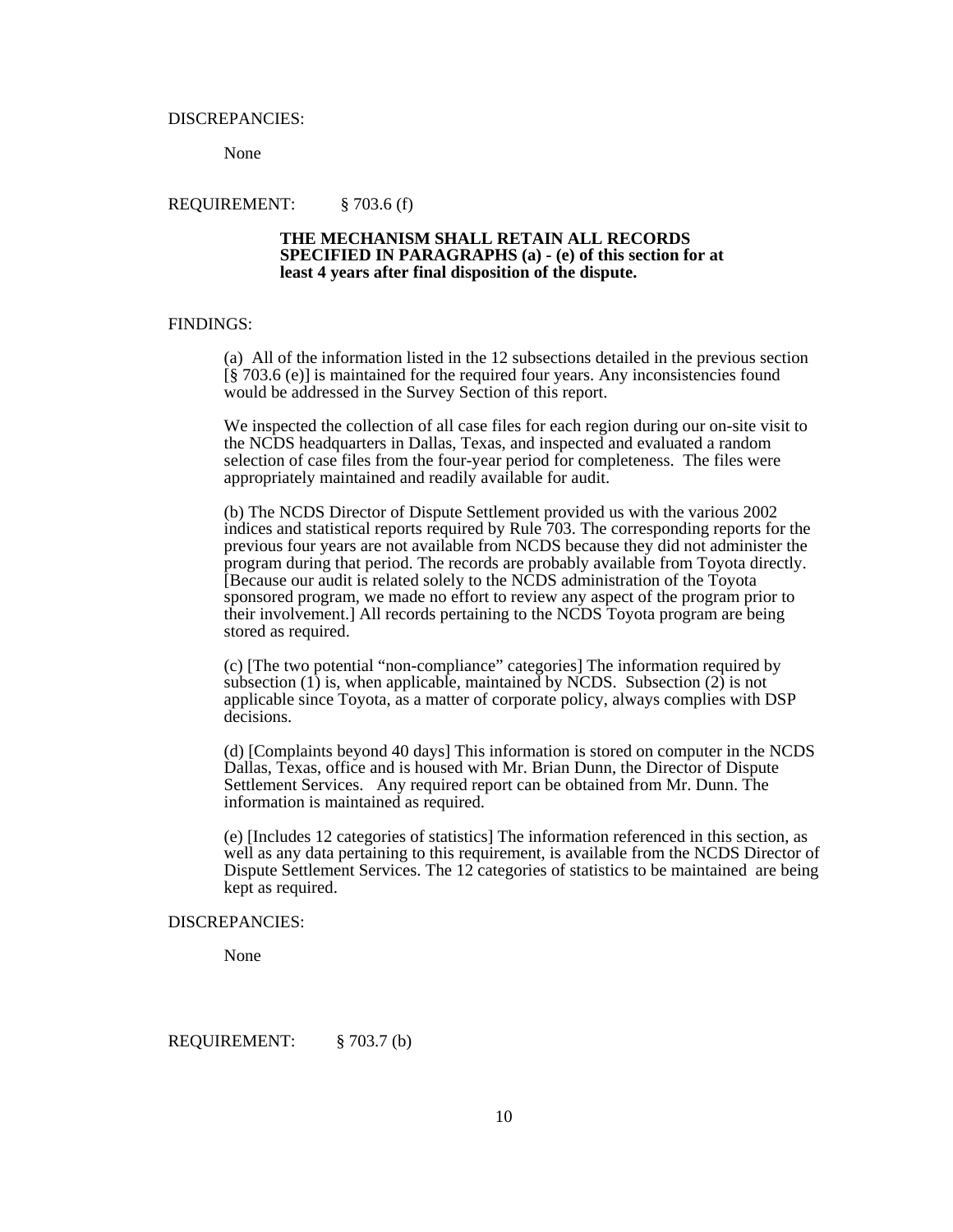**Each audit provided for in paragraph (a) of this section shall include at minimum the following (1) evaluation of warrantor's efforts to make consumers aware of the Mechanism's existence as required in 703.2 (d);**

**(d) The warrantor shall take steps reasonably calculated to make consumers aware of the Mechanism's existence at the time consumers experience warranty disputes.**

#### FINDINGS:

The essential feature of both regulatory requirements cited above is timing. In our review, therefore, we give emphasis to efforts that would inform customers and ensure that they know about the existence of the DSP at all times, as well as examining the manufacturer's strategies to alert customers to the availability of the DSP when the customer's disagreement rises to the level that the regulations consider a "dispute."

Regardless of the excellence of a program, it is only effective if the customer knows of its existence and can access it. The "notice" requirement seeks to ensure that the program is actually usable by customers by informing them of its existence and making it readily accessible when they need it.

Toyota uses the following means by which to meet this important requirement:

- ! Toyota publishes a 32-page booklet, entitled *Owner's Warranty Information*, that briefly explains, among many other things, the DSP process and how and where to file an application. The pamphlet is distributed in a variety of ways, but the principal method is by way of the dealer. Dealers are to provide the brochure as part of the initial information packet given to new customers as well as making them available in the dealership. Our random audits of dealerships in the areas surrounding the field audit sites found no consistent and significant commitment by dealers to educate their employees to provide DSP information to customers making general inquiries about warranty-related dissatisfactions or disputes.
- ! Toyota publishes a 51-page booklet, entitled *Owner's Warranty Rights Notification* booklet, that contains state-specific, warranty-related regulatory information (lemon law provisions) and an application form for accessing the DSP. The booklet provides useful and accurate information.
- ! There is a DSP pamphlet (one-page tri-fold) published by Toyota that is reasonably informative about the DSP and how to access it. The pamphlet cross-references the *Owner's Warranty Rights Notification* booklet as one of two sources for obtaining a *Customer Claim Form.6 The Toyota Dispute Settlement Program pamphlet* is not included in the information packet which is given to all new customers because the information is redundant as relates to that which is included in the *Owner's Warranty Rights Notification* booklet. Those interested in knowing about the program are referred to a toll-free

 <sup>6</sup> The Toyota *Dispute Settlement Program* pamphlet actually refers here to the Toyota *Owner's Manual Supplement*, but it appears they mean the *Owner's Warranty Rights Notification* booklet. It's a mere administrative oversight, but customers could easily be confused. Fortunately the theoretical problem is mitigated by virtue of the second reference to a toll-free telephone number to Toyota's Customer Assistance Center where customers may obtain a *Customer Claim Form*.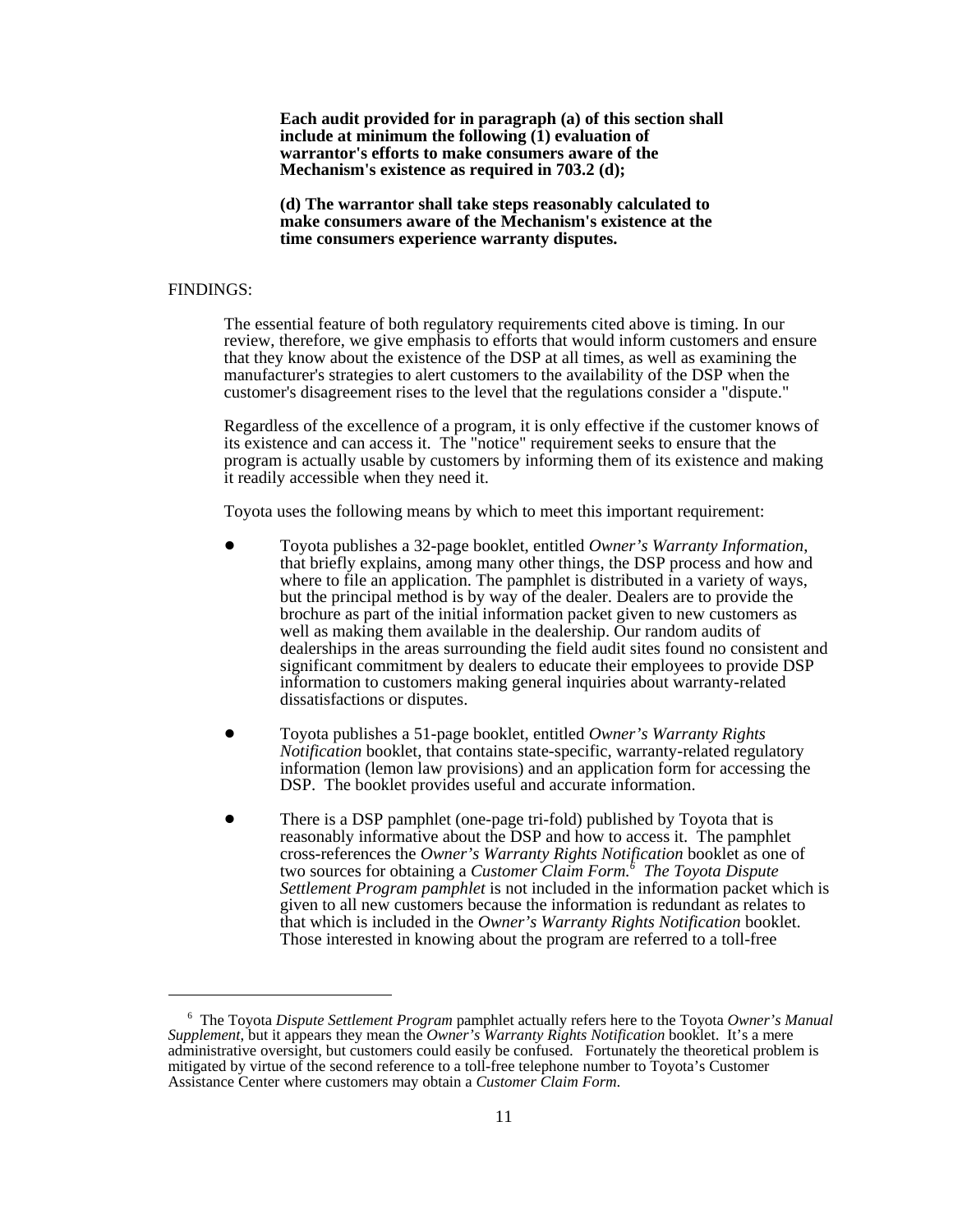telephone number where they can request a DSP pamphlet. This one-page document is distributed primarily by the Toyota Customer Assistance Center.

Despite the manufacturer's efforts, there remains a concern about DSP information dissemination at the dealership level where most warranty disputes arise.

In the Pennsylvania area we visited three dealerships.

Bobby Rahal Toyota 6305 Carlisle Pike Mechanicsburg, Pennsylvania 17050

Team Toyota Bus. T. 1 & 195 Langhorn, Pennsylvania 19047

Faulkner Toyota 2425 Lincoln Highway Trevose, Pennsylvania 19053

None of the dealership personnel we interviewed during our three Pennsylvania dealership visits provided any useful information about the Toyota warranty dispute mechanism when we asked about customer options when they are experiencing warranty disputes. At one dealership, we talked to two service department personnel. The only positive note in our attempt to elicit DSP information from dealership personnel is that at least we weren't provided with incorrect information. The dealers' performance in Pennsylvania is contrary to the underlying intent of federal requirements of Rule 703.

We said in last year's report that:

*Clearly, one of the principal reasons that the annual independent audit requirement was included in Rule 703 was to ensure that adequate consumer awareness was provided for by sponsoring manufacturers. That the original draft of Rule 703 was modified so as to require this audit was an outcome fostered by manufacturers who complained that the proposed alternatives were too onerous and in fact, "draconian." The Federal Trade Commission declined to mandate the national media campaigns and dealer incentives requirements, opting instead for voluntary efforts by the manufacturers, or their agent dealers, which would then be audited annually to ensure compliance with the stated objective of ensuring consumer awareness of the availability of the program. In any event, it is abundantly clear that no audit findings are complete without an evaluation of this aspect of the arbitration program since it is specifically set forth in the administrative Rule requirements in that section identified as the "Proceedings." This extensive Federal Trade Commission commentary was promulgated as a fundamental part of the Rule, as is the case with all promulgated FTC Rules.*

Because of the varied and heavy responsibilities of service managers, they were not always available during our "secret shopper" visits to dealerships. It is predictable that the customers of dealerships whose employees are completely unaware of the DSP will be less likely to be informed of the availability of DSP, a situation "at variance" with the regulation's intent.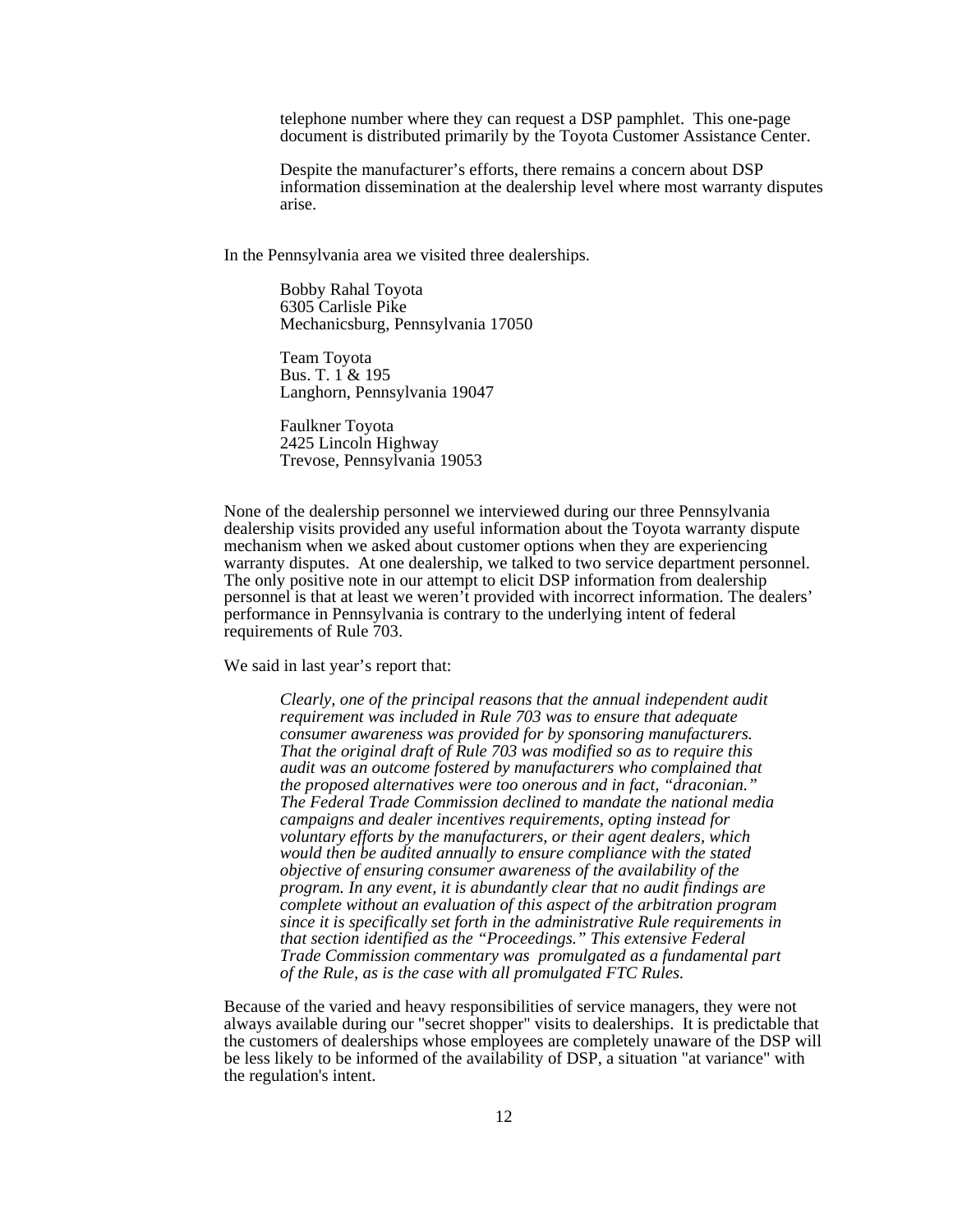Our dealership experiences in the Oklahoma area were mixed. One of the three dealerships we visited gave us accurate information about the DSP, showing us a DSP brochure and pointing out the pages which included information about the program. Two dealerships, however, were of no help whatever and said they had no information to provide to a customer with a current warranty dispute about options for getting a refund or replacement. These two dealers were willing to provide repair assistance, but volunteered nothing about the DSP. In one instance, we went so far as to ask if arbitration was an option. The response was that arbitration can be used only by going through the dealer, an inaccurate statement.

In Oklahoma we visited the following dealerships:

Jim Norton Toyota 9809 S. Memorial Tulsa, Oklahoma 74133

Riverside Toyota 10338 East  $11<sup>th</sup>$  Street Tulsa, Oklahoma 74128

Doenges Toyota 1901 SE Washington Blvd. Bartlesville, Oklahoma 74006

Our dealer visits in New York were uniformly discouraging in terms of the program for DSP information dissemination. At none of the four New York dealerships we visited did employees appear to know about arbitration or the DSP program. Indeed, at one dealership we were told "There is no way, a customer with a warranty dispute, can get a refund."

In New York, we visited the following dealerships:

Johnston's Toyota 5015 Rt. 17MStreet New Hampton, New York 10958

Toyota of Newburgh 2934 Route 9W New Windsor, New York 12553

Geis Auto Mall (Toyota) Rt. 6 & Westbrook Drive Peekskill, New York 10566

Wappingers Falls Toyota 1349 Route 9 Wappingers Falls, New York 12590

 There is a toll-free phone number to the Toyota Customer Assistance that offers assistance to customers in terms of the "making customers aware" requirement. This office is designed to facilitate an open line of communication between the servicing dealer, Toyota, and the customer. The toll-free line facilitates the DSP by providing DSP information to those who specifically request information about arbitration. We contacted the number and were referred to the glove box packet and the specific manual which contains a DSP application form. The primary objective of the Toyota Customer Assistance Center is to keep the customer and Toyota working together to resolve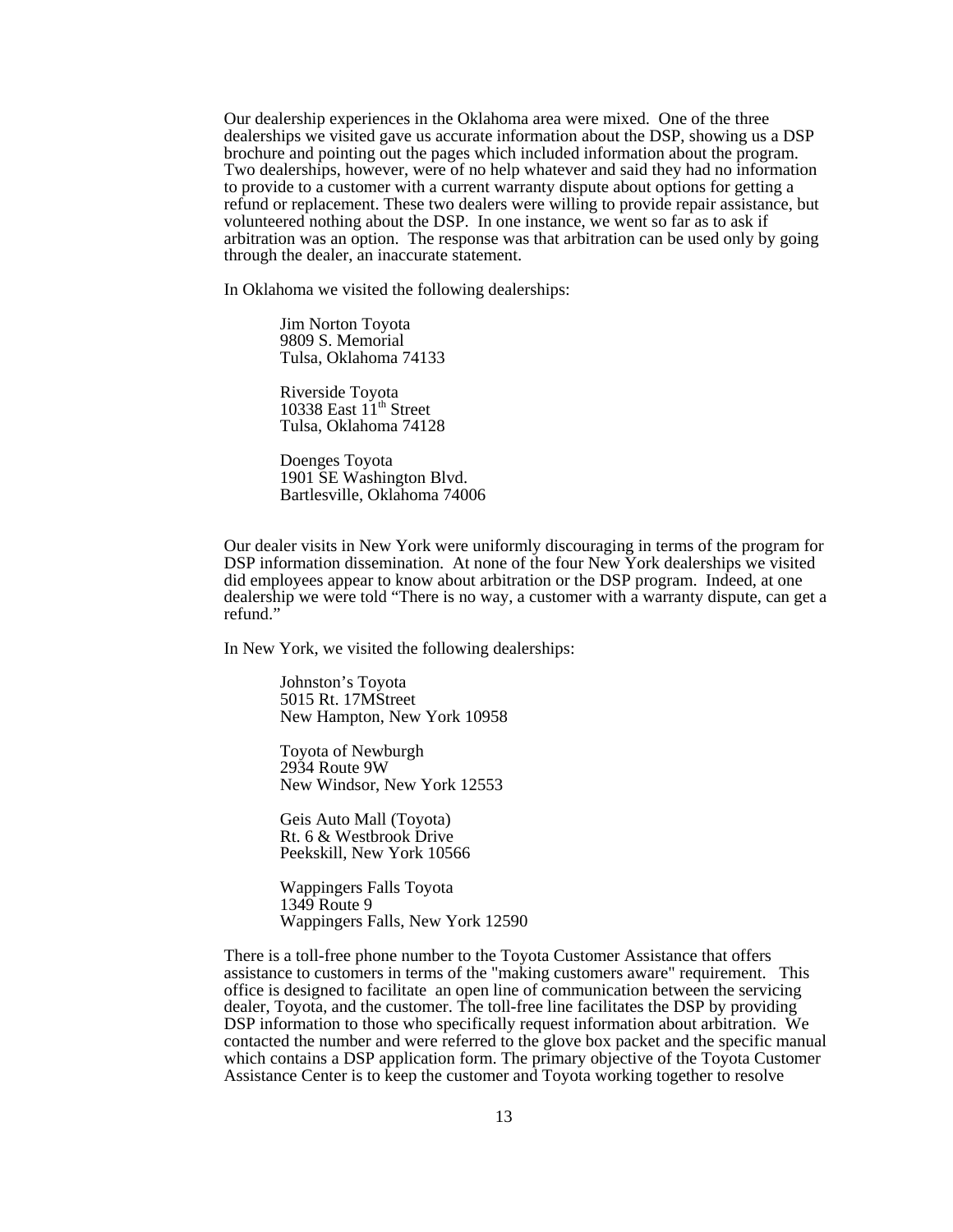warranty-related problems. This facet of the program operates consistent with § 703.2(d) which allows:

> **703.2 (d)... Nothing contained in paragraphs (b), (c), or (d) of this section [ notice requirements] shall limit the warrantor's option to encourage consumers to seek redress directly from the warrantor as long as the warrantor does not expressly require consumers to seek redress directly from the warrantor. The warrantor shall proceed fairly and expeditiously to attempt to resolve all disputes submitted directly to the warrantor.**

This part of the DSP received a rather varied assessment. The information dissemination methods employed by Toyota together with the number of applications filed in 2002 (3,069) demonstrate that, unquestionably, many Toyota customers were made aware of the program, and for these customers, at least, access is obvious.

On the other hand, our dealer inspections in several parts of the country showed a general lack of knowledge on the part of the dealer service department employees about the DSP, and in some cases, ignorance of its very existence.

As with most programs, our visits to dealerships suggested that customers who seek assistance from their salespersons are also unlikely to receive any useful information about the DSP. Few of the salespeople we interviewed appeared to have any knowledge of the DSP or arbitration options in general.

We feel obligated to reiterate that the party who is in the best position to communicate with customers at most junctures in the warranty repair context is the servicing dealer. Unfortunately, dealers who wish to ignore their role in facilitating "fair and expeditious" warranty dispute resolution may do so with regulatory impunity, notwithstanding the many demonstrated efforts of Toyota.

We note here that manufacturer's difficulties in complying with this requirement are related in some respects to uncertainty as to the regulation's intent about when the customer is to be informed. A better information dissemination strategy could be developed if regulators provided manufacturers with an operational definition of the phrase, **" ... at the time consumers experience warranty disputes."**

#### DISCREPANCIES:

None, with the qualifier given immediately above as a caveat.

REQUIREMENT: § 703.7 (b) (3)(I)

**Analysis of a random sample of disputes handled by the Mechanism to determine the following: (I) Adequacy of the Mechanism's complaint and other forms, investigation, mediation and follow-up efforts, and other aspects of complaint handling; and (ii) Accuracy of the Mechanism's statistical compilations under 703.6 (e). (For purposes of this subparagraph "analysis" shall include oral or written contact with the consumers involved in each of the disputes in the random sample.)**

#### FINDINGS: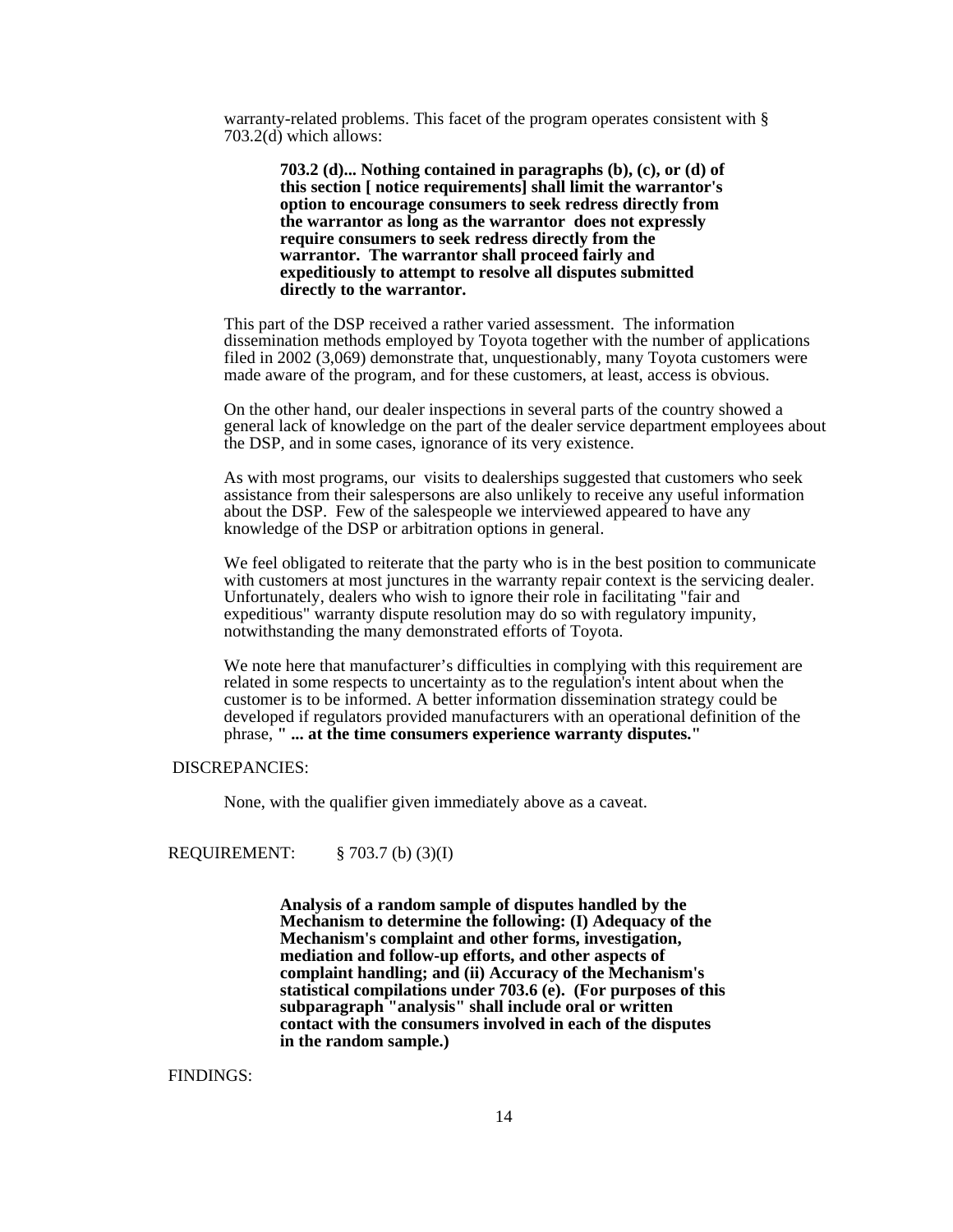The FINDINGS for this section are arranged as follows:

- (1) **Forms**
- (2) **Investigations**
- (3) **Mediation**
- (4) **Follow-up**
- (5) **Dispute Resolution**

#### FINDINGS:

#### **1) Forms**

The auditors reviewed most of the forms used by each regulated component of the Toyota Dispute Settlement Program administered by the National Center for Dispute Settlement.

The many forms used by DSP comprise an important aspect of the arbitration program. The forms we reviewed are "user friendly," well balanced, and providing sufficient information to properly inform the parties without overwhelming them with nonessential paperwork. Overall, the DSP forms promote efficiency and assist the program in meeting the stated objective of facilitating fair and expeditious resolution of disputes. We found the forms used by NCDS' DSP (Toyota) program that we reviewed well within the regulatory expectations.<sup>7</sup>

#### DISCREPANCIES:

NONE

NCDS general policies for the Toyota DSP are set forth in the pamphlet provided to each applicant for arbitration. Some additional policies are printed in the arbitrator training manual and appropriately arranged in sections which are indexed by subject matter.

In summary, the numerous forms used by the DSP are in substantial compliance with the federal regulatory requirements.

#### **2) Investigations**

This facet of the arbitration program is governed by section 703.5 [c] (Mechanism's Duty to Aid in Investigation).

 <sup>7</sup> We note that the *Customer Claim Form* solicits some information that raises questions, in our minds, about the purpose and applicability to the arbitration process. For example, "Are your loan payments current? Yes - No." We are hard-pressed to see what this question might have to do with the arbitrator's ability to render a decision or on NCDS' ability to process the matter. Moreover, § 703.5 (c) says: "The Mechanism shall not require any information not reasonably necessary to decide the dispute."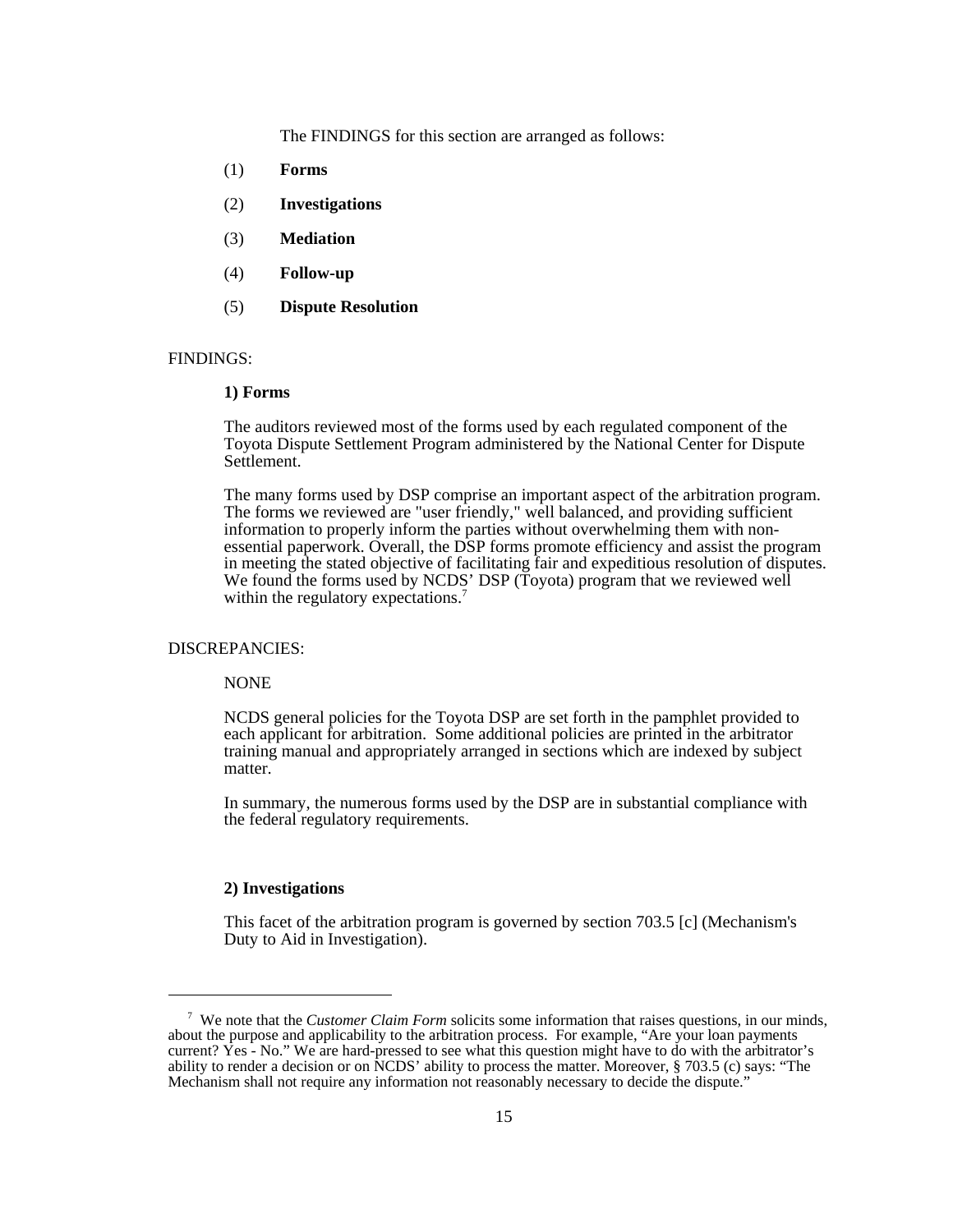Field audits, monitoring of arbitration hearings, and interviews with arbitrators and DSP staff found only a limited number of requests by arbitrators for technical information, but such information is provided by Toyota on request.

We included arbitrator requests for Technical Assessment under this investigative category. In the past, arbitrators, in many arbitration programs have sometimes relied inappropriately on the manufacturer's technical experts' intervention or on manufacturer reports, losing sight of the fact that this information is provided by manufacturer employees who, despite any expertise they may possess, are nonetheless a party to the dispute. Thus, their representations cannot generally be given the same value as that provided by an independent neutral source. Because this problem has surfaced in many of our reviews of various automobile warranty arbitration programs, we believe it is important that the training of arbitrators continue to stress this as a potential problem that should generally be avoided. This will help avoid a problem that many such programs have experienced. Conflicts between the parties on questions of fact may, in some limited circumstances, be best resolved by an independent inspection conducted by a neutral ASE-certified mechanic.

The manufacturer provides cooperation in responding to arbitrator requests for independent inspections. It appears to be rare for arbitrators to request that the manufacturer provide a copy of a TSB and then delay action on the case pending receipt of the bulletin. Whether a TSB *exists* is apparently more likely to be central to an arbitrator(s) determinations than any information contained therein. The existence of a TSB may increase, in the minds of some arbitrators, the likelihood that a customer's otherwise unverified concern is real. The program would be well served by having Technical Service Bulletins (TSB) included in the case file whenever the company knows that there is a Technical Service Bulletin that addresses the central concerns of the customer's application to the DSP.

Occasionally, independent inspections are conducted to confirm or deny one party's representations or to resolve conflicts between the representations of the parties. Our monitoring of arbitration hearings in the past suggests that many arbitrators do not understand the real purpose of these inspections, inappropriately viewing them as a means by which to diagnose the vehicle's alleged mechanical problem rather than as a means to resolve conflicts of fact between the parties. This orientation suggests that arbitrators may inappropriately become involved in efforts to achieve customer satisfaction rather than seeing themselves as arbiters of disputes.

Arbitrators would be greatly aided by continued emphasis at arbitrator training on the appropriate use of independent inspections and technical assistance. The DSP has developed and implemented a national training program that, of necessity, addresses so many issues in a short period of time that it is understandable that arbitrators often lose sight of some of the trainers' admonitions. *This underscores the importance of an efficient, on-going feedback loop that provides regular reminders from program staff to arbitrators.*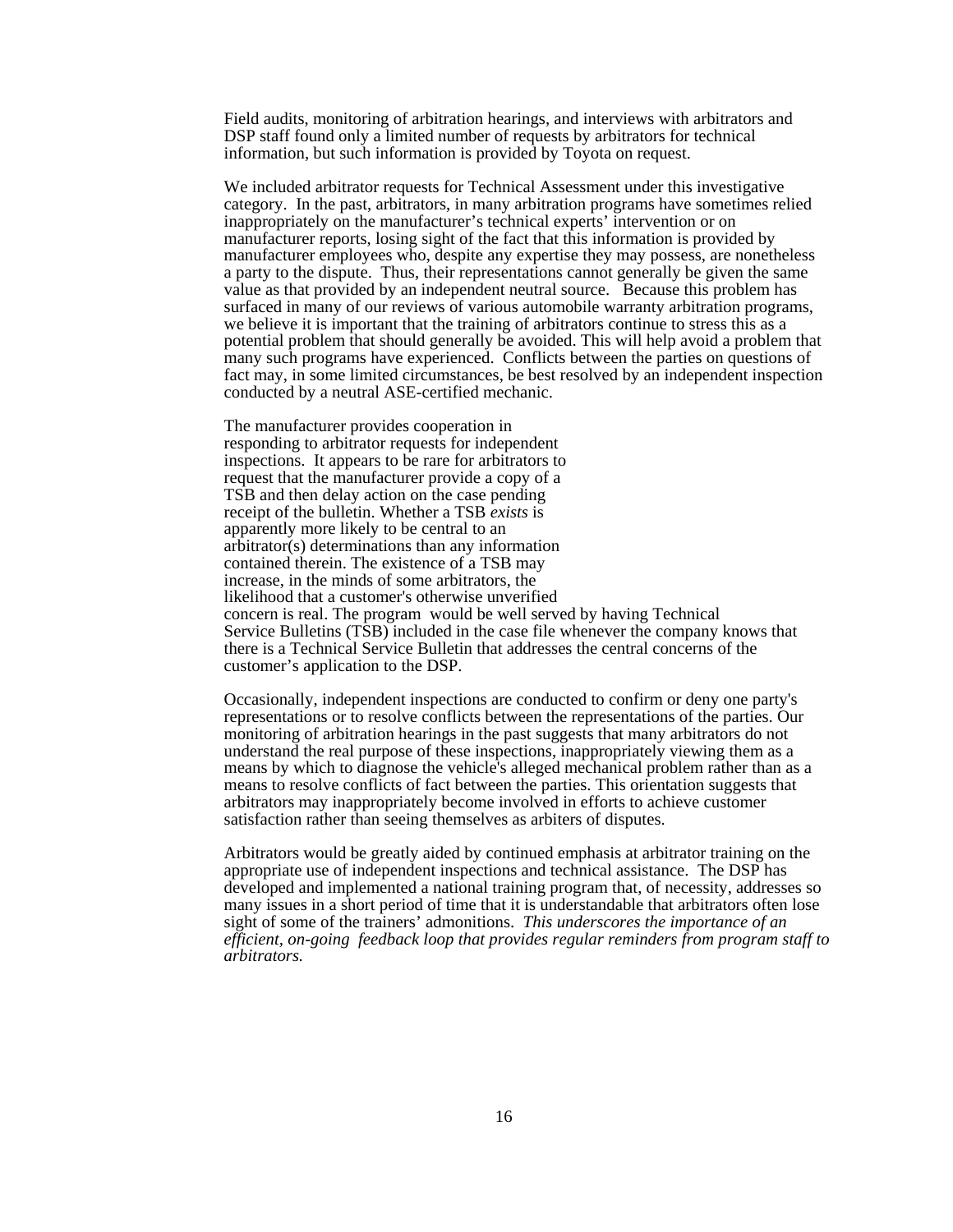Other areas to be investigated include:

#### **number of repair attempts;**

#### **length of repair periods; and**

#### **possibility of unreasonable use of the product**.

Customers provide some information on these subjects on the DSP application and Toyota provides it on the NCDS form entitled, *Manufacturer's Response Form*. The forms, however, do not solicit the same information from all parties.

The customer application form does not, for example, ask for information about the issue of possible misuse or abuse of the vehicle. Customers should know that the possibility of abuse or misuse of the vehicle may become a significant issue in the arbitrator's decision process so that they can present information accordingly. The company reports may include information on this topic whenever they think it is appropriate, but the customer has no way of knowing that this is a subject they would be well advised to address in the information they present to the board or an individual arbitrator.

 In the event that misuse is asserted or suggested as a possibility in the *Manufacturer Response Form* the customer is able to submit supplemental information challenging or explaining his/her perspective on the issue. Rather than delay the process or put the customer in the position of having to present a response on short notice, customers could be advised at the onset of the process that the issue might come up in the arbitrator(s)/board's deliberations. The fact that customers receive copies of the statements from the company in advance of the hearings, allowing them the opportunity to challenge any such suggestion is not in itself sufficient to address our concern. Unfortunately, not all questions of possible misuse arise in response to the *Manufacturer Response Form.* The subject of abuse or misuse of the product may only emerge during the arbitrator(s)/board's deliberations. Based on our interviews with arbitrators, an arbitrator may suspect the possibility of abuse or misuse without its having been asserted in the paperwork. In such cases, "misuse" may not be the primary or deciding factor but can still be a significant factor. Because of its secondary importance, however, it may not be detailed in the decision and not necessarily reflected in the fairly brief communications announcing the board's or arbitrator's decision. Thus, a customer who may have important rebuttal information on the subject of suspected abuse would be unlikely to be aware that it had become an issue.

#### FINDINGS:

The investigation methods used by the DSP are well known to regulators and appear to be acceptable to them. Moreover, the processes envisioned when Magnuson-Moss was enacted were understood to be substantially abbreviated in comparison to litigation. Ultimately, the question comes down to, "How much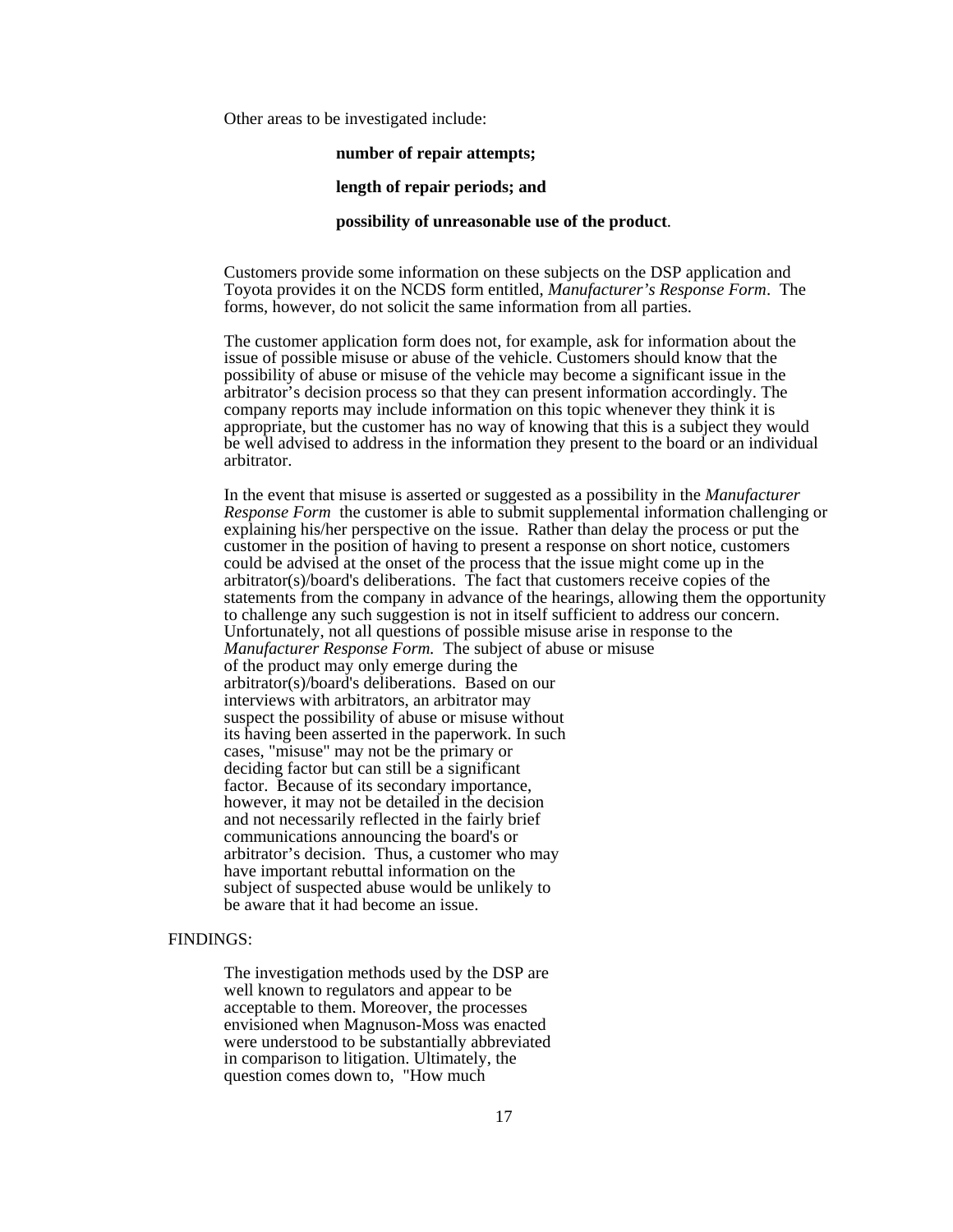investigation is enough?" In our view, more inquiries in the initial phase of the arbitration process would enhance the process, but we are unwilling to assert that this concern threatens compliance.

The methods currently employed by the DSP clearly result in a useful collection of pertinent information, but it is also clear that there is opportunity to gather significantly more valuable information at virtually no extra cost.

#### 3) **Mediation**<sup>8</sup>

This facet of the arbitration program was historically carried out exclusively by the manufacturer or its dealers. The NCDS/Toyota process attempts to mediate the case prior to arbitration by having a trained staff person contact the customer and Toyota where the facts as they receive them appear to warrant. When mediation fails to result in a settlement, the matter is arbitrated and a decision rendered.

The mediation function envisioned by rule 703 is governed, at least in part, by section 703.2(d) which allows:

> **... Nothing contained in this subchapter shall limit the warrantor's option to encourage consumers to seek redress directly from the warrantor as long as the warrantor does not expressly require consumers to seek redress directly from the warrantor. The warrantor shall proceed fairly and expeditiously to attempt to resolve all disputes submitted directly to the warrantor.**

#### FINDINGS**:**

After a case is opened, the manufacturer generally intercedes in an attempt to resolve the dispute to the customer's satisfaction prior to arbitration. Detailed records are kept as required by § 703.6. This information is contained in the case files maintained by NCDS.

 This audit assesses the mediation function only in terms of its impact on the requirement to facilitate fair and expeditious resolution of disputes. All indications are that the mediation function meets the minimum requirements for fair and expeditious resolution of disputes. Mediation is voluntary and in no way is intended to impede or delay a customer's access to arbitration. The degree to which performance of mediated resolutions conforms with time limit requirements is reviewed in the survey section of this report.

#### 4) **Follow-up**

<sup>&</sup>lt;sup>8</sup> Mediation does not necessarily imply the use of a neutral third-part mediator, but rather means the case has been settled prior to the arbitrator rendering a decision.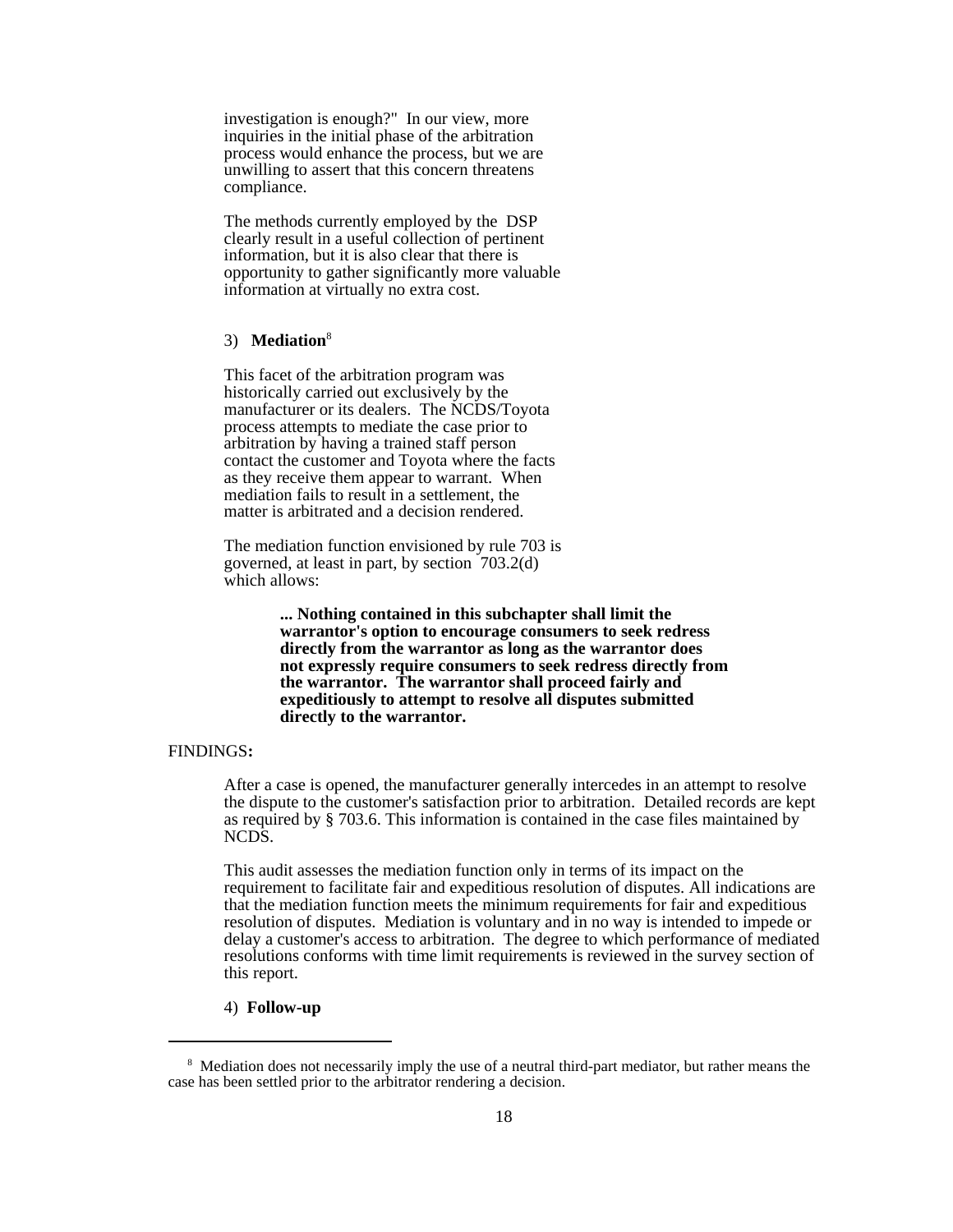NCDS is responsible for verifying performance of decisions or mediated settlements.

When the customer accepts a settlement offer or an arbitration decision, NCDS monitors the promised performance. NCDS logs the performance information into the file. Once a decision mandating some action on the part of Toyota has been rendered and NCDS has received notice that the customer has accepted the decision, a performance survey is mailed to the customer to determine that:

a) the promised performance has taken place, and

b) the performance that has taken place is satisfactory.

If the survey is returned, it is placed in the case file folder.

The recording of performance and maintenance of the DSP records were reviewed by our on-site inspection of case files in Dallas, Texas. For each region selected for the audit, we reviewed a random sample of case files. The sample is drawn from the computer system maintained by NCDS.

NCDS has developed a policy to ensure that performance verification information is maintained in an electronic case file which may be reviewed by anyone reviewing the case file and, importantly, a note to that effect will appear in the hard copy case file folder.

#### DISCREPANCIES:

None

#### 5) **Dispute Resolution**

The DSP uses two arbitration formats. The two formats are: a) a board consisting of three arbitrators; or b) individual arbitrators. Customers may opt to use either format. Importantly, the board process is one wherein the decisions are made after considering only documentary evidence and excludes oral presentation. Of course, customers may opt for a one-member (arbitrator) hearing, in which event oral presentations maybe made by the parties. When using boards, the "Members" (i.e., arbitrators) are each provided with a case file that contains pertinent facts gathered by the program. The three arbitrators include: a consumer advocate, a technical member, and a member of the general public. Two members constitute a quorum and the board relies on documents provided by the parties.The arbitrators meet to discuss the facts presented to them and then render a decision. Most board decisions are arrived at by consensus, but sometimes the members resort to a vote to close the matter. The board may request additional information, usually in the form of an independent inspection conducted by a specialist in auto mechanics. Occasionally, the board asks for Technical Service Bulletin information, although technical questions can often be answered by the board's technical member.<sup>9</sup>

In both the DSP formats, hearings are open, as required by Rule 703, to observers, including the disputing parties.

<sup>&</sup>lt;sup>9</sup> Each facet of the DSP has Automotive Service Excellence (ASE) certified mechanics available to provide independent inspections to resolve conflicts of facts as presented by the parties. ASE is a private association that tests applicants to ascertain whether they possess a specified degree of expertise in automotive mechanics.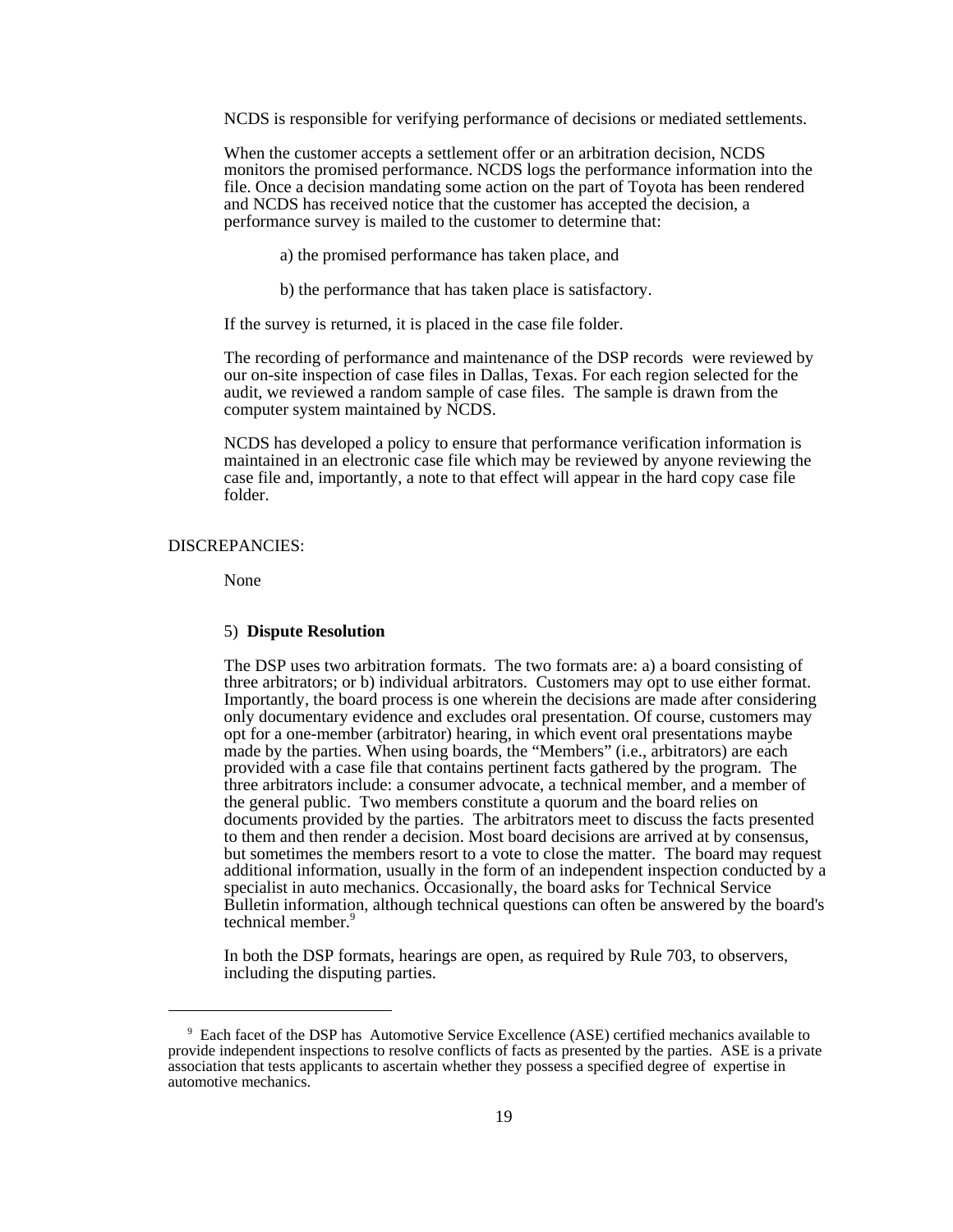The parties are sent copies of the case files before the board meets and are informed that they may submit additional information if they choose to clarify or contradict information in the file. Any additional information is then provided to the board prior to its deliberations.

In most cases, the NCDS process involves a single arbitrator. In such instances, the hearing is conducted solely by the arbitrator with no administrative assistance. Moreover, it is typically held outside of an NCDS office so the only support services (e.g., copy or fax machines) are those that may exist at the place selected for the hearing. Most often the site selected is a Toyota dealership.

Decisions of the arbitrator(s) are binding on Toyota but not on the consumer.

#### FINDINGS:

The DSP's meeting process is in substantial compliance with the federal regulation and provides for fair and expeditious resolution of warranty disputes. Overall, the program meets the requirements of Rule 703.

We have noted continued improvement in awareness of important legal principles and various warranty doctrines among established board members who have been provided arbitrator training. Board members' increase in awareness of their scope of authority, the essential components of a decision, and factors that may be important when considering whether to apply a mileage deduction in repurchase or replacement decisions are clearly attributable to the professional training program NCDS provides for its arbitrators.

Arbitrators are volunteers whose only compensation is a nominal per diem and mileage expense allowance.<sup>10</sup> Arbitrators are not required by the program to have any established expertise in the complexities of automobile warranty law at the time of their appointment. Fairness, as envisioned by state policy makers, however, requires that arbitrators have some level of knowledge of the state and federal regulations that set forth the basic rights and responsibilities of the parties to a warranty dispute.

Our monitoring of arbitration hearings and interviewing of arbitrators in virtually all such programs has continually underscored the importance of on-going arbitrator training. Without regular input and feedback mechanisms, arbitrators are occasionally uncertain about their rights and responsibilities. Since the DSP hearings/meetings are rarely attended by people other than the parties and a Toyota representative, the arbitrators operate in a kind of self-imposed vacuum, without direct access to a feedback mechanism other than an occasional independent vehicle inspection report. In addition, because arbitrators are volunteers who usually participate in the DSP process infrequently, a mistake made at one hearing can easily become an institutionalized error that could subject the program to a possible compliance review. On-going training would greatly alleviate these concerns for arbitrators.

In prior reports (i.e., non-Toyota NCDS) we made the following observation:

*One final comment as regards dispute resolution concerns our review of case files including the written decisions. As in all programs a certain amount of "boilerplate" eventually creeps into formal*

 $10$  Currently, NCDS arbitrators are provided a per diem allowance of \$100.00 a hearing plus reimbursement for any mileage expenses incurred.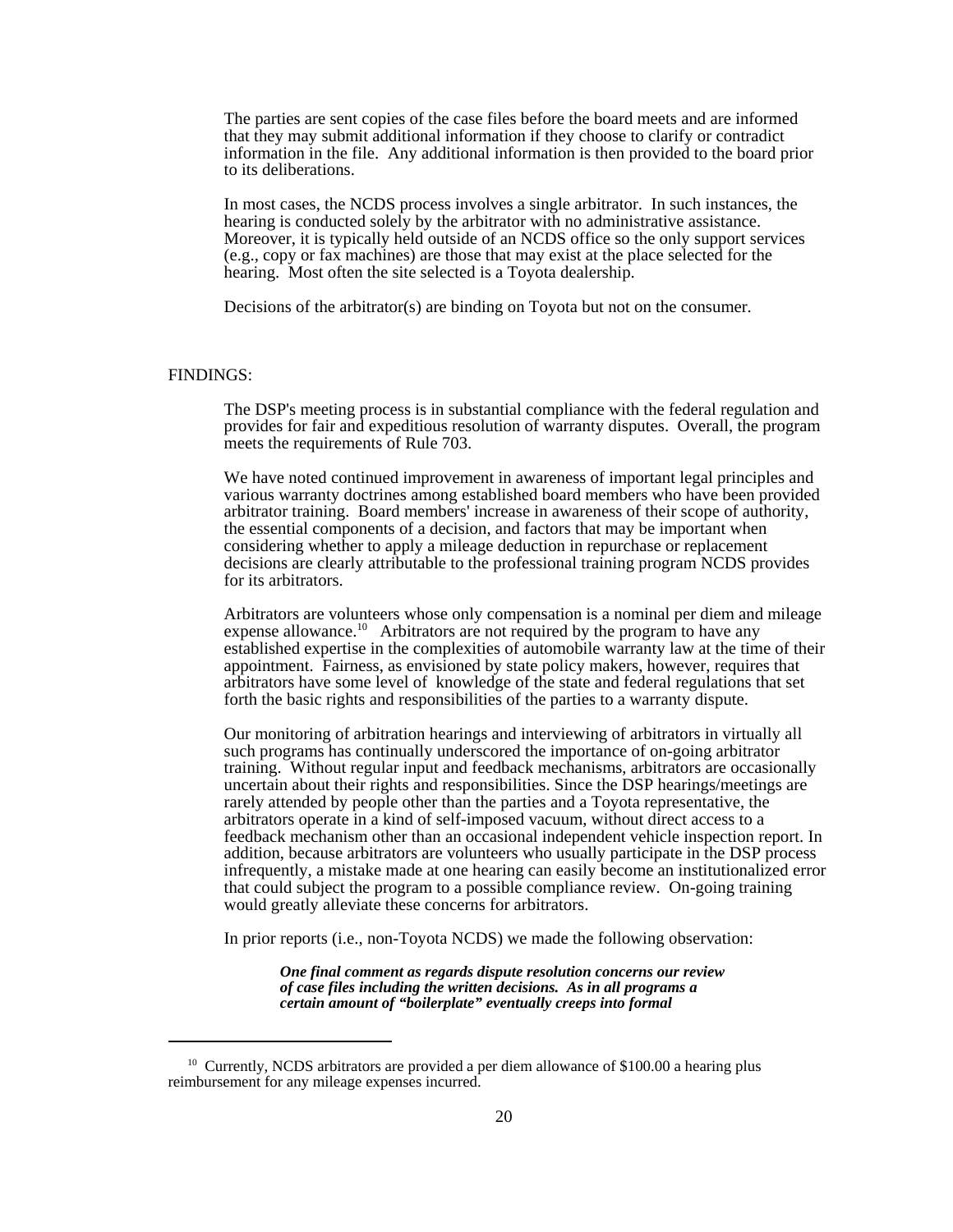*decisions. Designed to save time and energy, such a procedure is entirely reasonable provided that the boilerplate itself is appropriate to the circumstances. We found some apparent boilerplate in decisions concerning denials of a customer's request for a refund or replacement to be troublesome. In one case, for example, we found the following:*

*Example 1*

*After reviewing the complaint(s) and hearing the proofs and arguments of the parties and taking into consideration the applicable warranty law of the State of Ohio, commonly referred to as the "Lemon Law," and after due deliberations, I find and award as follows: ...*

*Example 2:*

*The Customer's* [make and model struck as unimportant to this Toyota report] *Truck does not qualify for coverage under the State of Ohio Lemon Law, because it does not meet any of the presumptive standards..*

*The two examples cited above are problematic in at least two ways:*

*First, the initial example seems to suggest that it is reasonable for arbitrators to only consider the state lemon law; however, it is very important for arbitrators to keep in mind their additional authority to award refunds and replacements under the more general terms of the federal law.* 

*Second, the other example suggests a misunderstanding of the nature of a statutory presumption. Here, the language implies that the statutory presumption serves as a minimum threshold for awarding refunds or replacements, which is, of course, absolutely incorrect. Meeting presumptive standards is not a prerequisite for qualifying for "lemon law" relief or for qualifying for relief under federal warranty law.11 For this reason, the above cited language is exceedingly problematic and needs to be revised, at least where it is being applied as "boilerplate." Note: Subsequent to the drafting of the above comment, NCDS provided us with a copy of a document that they have sent out to their arbitrators addressing our concerns. The document is helpful, in our view, and serves as an important first step in ameliorating our concerns.*

The NCDS program has informed us that they continue their efforts to address the "boilerplate" problem, including explanations provided at arbitrator training to ensure that arbitrators understand that "Lemon Law" thresholds for establishing presumptions do not serve as a threshold for their awarding "buy back" relief. At our review of arbitrator training in June of 2002, we confirmed that these efforts continue and are having some noteworthy effects.

 $11$  While state automobile warranty statutes vary in the manner in which they treat presumptive language, it is nonetheless a general principle that statutory presumptions give guidance under a specific set of circumstances, while other circumstances are addressed by more ambiguous provisions. For example, most arbitrators, in this context, are concerned with whether a customer has experienced an "unreasonable" number of repair attempts or whether the manufacturer has had a "reasonable" opportunity to cure the vehicle's problem. The operative question will likely be one of what constitutes "reasonable" in either situation. A statutory presumption can provide a bit more clarity under some circumstances by establishing that given certain specific scenarios, reasonable will be "presumed" to mean just this or that. Other scenarios that lack such specific circumstances would not be afforded "presumed" status but it would still be reasonable to argue that the customer should be granted relief.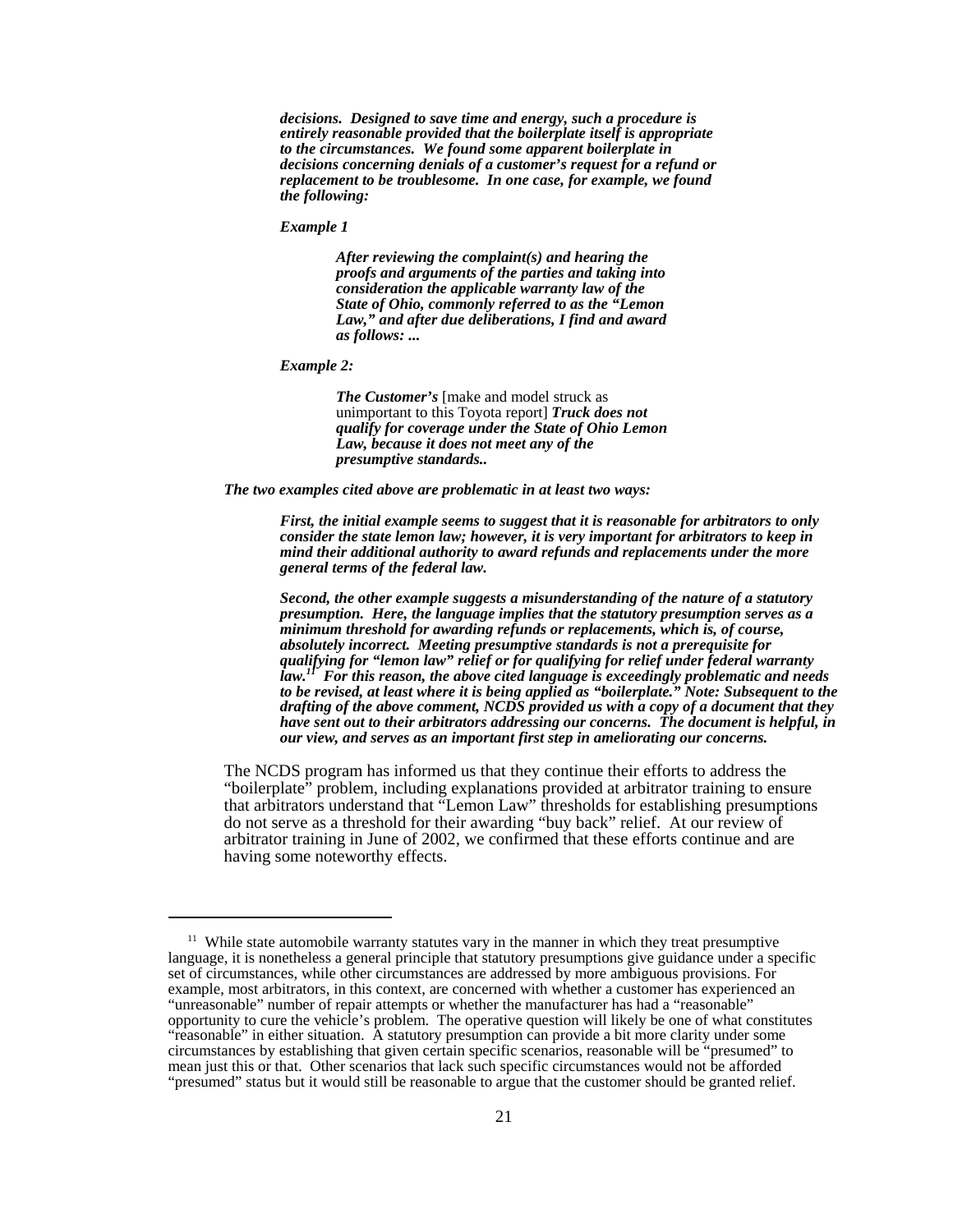Overall, the DSP members demonstrate a clear commitment to providing fair and expeditious resolution of warranty disputes.

#### DISCREPANCIES**:**

None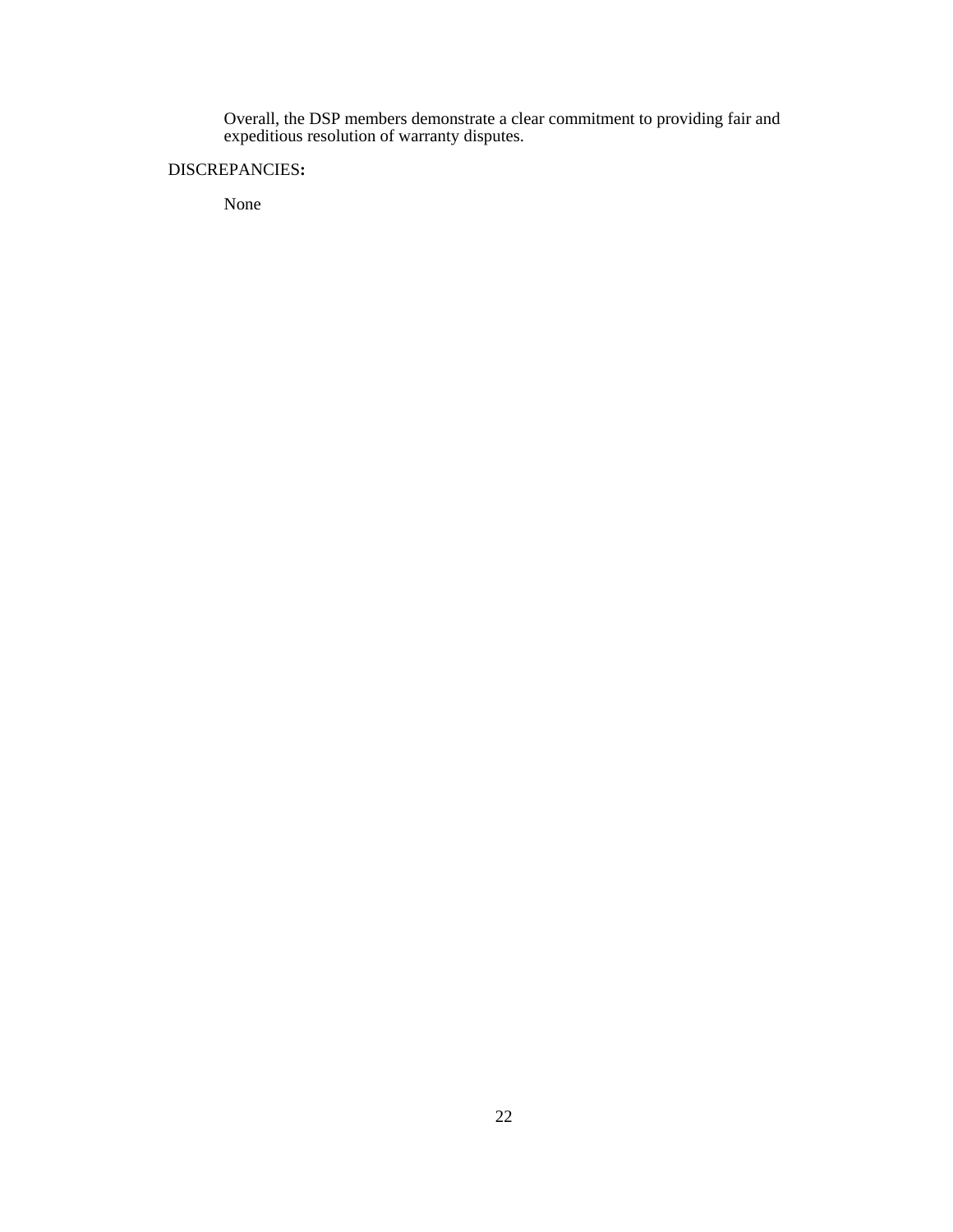#### *SECTION III*

## *Field Audit of Three Regional Areas*

#### **I. Pennsylvania**

A. Case Load and Basic Statistics

In Pennsylvania, NCDS handled 107 DSP cases in 2002 of which 23 (21.4%) were "nojurisdiction" cases. There were 77 cases arbitrated (91.6% of in-jurisdiction cases), and 7 (8.3%)% of in-jurisdiction cases) )were mediated. The average number of days for handling a 2002 case in the Pennsylvania region was 32 days, the same as the number of days for the nation.

B. Recordkeeping, Accuracy and Completeness

We requested a random sample of 50 case files drawn from all cases closed during the audit period and examined them to determine whether they were complete and available for audit. Generally, the records were complete and available for audit.

The results of the inspection of the random sample of case file folders are detailed below:

§ 703.6 (a) (1-12)

**(a) The Mechanism shall maintain records on each dispute referred to it which shall include:**

**1) Name, address and telephone number of the consumer.**

**2) Name, address and telephone number of the contact person of the Warrantor.**

- **3) Brand name and model number of the product involved.**
- **4) The date of receipt of the dispute and date of disclosure**
- **to the consumer of the decision.**

**5) All letters and other written documents submitted by either party.**

#### FINDINGS:

The auditor examined the case file folders extracted from all 2002 "in-jurisdiction" case files.12 We examined each sample file with respect to the items enumerated in subsections 1 through 5, with the following results:

l) All case files contained the customer's name, address, and telephone number.

2) The requirement is met. The name and address of the warrantor's contact person is included with the initial correspondence that the customer receives from the program. In addition, the Regional office contact address and phone number is included in each Owner's Manual that accompanies all new vehicles

 $12$  Where there were at least 50 or more case files, we reviewed them. Otherwise, we simply examined all case files for the state.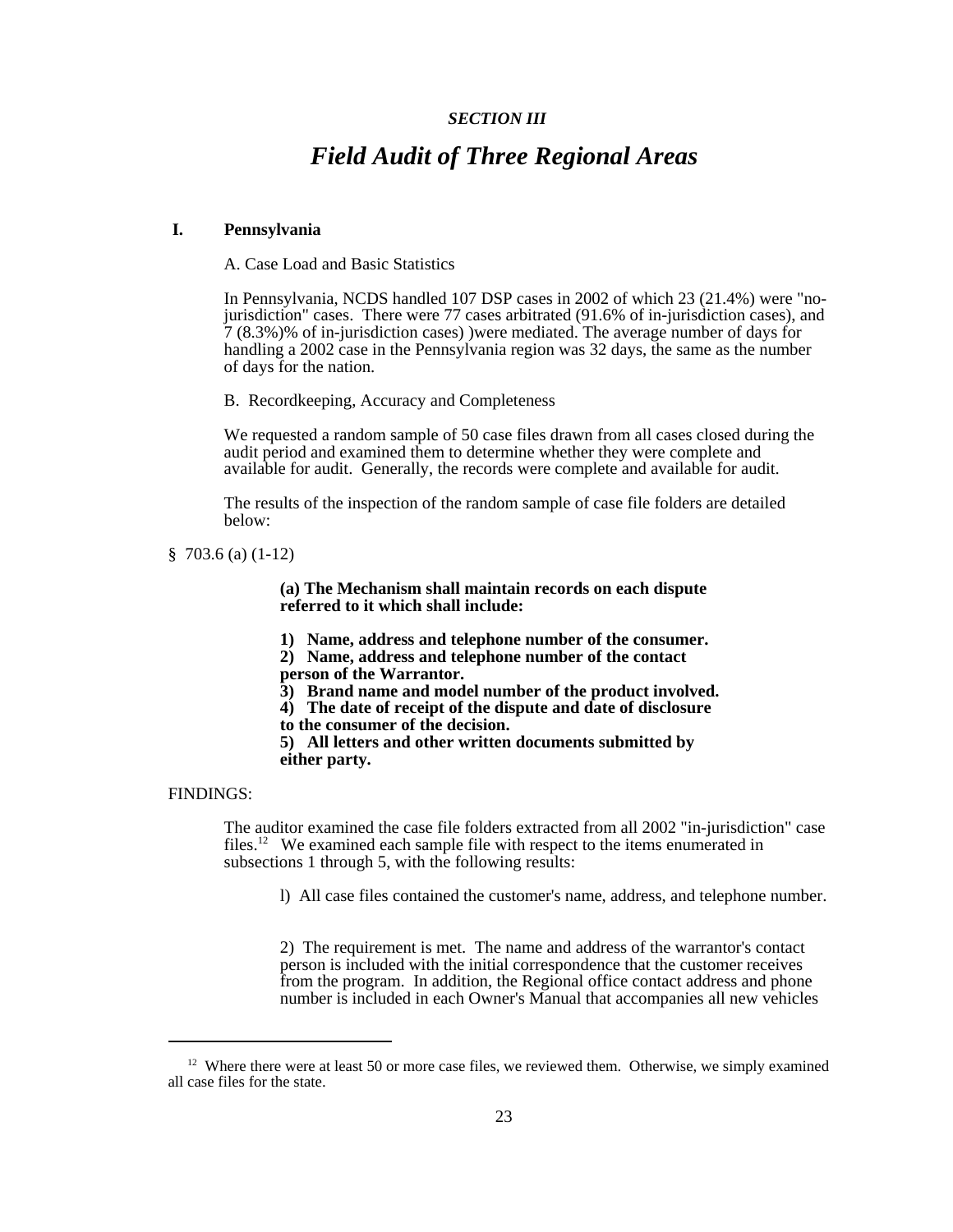when they are delivered. The contact person is so generally known as to not require it to be placed in each individual case file.

3) All case files inspected contain the make and vehicle identification number (VIN) of the vehicle. It is usually found in the customer application form, the richest source of information within most files, but the vehicle make and VIN is often located in documents throughout the file. As a result, cases are seldom, if ever, delayed because the customer has failed to provide the VIN when filing their application.

4) All case files inspected contain this information.

5) Many files contained letters and additional documents, but since there is no standard by which to measure this item, we determined this subsection to be "not applicable."

#### § 703.6 (a) (1-12) [Continued]

**6) All other evidence collected by the Mechanism relating to the dispute, including summaries of relevant and material portions of telephone calls and meetings between the Mechanism and any other person (including consultants described in section 703.4(b) of this part);**

**7) A summary of any relevant and material information presented by either party at an oral presentation.**

**8) The decision of the members including information as to date, time and place of meeting, the identity of the members voting; or information on any other resolution;**

#### FINDINGS:

All files for cases that were arbitrated contained the information required by sections six and eight. Oral presentations are a basic component of the NCDS program in this jurisdiction, and section seven requires summaries of the oral presentations to be placed in the case file. In the case files we reviewed for this region, the record-keeping requirements were met.

#### **9) A copy of the disclosure to the parties of the decision.**

#### FINDINGS:

Each applicable case file contained a copy of the decision letter sent to the customer. This letter serves as both the decision and the disclosure of the decision.

#### . **10) A statement of the warrantor's intended action(s);**

#### FINDINGS:

The warrantor's intended action(s) and performance are inextricably linked. Thus, we validate this item in terms of performance verification. Performance verification is a function carried out by NCDS. This office sends a survey to the customer following receipt of the customer's acceptance of those decisions mandating some action on the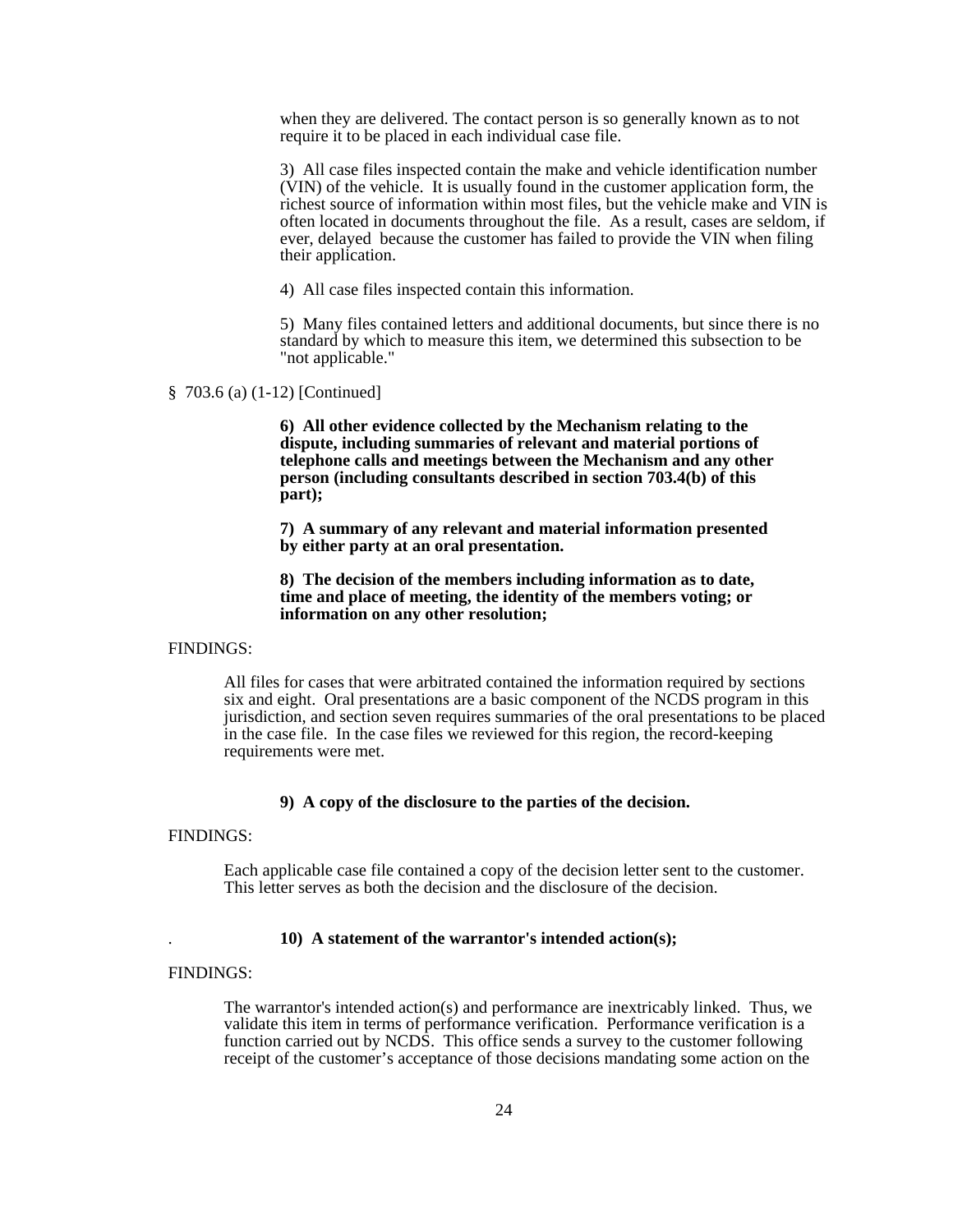part of Toyota to ask, among other things, whether any required performance has taken place. Customers are asked to return the survey to the office of NCDS. As noted elsewhere, we found few returned survey forms in the case files. In the past, we have stated that the absence of performance verification forms in the case file does not constitute a regulatory inconsistency since performance verification information may not be available from the customer. By mailing a performance verification survey NCDS goes as far as can be expected in determining whether arbitration decisions are, in fact, being performed. It seems entirely appropriate for the program to assume performance of the decision has taken place when the customer performance survey is not returned. For those who may be skeptical about such important assumptions, it should be remembered that even if a manufacturer engaged in a programmatic attempt to avoid performing arbitration decisions, that fact would, of course, emerge in the context of our national random survey of customers who have used the program. Performance verification status should and does appear in the case file as is indicated by sections 11 and 12 below.

**11) Copies of follow-up letters (or summaries of relevant and material portions of follow-up telephone calls) to the consumer and responses thereto; and**

**12) Any other documents and communications (or summaries of relevant and material portions of oral communications) relating to the dispute.**

#### FINDINGS:

Section 11 above is not applicable for purposes of the audit because there is no practical means by which to verify the completeness and accuracy of such possible additions to the files. Section 12, however, appears to mandate that a summary form be created whenever the arbitrator receives an oral communication that may have any bearing on the matter in dispute from either party. Of course, most such communications come in the form of oral presentations by the parties at the hearing, in which case the communications are summarized in the arbitrator's decision. All summaries are now included in the case file.

#### CONCLUSIONS:

The NCDS program's record keeping policies and procedures, with the alluded to necessary modifications, are in substantial compliance with the federal Rule 703 requirements.

#### C. Case File Records (4 yrs. 1999-2002)

A random sample of 50 case numbers from the years 1999 through 2002 was drawn from NCDS' data base program, and in our field inspection, we checked the sample case files at the NCDS national office in Dallas to verify that they were being maintained per requirement § 703.6(f). In addition, a visual inspection was made of the entire four-year accumulation of case files as required by the same section.

The closed files are stored in a discrete area within in the NCDS office. The files we viewed appeared intact and were readily available for inspection. The random sample inspection of 50 case files drawn from all cases in the four-year universe of cases validated the program's maintenance of these records as required.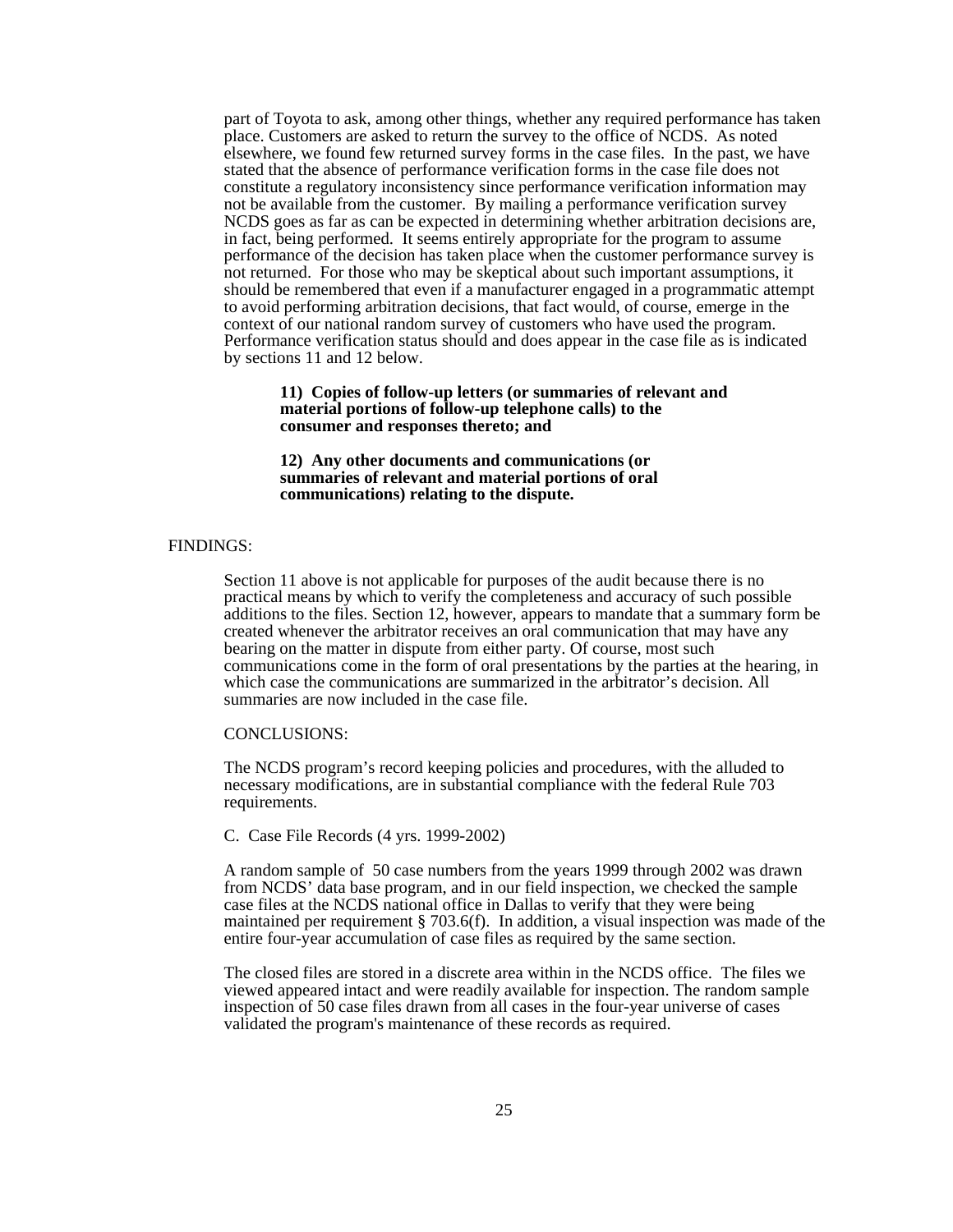#### D. Arbitration/Hearing Records

i. Case file folders

Most information that is required to be maintained is found on a series of forms found in the case files maintained at the NCDS headquarters in Dallas, Texas.

ii. Arbitrator Biographies

The arbitrator biographies for the national program are available for review from the Senior Vice President of NCDS at their headquarters in Dallas, Texas. The biographies are thorough and current, and the list of arbitrators for each district includes the dates of their appointments.

E. Hearing Process

The arbitrator scheduled the hearing at the principal dealership in question after consulting separately with each of the parties. The hearing involved one arbitrator who briefly interviewed the parties and then took testimony. The hearing was held at the Faulkner Toyota dealership of Trevose, Pennsylvania, 2425 Lincoln Highway and began at 4:00 pm. The arbitrator was late due to being caught in heavy, slow traffic.

i. Physical Description of Hearing

The hearing was conducted in a room of insufficient size. Observers could not have been squeezed into these quarters since it barely accommodated the parties. Attending was the customer, a Toyota servicing dealer's representative, the auditor, and the arbitrator. A Toyota manufacturer's representative attended via telephone. The customer, the Toyota dealer, and a Toyota manufacturer's representative all made oral presentations.

The hearing was generally efficiently conducted although the parties were allowed to talk over one another on occasion. The customer was provided with an unfettered opportunity to present his case. The arbitrator appropriately inquired about what the customer was seeking in the form of relief since the application was not clear in that regard.

The audit included brief interviews with the customer and the Toyota dealer representative following the hearing. The auditor did not discuss the hearing procedures with the arbitrator following the hearing because of the delay in the hearing process and the lateness of the hour.

The arbitrator was unclear as to whether he needed to conduct a road test since he witnessed several non-verbal cues from the dealer that indicated that there was no disagreement between him and the customer as to the vehicle's operation and the existence of some brake noise.

ii. Openness of Meeting

The room was inadequate to accommodate any additional observers who may have wished to attend the hearing, but the arbitrator recognized that the meeting was open to anyone wishing to attend.

iii. Efficiency of Meeting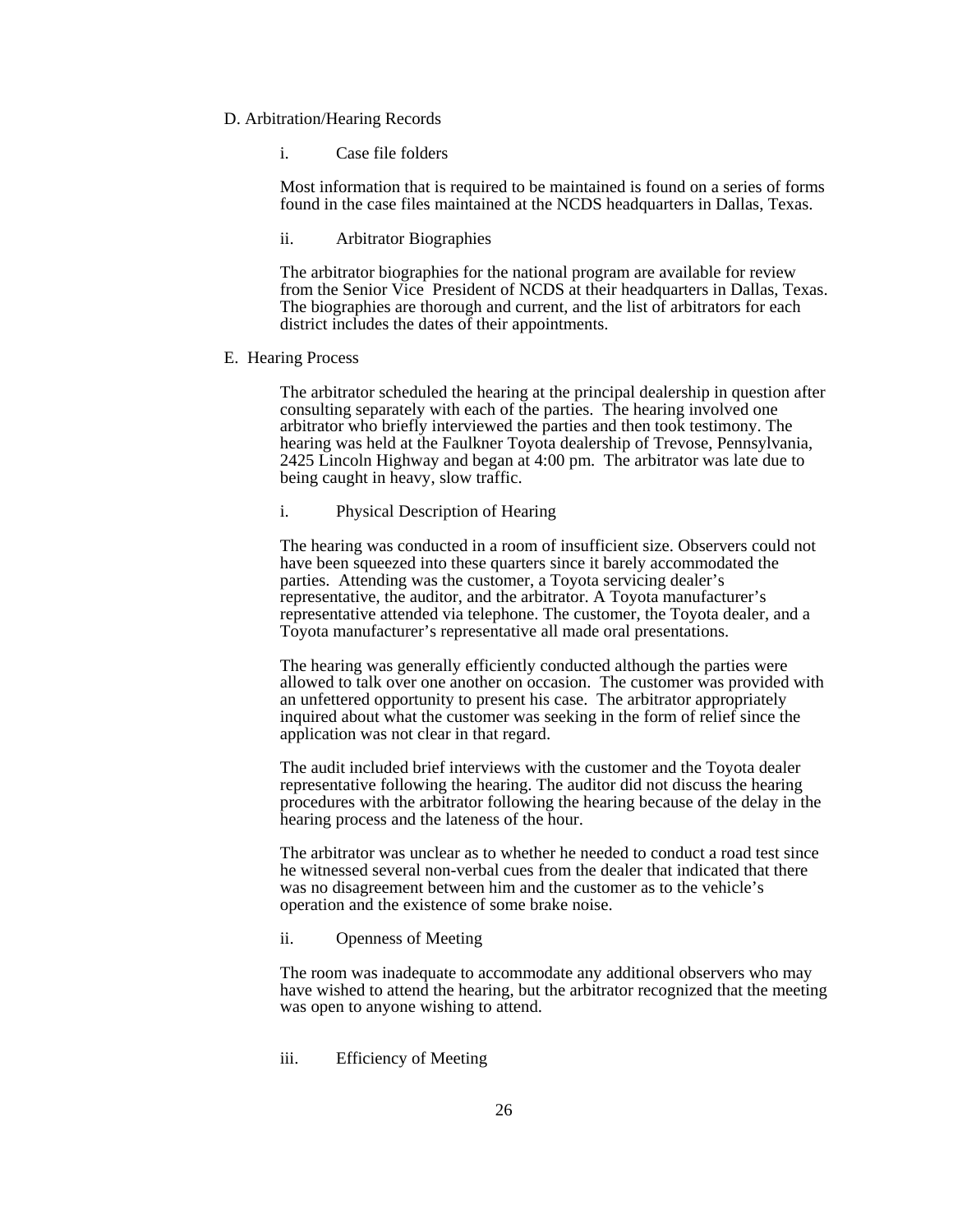The hearing was efficiently conducted even though 40 minutes late.

iv. Hearing

This arbitrator appeared to be committed to the fair and expeditious resolution of warranty disputes in the hearing process. It should be noted, however, that the arbitrator referred to the Toyota representative on the telephone by her first name while all others were referred to by "mister" and their respective last names, suggesting more familiarity than was appropriate.

v. Board/Arbitrator Decisions

We reviewed numerous decisions for this region while conducting our on-site visit to the Dallas, Texas, headquarters of NCDS. In the compliance summary (Section I of this report), we discuss and will not repeat here the important issue of boilerplate language. Otherwise, the decisions we reviewed were generally quite sound in both form and substance.

In addition, we reviewed the decision rendered in the case we monitored and found it to be thorough, well reasoned, and complete.

#### CONCLUSION:

The DSP, as it operates in the Pennsylvania region is, in our view, in substantial compliance with Rule 703. The NCDS administrative staff and the NCDS program demonstrated a clear commitment to ensuring fair and expeditious resolution of warranty disputes. The administrative staff is clearly dedicated to the program's mission and demonstrates a high degree of professionalism.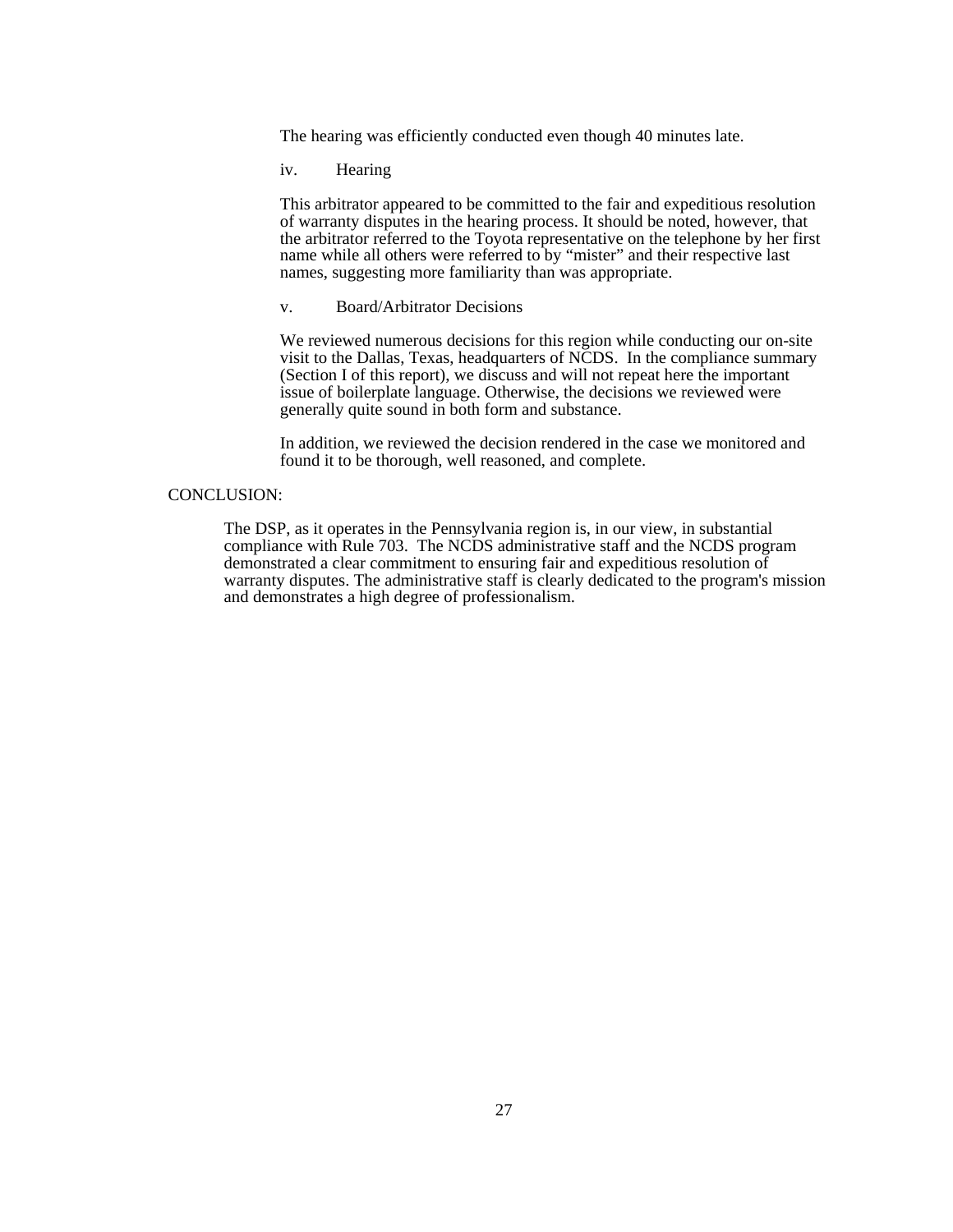#### **II. Tulsa, Oklahoma**

A. Case Load and Basic Statistics

In Oklahoma, NCDS handled 19 DSP cases in 2002 of which 6 (31.5%) were "nojurisdiction" cases. There were 11 cases arbitrated (84.6% of in-jurisdiction cases), and 1 case was mediated.<sup>13</sup> The average number of days for handling a 2002 case in the Oklahoma Region was 31 days as compared to 32 days for all regions combined

The Oklahoma field audit includes a review of a hearing held in Tulsa, Oklahoma, and interviews with the principal people involved in the hearing. In addition, we reviewed cases files for the region, which are stored at national headquarters of the National Center for Dispute Settlement (NCDS), in Dallas, Texas.

During our on-site review at the Dallas, Texas, headquarters, we visually inspected the warehousing of all DSP case files for the required four-year period.<sup>14</sup> The four-year accumulation of case files was available for inspection, where applicable, per all regulatory requirements.

We requested a random sample of 50 cases drawn from all cases closed during the audit period and examined all the cases provided<sup>15</sup> to determine whether they were complete and available for audit. These files were reviewed for accuracy and completeness. The findings of that review are set forth below.

The staff at NCDS were efficiently housed and provided with up-to-date equipment.

B. Recordkeeping Accuracy and Completeness

§ 703.6 (a)(1-12)

**(a) The Mechanism shall maintain records on each dispute referred to it which shall include:**

- **1) Name, address and telephone number of the consumer;**
- **2) Name, address and telephone number the contact person**
- **of the Warrantor;**
- **3) Brand name and model number of the product involved;**
- **4) The date of receipt of the dispute and date of disclosure**
- **to the consumer of the decision;**

**5) All letters or other written documents submitted by either party.**

<sup>&</sup>lt;sup>13</sup> There was one case reported as "pending," which accounts for the apparent missing case when the other categories are summed and compared with the total number of cases reported.

<sup>&</sup>lt;sup>14</sup> See 16 C.F.R.,  $8703.6(f)$ 

<sup>&</sup>lt;sup>15</sup> Since there were only 19 Oklahoma cases reported for 2002, we simply examined them all.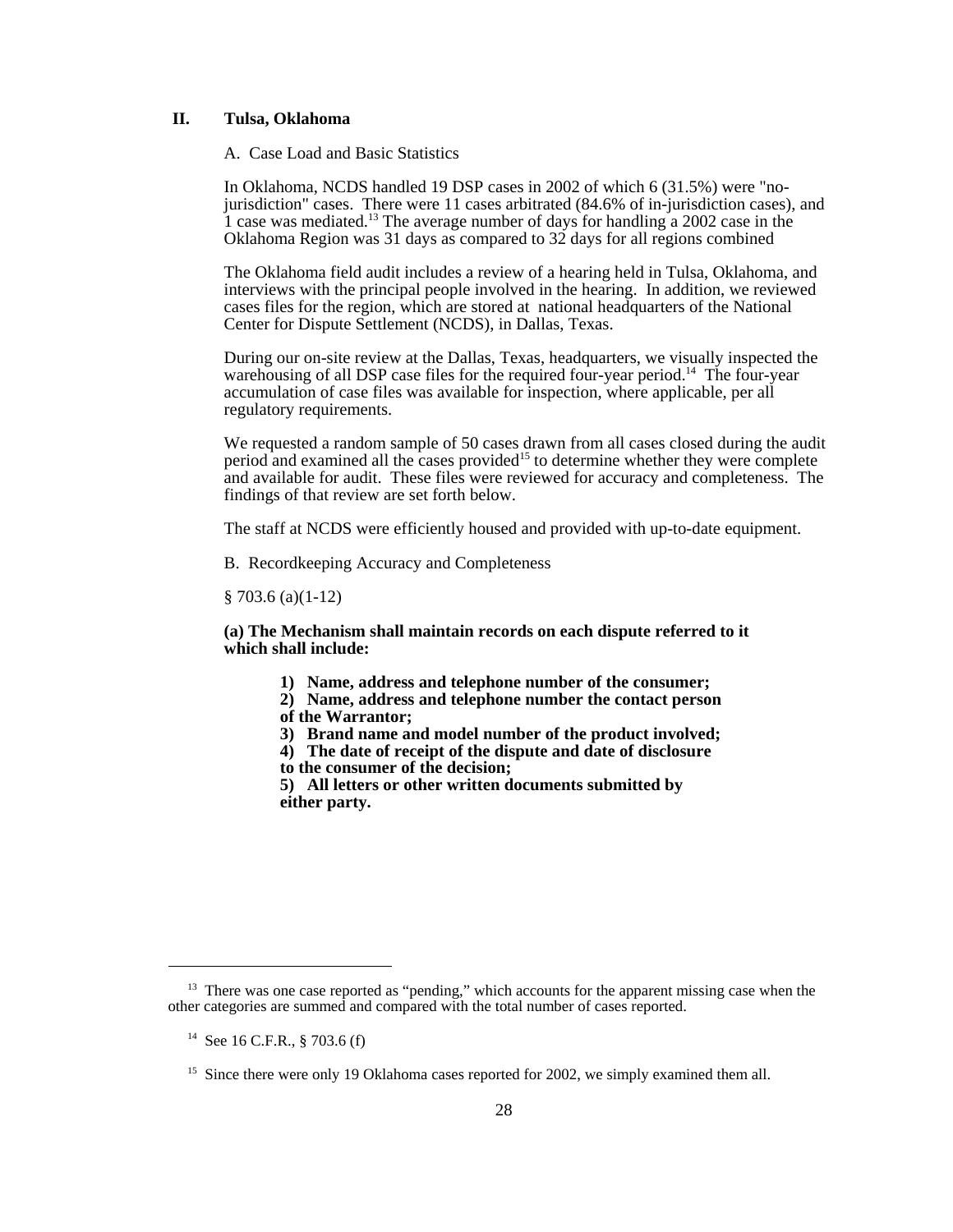#### FINDINGS:

We examined the case files extracted from all "in-jurisdiction" regional case files closed during the audit period. We reviewed these files for the items enumerated in subsections 1-5 with the following results:

l) All case files contained the customer's name, address, and telephone number.

 2) The requirement is met. The name and address of the warrantor's contact person is included with the initial correspondence that the customer receives from the program. In addition, the manufacturer's contact address and phone number is included in each Owner's Manual that accompanies all new vehicles when they are delivered. The contact person is so generally known as to not require it to be placed in each individual case file.

3) All case files inspected contain the make and vehicle identification number (VIN) of the vehicle. This information is generally found in the customer application and in a number of other documents in the file. As a result, cases are rarely delayed simply because the customer fails to include the VIN in the application.

4) All case files inspected contain this information. Not all cases necessitate a decision letter, but where a decision was rendered, the appropriate notification letter was present.

5) Many files contained letters and additional documents, but since there is no standard by which to measure this item, we determined this subsection to be "not applicable."

§ 703.6(a)

**6) All other evidence collected by the Mechanism relating to the dispute, including summaries of relevant and material portions of telephone calls and meetings between the Mechanism and any other person (including consultants described in section 703.4(b) of this part;**

**7) A summary of any relevant and material information presented by either party at an oral presentation;**

**8) The decision of the members including information as to date, time and place of meeting and the identity of members voting; or information on any other resolution.**

#### FINDINGS:

All files for cases that were arbitrated contained the information required by sections six and eight. Oral presentations are a basic component of the NCDS program in this jurisdiction, and section seven requires summaries of the oral presentations to be placed in the case file. It is NCDS policy that the arbitrator conducting the hearing must summarize all significant information presented orally by either party during any facet of the hearing. We noted such language in the case files we reviewed in Dallas, but we did not allocate sufficient time to conduct a qualitative review of that portion of each case's decision. We offer no judgement then on whether these summaries are consistently detailed and/or accurate depictions. At the same time, we saw no particular reason to question the sufficiency of this method.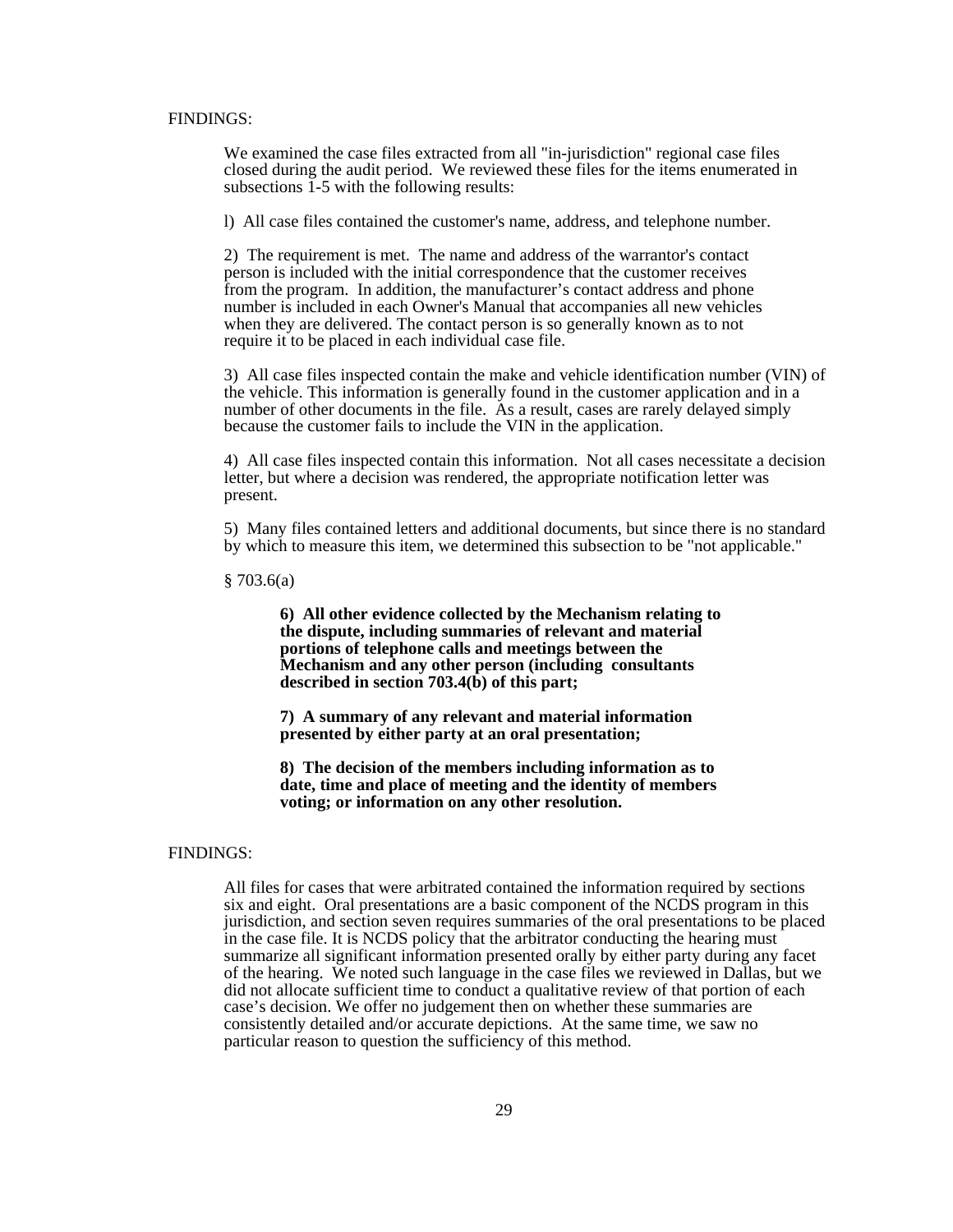#### **9) A copy of the disclosure to the parties of the decision.**

#### FINDINGS:

All files for cases that were arbitrated contained the required information.

#### **10) A statement of the warrantor's intended action(s);**

#### FINDINGS:

The warrantor's intended action(s) and performance are inextricably linked. Thus, we validate this item in terms of performance verification. Performance verification is a function carried out by NCDS. This office sends a survey to the customer following receipt of the customer's acceptance of those decisions mandating some action on the part of Toyota to ask, among other things, whether any required performance has taken place. Customers are asked to return the survey to the office of NCDS. As noted elsewhere, we found few returned survey forms in the case files. In the past, we have stated that the absence of performance verification forms in the case file does not constitute a regulatory inconsistency since performance verification information may not be available from the customer. By mailing a performance verification survey NCDS goes as far as can be expected in determining whether arbitration decisions are, in fact, being performed. It seems entirely appropriate for the program to assume performance of the decision has taken place when the customer performance survey is not returned. For those who may be skeptical about such important assumptions, it should be remembered that even if a manufacturer engaged in a programmatic attempt to avoid performing arbitration decisions, that fact would, of course, emerge in the context of our national random survey of customers who have used the program. Performance verification status should and does appear in the case file as is indicated by sections 11 and 12 below.

**11) Copies of follow-up letters (or summaries of relevant and material portions of follow-up telephone calls) to the consumer, and responses thereto; and 12) Any other documents and communications (or summaries of relevant and material portions of oral communications) relating to the dispute.**

Section 11 above is not applicable for purposes of the audit because there is no practical means by which to verify the completeness and accuracy of such possible additions to the files. Section 12, however, appears to mandate that a summary form be created whenever the arbitrator receives an oral communication that may have any bearing on the matter in dispute from either party. Of course, most such communications come in the form of oral presentations by the parties at the hearing, in which case the communications are summarized in the arbitrator's decision. All summaries are now included in the case file.

#### CONCLUSIONS:

The NCDS program's record keeping policies and procedures are in substantial compliance with the federal Rule 703 requirements.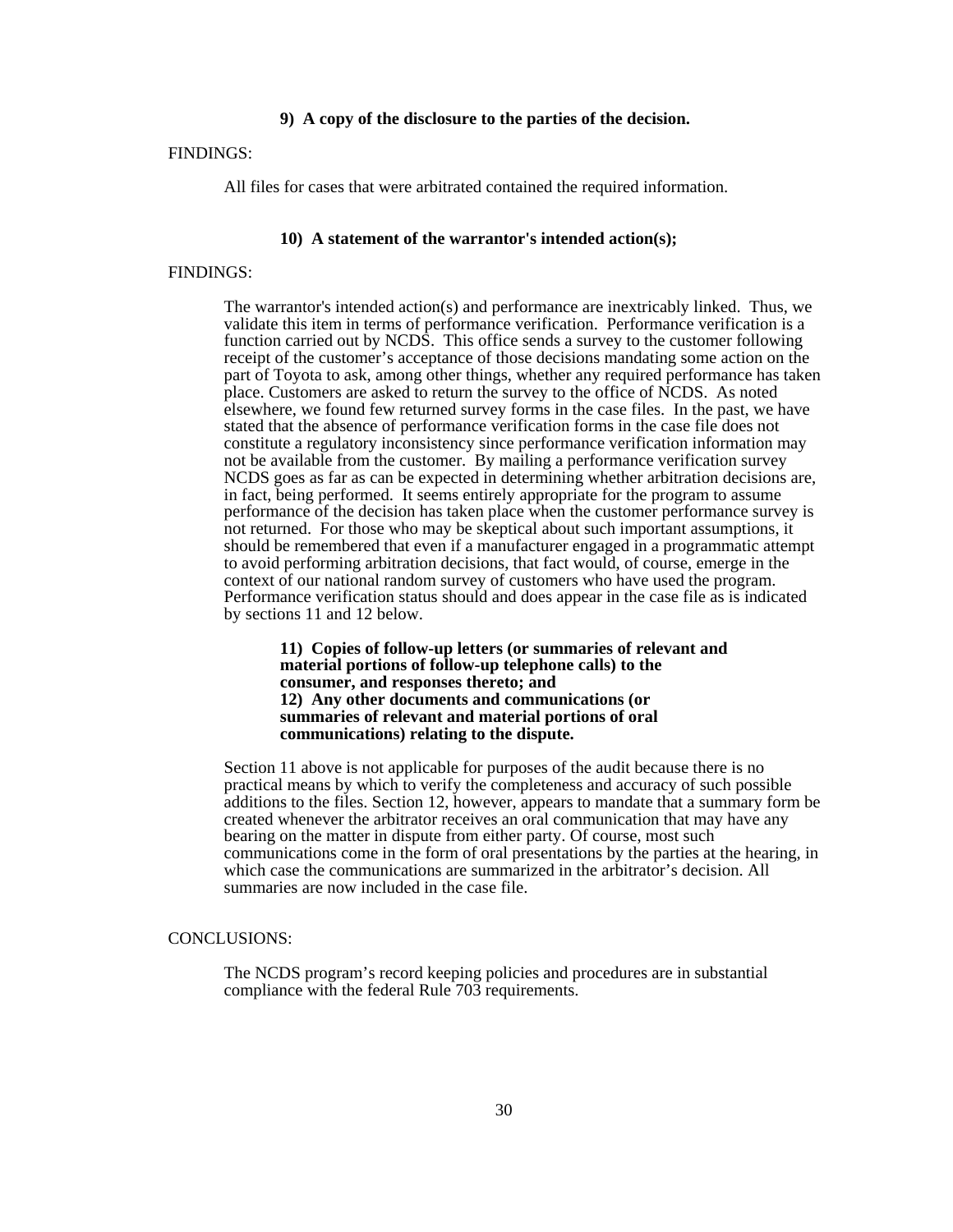C. Case File Records (4 yrs. 1999-200216)

§ 703.6 (f)

#### **(f) The Mechanism shall retain all records specified in paragraphs (a) through (e) of this section for at least 4 years after final disposition of the dispute**.

A random sample of case numbers from the years 1999-2002 was drawn from NCDS' data base program, and in our field inspection, we checked the sample case files in the NCDS headquarters office to verify that they were being maintained (i.e., stored) per requirement § 703.6(f). In addition, a visual inspection was made of the entire fouryear accumulation of case files required by the same section. The closed files are stored in a discrete area within the NCDS office. All records for the audit period (2002) and for the four-year period (1999 through 2002) were complete and readily available for audit. The random sample inspection validated the apparent completeness suggested by the visual inspection.

- D. Program Records
	- i. Case file folders

Most information that is required to be maintained is found on a series of forms found in the case files maintained at the NCDS headquarters in Dallas, Texas.

ii. Arbitrator Biographies

The arbitrator biographies for the national program are available for review from the Senior Vice President of NCDS at their headquarters in Dallas, Texas. The biographies are thorough and current, and the list of arbitrators for each district includes the dates of their appointments.

- E. Hearing Process
	- i. Physical Description of Hearing (i.e., Meeting)

The DSP hearing was held at the Jim Norton Toyota dealership, 9809 S. Memorial, Tulsa, Oklahoma, on May 19, at 9:00 a.m. The meeting room was not of adequate size for accommodating anyone who wished to attend as an observer. The parties included the customers, a Toyota manufacturer's representative via telephone, a Toyota dealer customer relations employee, $17$  the arbitrator, and the auditor.

#### ii. Openness of Hearing

<sup>&</sup>lt;sup>16</sup> The four-year requirement includes the year 2002, but 2002 files are examined separately as part of a more thorough inspection of each file's contents.

 $17$  The dealership employee assisted at the onset of the hearing by setting up the telephone connection to the Toyota manufacturer's representative and then left the hearing.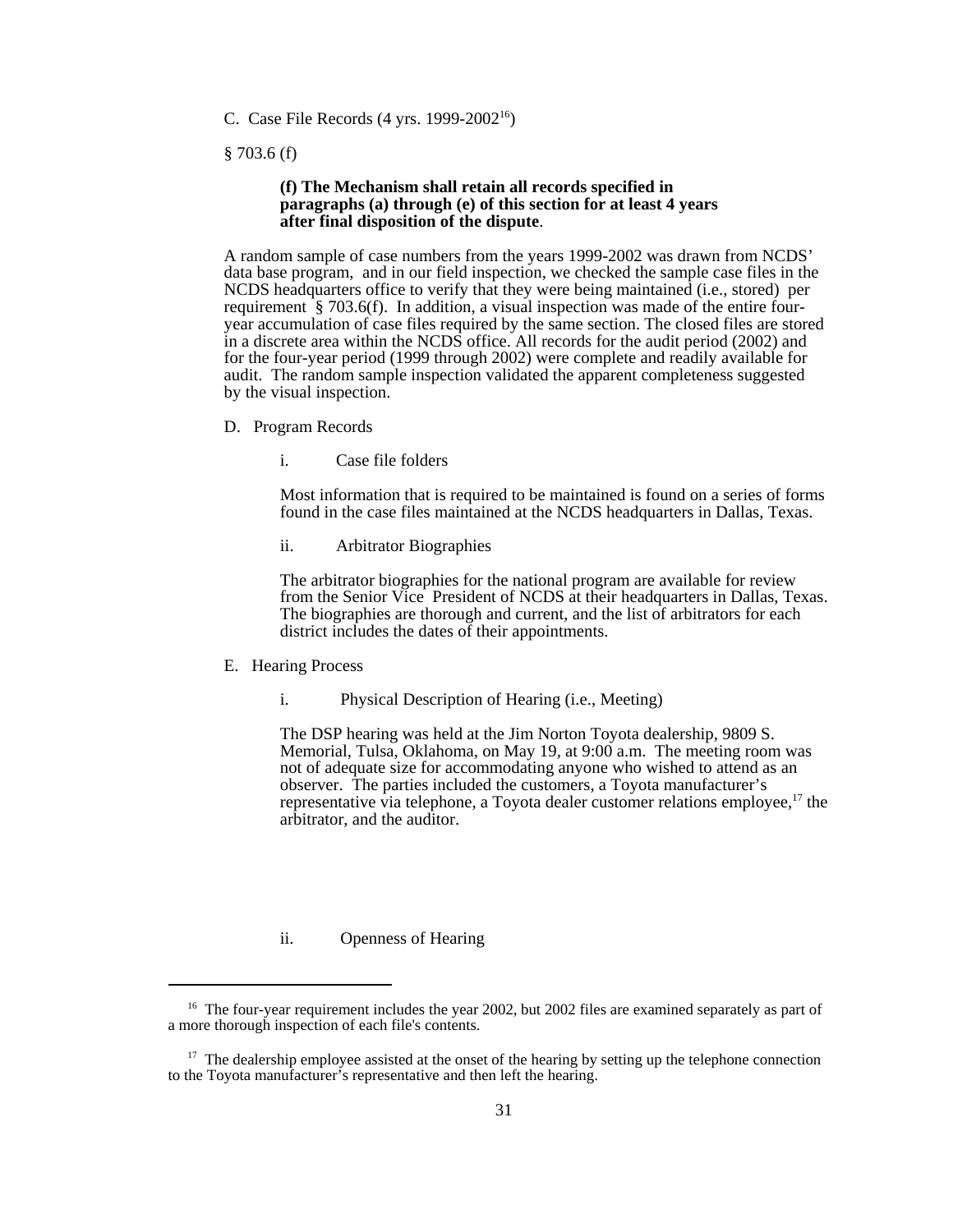This arbitrator said that she allows all observers at DSP meetings (hearings) although the room used for the hearing was too small to allow observers.

#### iii. Efficiency of Meeting

The arbitrator's case file was complete with all requisite documents. The arbitrator demonstrated that she generally knows how to properly conduct a hearing.<sup>18</sup> She addressed the parties, giving a brief overview of the process, but failed to provide a case opening statement setting forth the particulars of the dispute and the customer's requested relief.

The meeting began at 9:00 am as scheduled.

iv. Hearing

The hearing was, with only one exception, properly conducted. Both parties were afforded an uninterrupted opportunity to present their versions of the case. Following each party's presentation, the other party was given an opportunity to clarify or challenge, as was appropriate. The arbitrator conducted a test drive at the conclusion of the hearing and informed the parties that the hearing was concluded without necessitating a reconvening of the parties after the test drive.

Unfortunately, the arbitrator left unchallenged a facet of the hearing in which the Toyota manufacturer's representative asked the customer a question in a cross-examination manner about whether some facet of the case was included on the claim form and then proceeded to dictate to the arbitrator that any subject not detailed on the Claim Form could not be discussed during the hearing. This was problematical in two respects: first, the manner in which this interchange took place left a clear impression that the manufacturer's representative as one of the disputing parties is actually empowered to determine what evidence is allowable at the hearing and what is not; and, second, cross-examination is a style of communication that is inconsistent with the NCDS hearing model. The first aspect of this matter is the more significant of the two, because it undermines the appearance of fairness. Clearly, the arbitrator is the person who determines what evidence is to be allowed in any given hearing. Neither of the disputing parties is empowered to make such determinations at the hearing. Certainly, the manufacturer would not find it acceptable for the customer to make such determinations.

In this case, the arbitrator should have informed the parties that what is or is not to be discussed at the hearing is for her to determine, and the parties should simply present their own cases. As a matter of objective fact, hearings often include discussions of subjects that are not detailed in the case file. For example, if it were to surface during the hearing that the customer's use of the vehicle was primarily commercial, it would undoubtedly result in a claim by the manufacturer that the case, in their view, is out-of-jurisdiction, even though that defense had not been included in the case file paperwork. In addition, a non-dealer repair done in a remote location while the customer was on vacation may not be detailed in the case file, but whether the fact is relevant, is a matter for the arbitrator to decide.

 $18$  At the same time, the arbitrator's demeanor suggested to the auditor that it was the Toyota representative who was really in charge of the hearing. The problem was substantively harmless to the ultimate disposition of the case, but there was a definite "appearance" problem. As a result of discussions with the arbitrator, it appears that the issue was a one-time incident with no regulatory implications.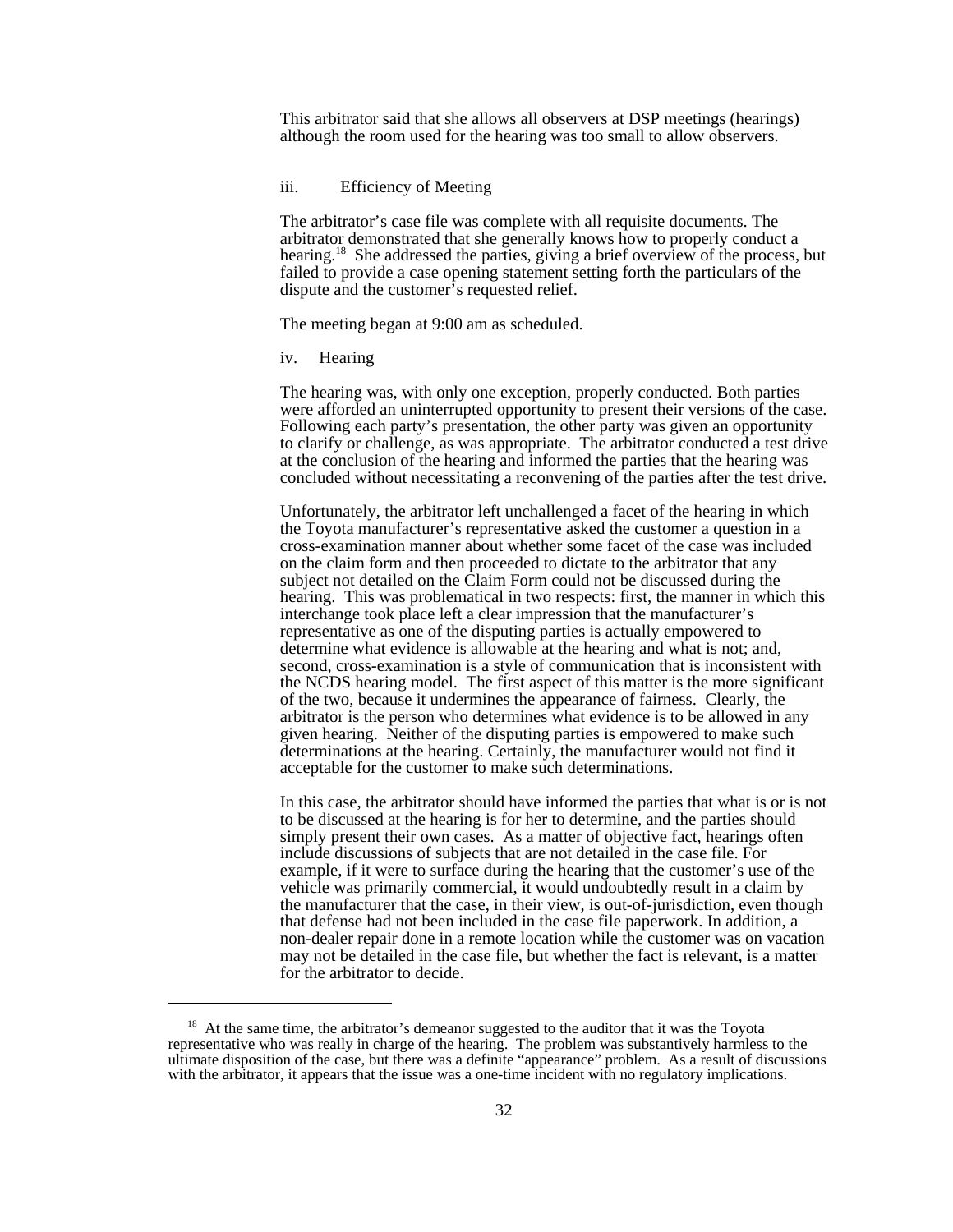#### v. Board/Arbitrator Decisions

We reviewed this case's decision and a sample of decisions for the region while conducting our on-site visit to the Dallas, Texas, headquarters of NCDS. In the compliance summary (Section I of this report), we discussed problems with some boilerplate language which, while important, need not be repeated here. The decision in this case was consistent with the regulatory requirements with the qualifier discussed above.

#### **Conclusion:**

The DSP, as it operates in the Oklahoma region, is in "substantial compliance" with Rule 703. The NCDS administrative staff demonstrated a clear commitment to ensuring fair and expeditious resolution of warranty disputes. The administrative staff is clearly dedicated to the program's mission and generally demonstrates a high degree of professionalism. The arbitrator demonstrated a commitment to fair and expeditious resolution of warranty disputes.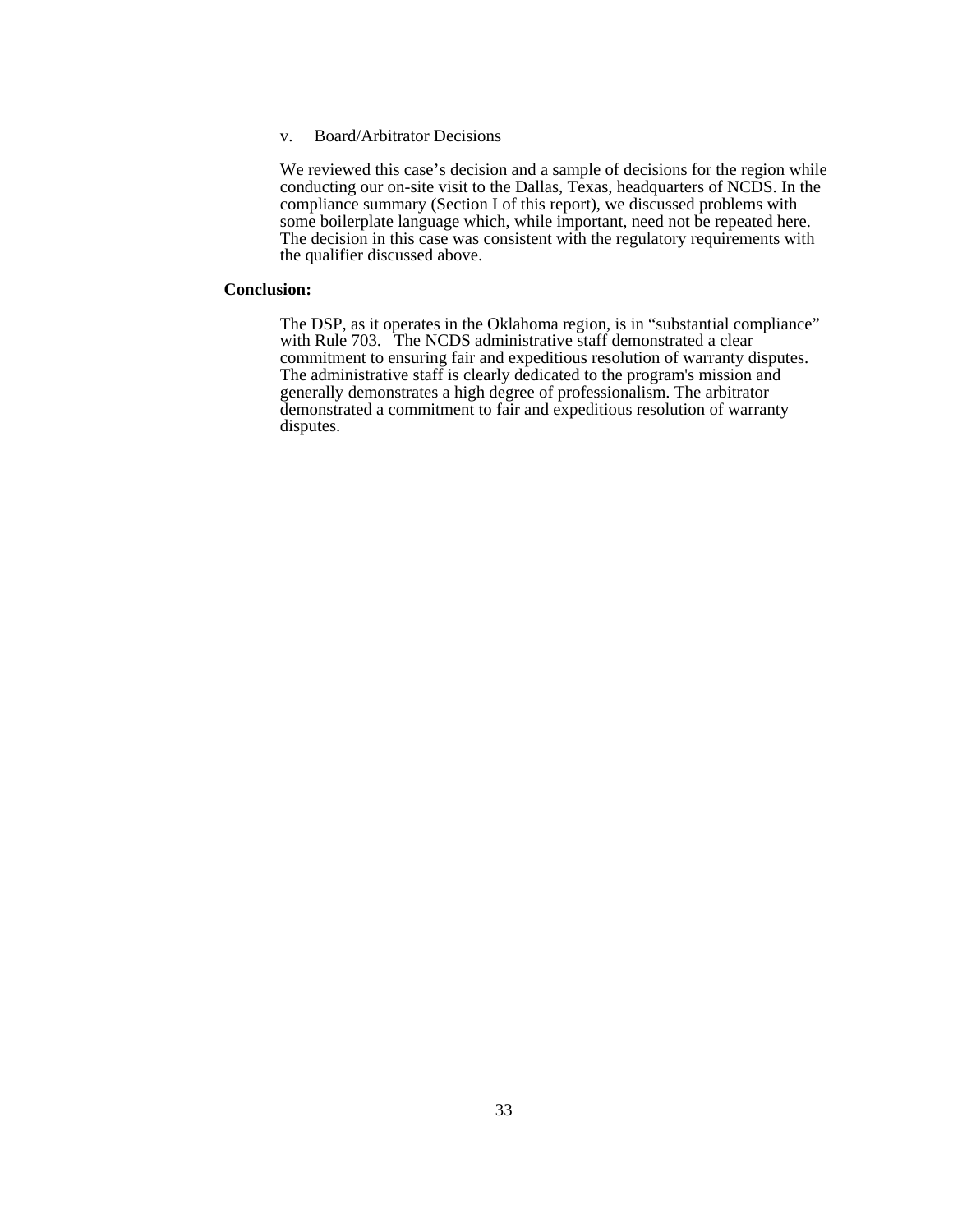#### **III. New Windsor, New York**

#### A. Case Load and Basic Statistics

The New York Region generated 189 cases in 2002 of which 57 were determined to be "not-in-jurisdiction" cases. The program also reports 24 mediated cases and 108 arbitrated cases. The average days for handling a 2002 case for this Region is 33. This compares with an average of 32 days handling nationwide.

The New York Regional field audit includes a review of a hearing held in New Windsor, New York, and interviews with the principal people involved in the hearing. In addition, we reviewed case files for New York, which are stored at national headquarters of the National Center for Dispute Settlement (NCDS), in Dallas, Texas.

During our on-site review at the Dallas, Texas, headquarters, we visually inspected the warehousing of all DSP case files for the required four-year period.19 The four-year accumulation of case files was available for inspection per all regulatory requirements. In addition, the staff at NCDS were efficiently housed and provided with up-to-date equipment.

We requested a random sample of 50 cases drawn from all cases closed during the audit period and examined the cases provided to determine whether they were complete and available for audit. Files were reviewed for accuracy and completeness. The findings of that review are set forth below.

#### B. Recordkeeping Accuracy and Completeness

§ 703.6 (a)(1-12)

**(a) The Mechanism shall maintain records on each dispute referred to it shall include:**

**1) Name, address and telephone number of the consumer;**

**2) Name, address and telephone number the contact person of the warrantor;**

**3) Brand name and model number of the product involved.**

**4) The date of receipt of the dispute and date of disclosure to the consumer of the decision;**

**5) All letters and other written documents submitted by either party.**

#### FINDINGS:

We examined a sample of case files extracted from all "in-jurisdiction" case files closed during the audit period. We reviewed these files for the items enumerated in subsections 1-5 with the following results:

l) All case files contained the customer's name, address, and telephone number.

<sup>&</sup>lt;sup>19</sup> See 16 C.F.R., § 703.6 (f)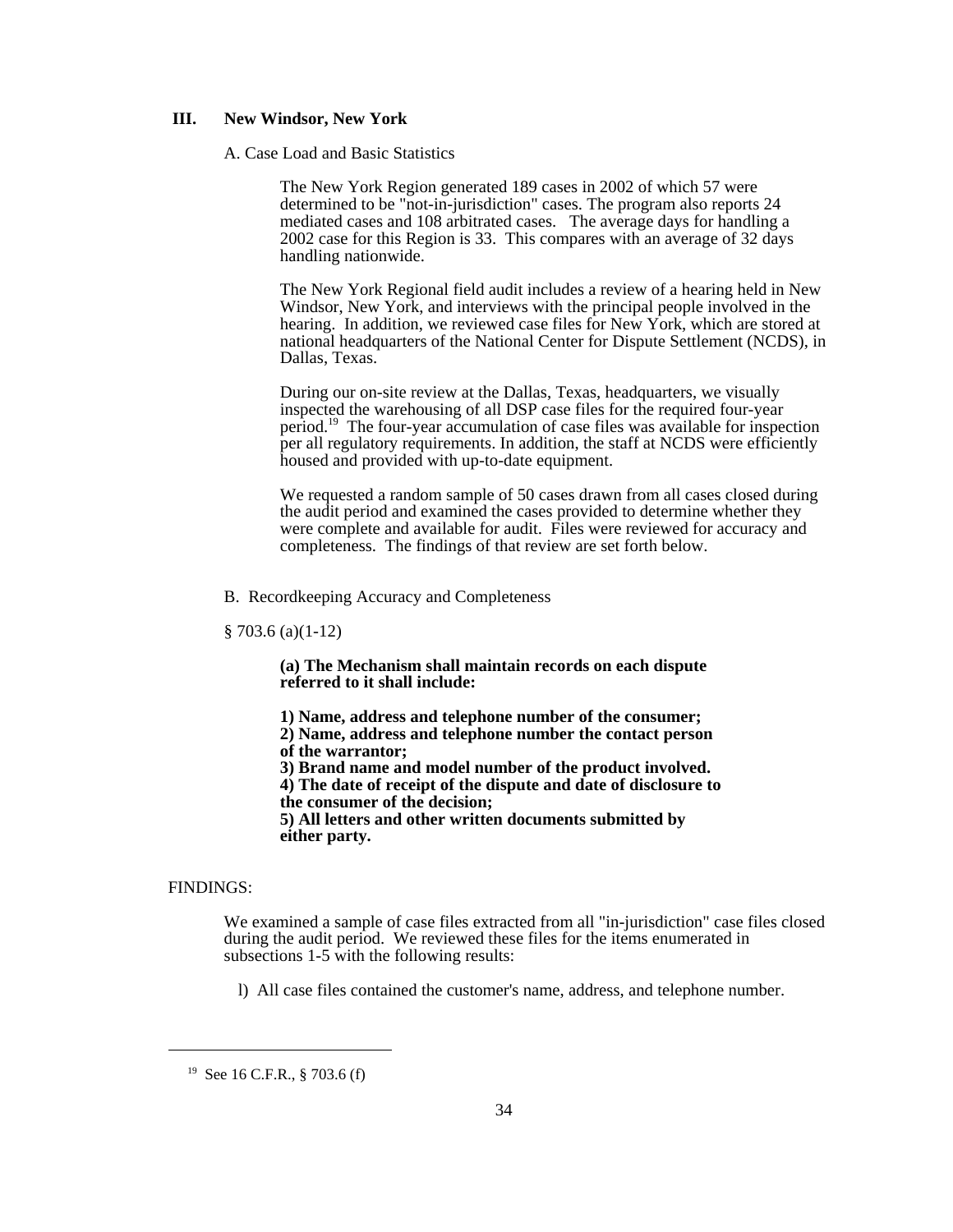2) The requirement is met. The name and address of the warrantor's contact person is included with the initial correspondence that the customer receives from the program. In addition, the manufacturer's contact address and phone number is included in each Owner's Manual that accompanies all new vehicles when they are delivered. The contact person is so generally known as to not require it to be placed in each individual case file.

3) All case files inspected contain the make and vehicle identification number (VIN) of the vehicle. This information is generally found in the customer application and in a number of other documents in the file. As a result, cases are rarely delayed simply because the customer fails to include the VIN in the application.

4) All case files inspected contain this information. Not all cases necessitate a decision letter, but where a decision was rendered, the appropriate notification letter was present.

5) Many files contained letters and additional documents, but since there is no standard by which to measure this item, we determined this subsection to be "not applicable."

#### § 703.6 (a) [continued]

**6) All other evidence collected by the Mechanism relating to the dispute, including summaries of relevant and material portions of telephone calls and meetings between the Mechanism and any other person (including consultants described in section 703.4(b) of this part;**

**7) A summary of any relevant and material information presented by either party at an oral presentation;**

**8) The decision of the members with information as to date, time and place of meeting, the identity of members voting; or information on any other resolution;**

#### FINDINGS:

All files for cases that were arbitrated contained the information required by sections six, seven, and eight.

#### **9) A copy of the disclosure to the parties of the decision.**

#### FINDINGS:

All applicable case files contain a letter from the arbitrator announcing his/her decision.20

#### **10) A statement of the warrantor's intended action(s);**

 $20\,$  Some cases do not result in a decision. The case may end in a mediated settlement that came about after the case had been received by the DSP but prior to the hearing to decide the matter.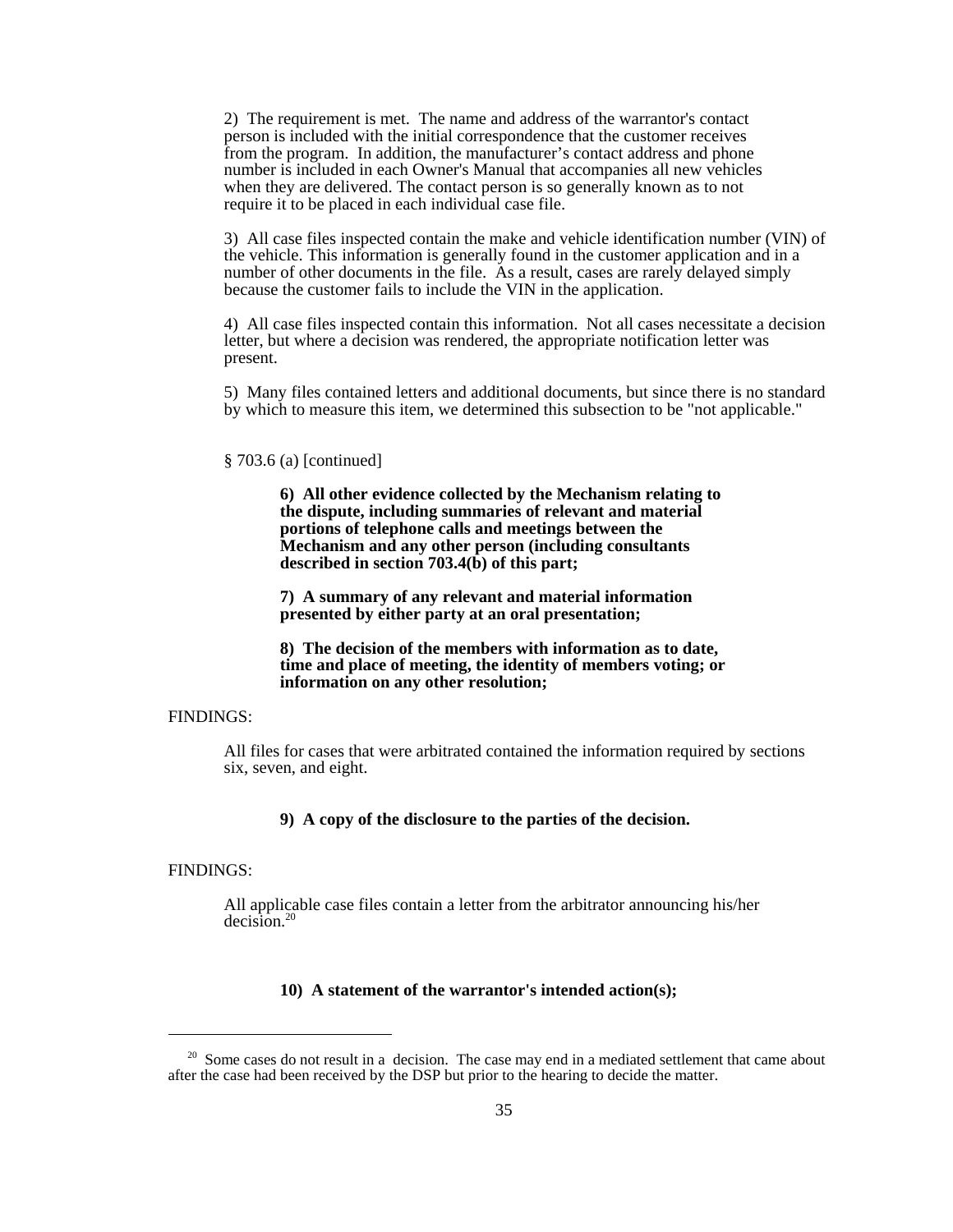#### FINDINGS:

The warrantor's intended action(s) and performance are inextricably linked. Thus, we validate this item in terms of performance verification. Performance verification is a function carried out by NCDS. This office sends a survey to the customer following receipt of the customer's acceptance of those decisions mandating some action on the part of Toyota to ask, among other things, whether any required performance has taken place. Customers are asked to return the survey to the office of NCDS. As noted elsewhere, we found few returned survey forms in the case files. In the past, we have stated that the absence of performance verification forms in the case file does not constitute a regulatory inconsistency since performance verification information may not be available from the customer. By mailing a performance verification survey NCDS goes as far as can be expected in determining whether arbitration decisions are, in fact, being performed. It seems entirely appropriate for the program to assume performance of the decision has taken place when the customer performance survey is not returned. For those who may be skeptical about such important assumptions, it should be remembered that even if a manufacturer engaged in a programmatic attempt to avoid performing arbitration decisions, that fact would, of course, emerge in the context of our national random survey of customers who have used the program. Performance verification status should and does appear in the case file as is indicated by sections 11 and 12 below.

#### **11) Copies of follow-up letters (or summaries of relevant and material portions of follow-up telephone calls) to the consumer and responses thereto; and**

#### **12) Any other documents and communications (or summaries of relevant and material portions of oral communications) relating to the dispute.**

Section 11 above is not applicable for purposes of the audit because there is no practical means by which to verify the completeness and accuracy of such possible additions to the files. Section 12, however, appears to mandate that a summary form be created whenever the arbitrator receives an oral communication that may have any bearing on the matter in dispute from either party. Of course, most such communications come in the form of oral presentations by the parties at the hearing, in which case the communications are summarized in the arbitrator's decision. All summaries are now included in the case file.

#### CONCLUSIONS:

The Toyota DSP record keeping policies and procedures are in substantial compliance with the federal Rule 703**.**

- C. Case File Records (4 yrs. 1999-2002)
	- $§ 703.6(f)$

**(f) The Mechanism shall retain all records specified in paragraphs (a) through (e) of this section for at least 4 years after final disposition of the dispute**.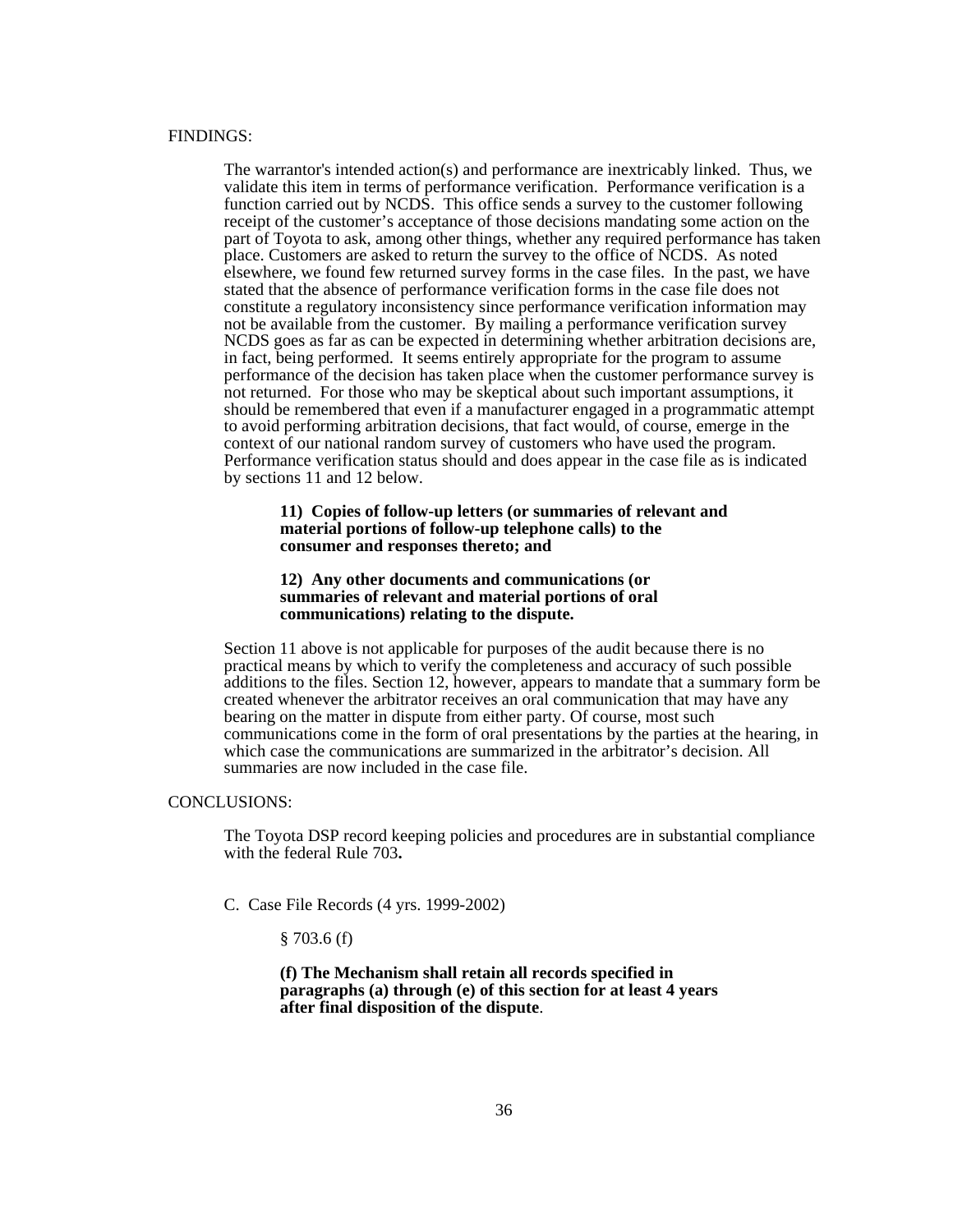The older case files are stored at the NCDS headquarters office in Dallas, Texas. The closed files are stored in a discrete area within the NCDS office and are available for review.

- D. Program Records
	- i. Agendas and Minutes of Arbitration Hearings

The four-year accumulation of case files is kept in one location and was complete and readily available for audit. The DSP arbitrator completes a separate form for each hearing and a copy of this form is maintained at the NCDS headquarters office. Information included in each case file includes: a) meeting place, date, and time; b) arbitrators' names; c) customer name and case number; and, d) the decisions and reasons.

#### ii. Arbitrator Biographies

Arbitrator resumes are maintained at the headquarters office of NCDS in Dallas, Texas. The resumes are complete and current. The list of arbitrators also indicates the dates of their appointments.

E. Hearing Process (i.e., Meeting)

The arbitrator scheduled the hearing at the principal dealership in question after consulting separately with each of the parties. The hearing involved one arbitrator who briefly interviewed the parties and then took testimony. The hearing was held at the Classic Toyota of Newburgh,2934 Route 9W South, New Windsor, New York, on May 13, 11, 2003, and began at 10:00 am as scheduled.

#### i. Physical Description of Hearing

The hearing was conducted in room of inadequate size but was reasonably arranged for the purposes of the hearing. Attending were the customers, a Toyota manufacturer's representative, a Toyota servicing dealer's representative, the auditor, and the arbitrator. The customer, the Toyota dealer, and a Toyota manufacturer's representative all made oral presentations.

The hearing was inefficiently conducted insofar as the parties were talking over one another as the arbitrator made a series of inquiries lacking any logical sequence. In addition, the customer was not provided with an unfettered opportunity to present their case. The arbitrator also began to inquire during the hearing about what the customers needed from Toyota to resolve their concerns, which was followed by similar inquiries of Toyota. The similarity to classic mediation models was quite apparent. The arbitrator's ill advised attempt to mediate during the hearing was predictably unsuccessful. Finally, after reviewing her notes and allowing the parties to banter back and forth, the arbitrator turned to the customers and asked, "So, you're not willing to accept Toyota's offer?" The customers gestured in the negative. The arbitrator then made one final inquiry: "Is there anything else either of you can think of to resolve this, or do I make a decision?" This action suggests that the arbitrator has not received, or not understood, instructions from NCDS about current policy concerning the hearing process.

The audit included interviews with the customer and the two Toyota representatives following the hearing. The auditor did not discuss the hearing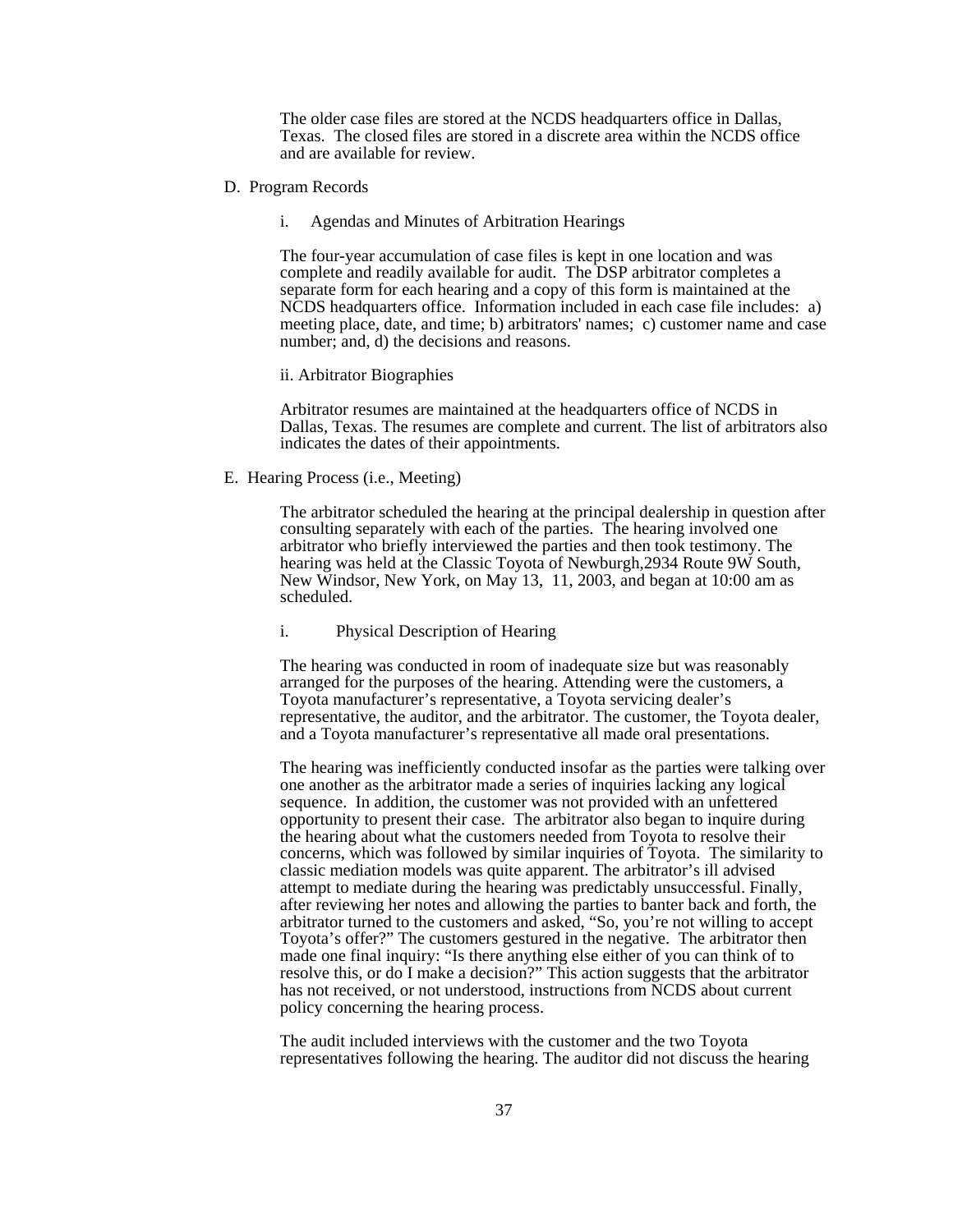procedures with the arbitrator following the hearing because the arbitrator appeared to be unusually troubled by the auditor's presence.

ii. Openness of Meeting

The room was inadequate to accommodate any additional observers who may have wished to attend the hearing, but the arbitrator recognized that the meeting was open to anyone wishing to attend.

#### iii. Efficiency of Meeting

The hearing was a veritable model of inefficiency.

#### iv. Hearing

This arbitrator appeared to be committed, but lacking critical information pertaining to the fair and expeditious resolution of warranty disputes in the hearing process.

#### v. Board/Arbitrator Decisions

We reviewed numerous decisions for this region while conducting our on-site visit to the Dallas, Texas, headquarters of NCDS. In the compliance summary (Section I of this report), we discuss and will not repeat here the important issue of boilerplate language. Otherwise, the decisions we reviewed were generally quite sound in both form and substance.

We have reviewed the decision rendered in the case we monitored and, notwithstanding the hearing process, it is thorough, well reasoned, and complete. It seemed, however, to lack an important discussion as to why the arbitrator did not believe the after-market electronic components that had been installed were not the likely cause of the dash-light signal dysfunction. Still, the facts before the arbitrator were sufficient to support the decision.

#### CONCLUSION:

The DSP, as it operates in the New York area, is in substantial compliance with Rule 703. The NCDS administrative staff and the NCDS program demonstrated a clear commitment to ensure fair and expeditious resolution of warranty disputes. The administrative staff is clearly dedicated to the program's mission and demonstrates a high degree of professionalism. The staff, however, will need to de-brief the arbitrator in order to rectify the aforementioned deficiencies. This type of oversight and correction is a common facet of program maintenance common to all programs and is not a threat to the program's compliance status.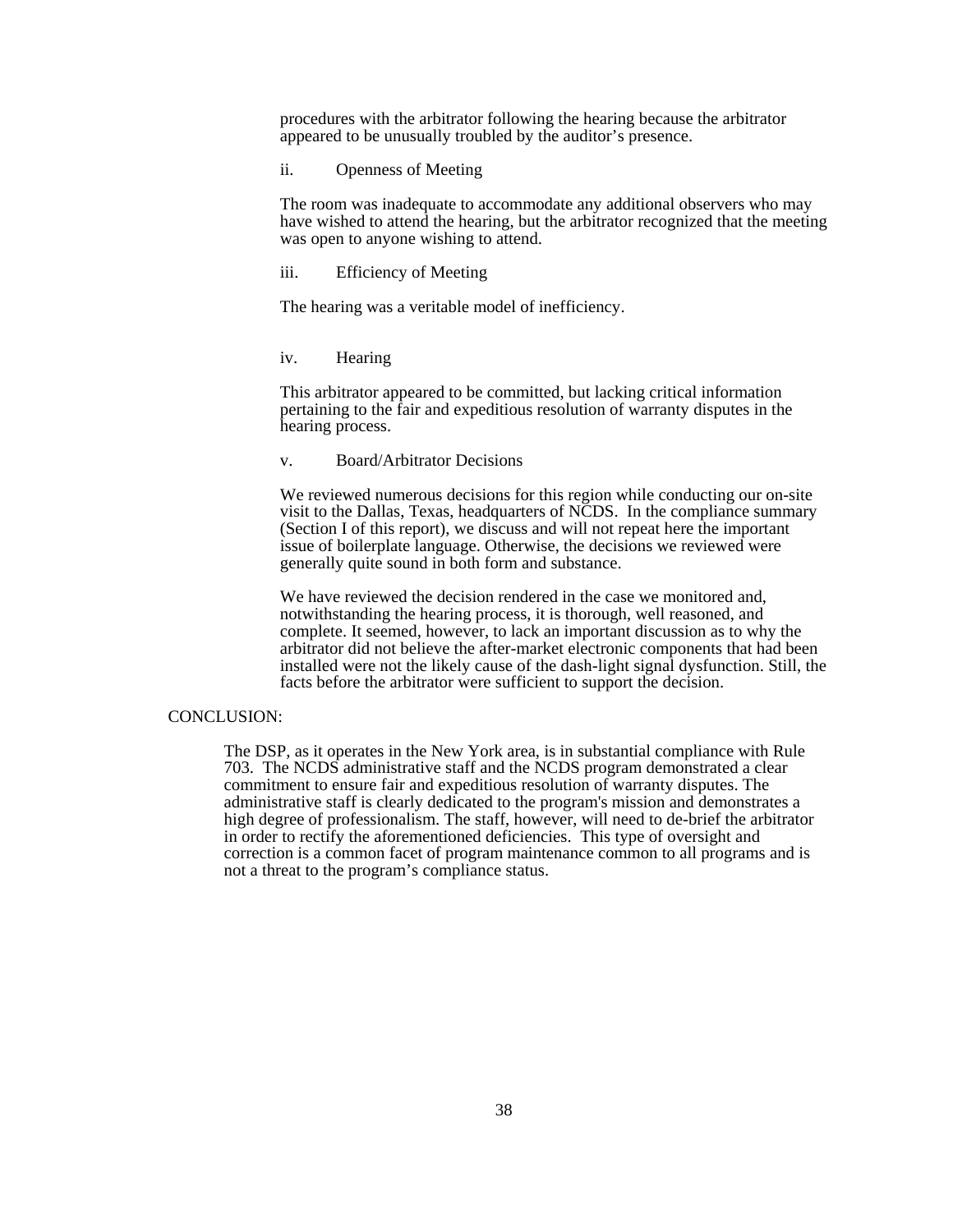#### *SECTION IV*

## *Arbitration Training*

There is no specific language in Rule 703 requiring the training of arbitrators. There are, however, several general requirements for ensuring that the program do whatever is necessary to provide customers with an opportunity for fair and expeditious resolution of warranty disputes.

Arbitration training is currently seen by many as a fundamental to ensuring that a program is fair to all sides, and some recent state regulations require arbitrator training. Consequently, programs have initiated the training process even in states that do not specifically require it. Because such training has become a basic part of the DSP, it is incorporated into this report as part of the program's efforts to provide for fair and expeditious resolution of disputes.

#### FINDINGS:

The arbitration training session we monitored was conducted at the DFW Lakes Hilton in Grapevine, Texas, June 20 - 22, 2003. As noted in the introduction, certain facets of the audit are conducted in the year following the audit period; otherwise, there would sometimes be no means available for review.

This national training was conducted by NCDS staff. One presenter dealt primarily with legal matters, another with hearing process issues, and an NCDS staff person addressed program procedural issues. These presentations were augmented by the trainees' being given several opportunities to engage in role playing exercises.

Training has begun to stress that in scheduling hearing sites the program typically takes advantage of applicable dealerships for holding hearings with the important caveat that using the dealership is not required if either of the parties objects. Moreover, it is emphasized that, where necessary, the program will pay for alternate space.

The importance of reviewing the basic facts of the case at the beginning of deliberations was discussed, including each dimension of the customer's complaint as well as the degree to which the parties are in disagreement on central facts. Presenters also discussed the importance of addressing each dimension of the customer's concerns when writing the decision.

Trainees engaged, at various intervals, in practical problem solving centering around scenarios that are likely to arise within the DSP program. Role-playing material was appropriately interspersed among lecture material with emphasis on conducting the arbitration hearing. Indeed, there was more time allotted for practical application than was true in the past.

There was a detailed discussion concerning common problems associated with repurchases and replacements of automobiles, including the issue of applying mileage offsets and how to handle demonstration vehicles with more than a few miles registered on the odometer at time of purchase.

The presentation of the legal issues was professional and accurate. Particular emphasis was given to this critical subject area this year, and the result appeared to be very positive as regards trainees' understanding of their role. An additional feature this year focused on the importance of arbitrators' neutrality and the related issue of making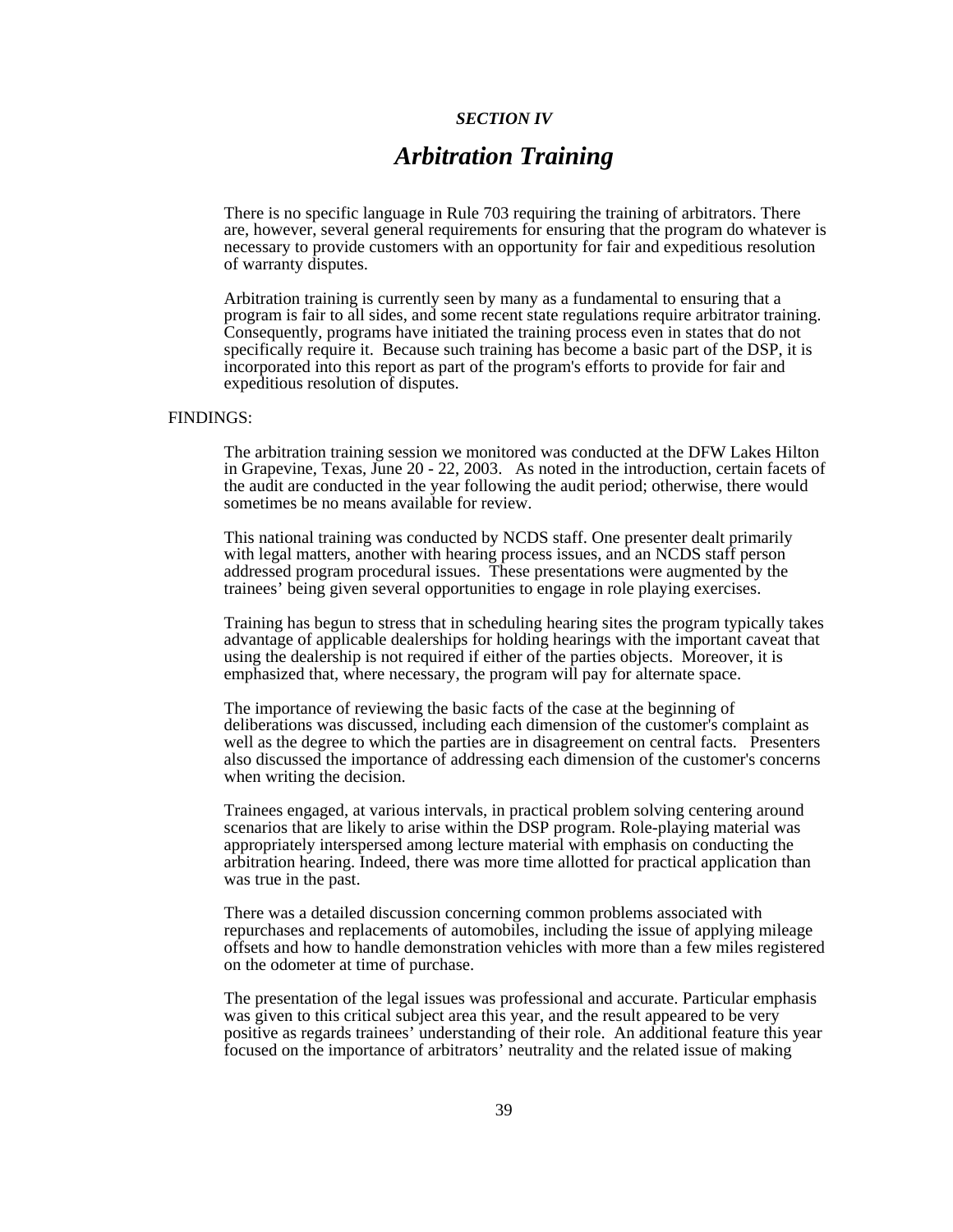appropriate disclosures. Emphasis was given to disclosures that may be important but are not necessarily disqualifying.

Overall, the training appears to have left trainees with an opportunity to develop a good grasp of their responsibilities as arbitrators. As was true at last year's training, trainees were presented with information that makes it clear that customers who purchase a vehicle with a substantial non-conformity that the manufacturer fails to cure in a reasonable number of attempts should probably receive the relief they are entitled to under the terms of the Magnuson-Moss Warranty act or the appropriate state automobile warranty statute.

The invaluable role-playing demonstrations have become a standard feature of NCDS training. Some of the trainees simply observe while a major component of training involves trainees themselves in role play exercises.

An important and thorough presentation centered around the Federal Magnuson-Moss Warranty  $Act<sup>21</sup>$  and its relationship to the Uniform Commercial Code. Our field experience suggests that some greater emphasis on the arbitrators' scope of authority and the related available remedies under federal law would also be beneficial.

An appropriate degree of emphasis was given to writing decisions and providing adequate underlying rationales for those decisions. This included a careful presentation on leased vehicles and the sometimes complicated differences between providing relief to these cases as opposed to providing relief in cases in which vehicles are purchased outright.

Also discussed was the appropriate use of independent technical inspections and their limitations. Emphasis was given to the arbitrator's duty to not accede his or her authority in relation to the independent inspection but to simply accept the independent inspection report as yet another piece of evidence.

There was a useful discussion of Toyota's warranty parameters and how they fit into the process. This discussion was sufficiently detailed to give arbitrators enough information without overwhelming them with minutiae.

Finally, the training session provided a clear discussion of issues surrounding jurisdiction of the program to hear and decide cases. In this program, the NCDS staff makes a preliminary determination, but where customers disagree with the initial determination, the matter is presented to the program's three-member panel for their review and final determination.

#### CONCLUSION:

The NCDS arbitrator training program for the Toyota DSP continues to be a good one that operates in substantial compliance with Magnuson-Moss and Rule 703. There were several important additions to the training program in 2002, and these were carried over into this year's program. The entire program clearly demonstrates a commitment to high quality training.

<sup>&</sup>lt;sup>21</sup> Also addressed was the Act's related administrative rules commonly known as Rule 703.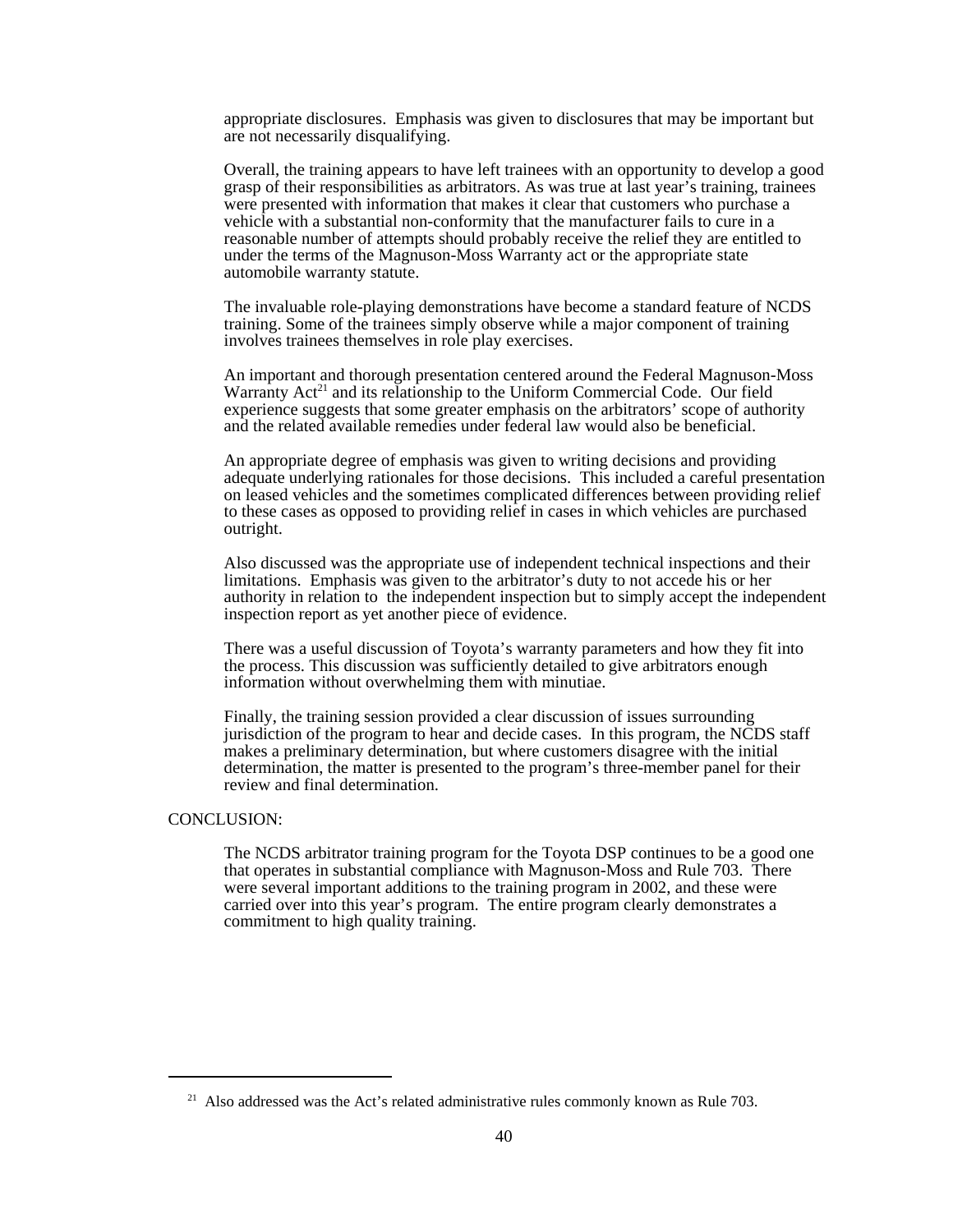### **ARBITRATION TRAINING RATING SYSTEM**

|    | 1) Adequacy of training materials                                        | <b>VERY GOOD</b> |
|----|--------------------------------------------------------------------------|------------------|
|    | 2) Accuracy of informational materials                                   | <b>VERY GOOD</b> |
| 3) | Thoroughness of material                                                 | <b>VERY GOOD</b> |
| 4) | Quality of presentation                                                  | <b>VERY GOOD</b> |
|    | 5) Apparent understanding and<br>likely comprehension of the information | GOOD             |
|    | 6) Utility of materials for later referencing                            | EXCEI            |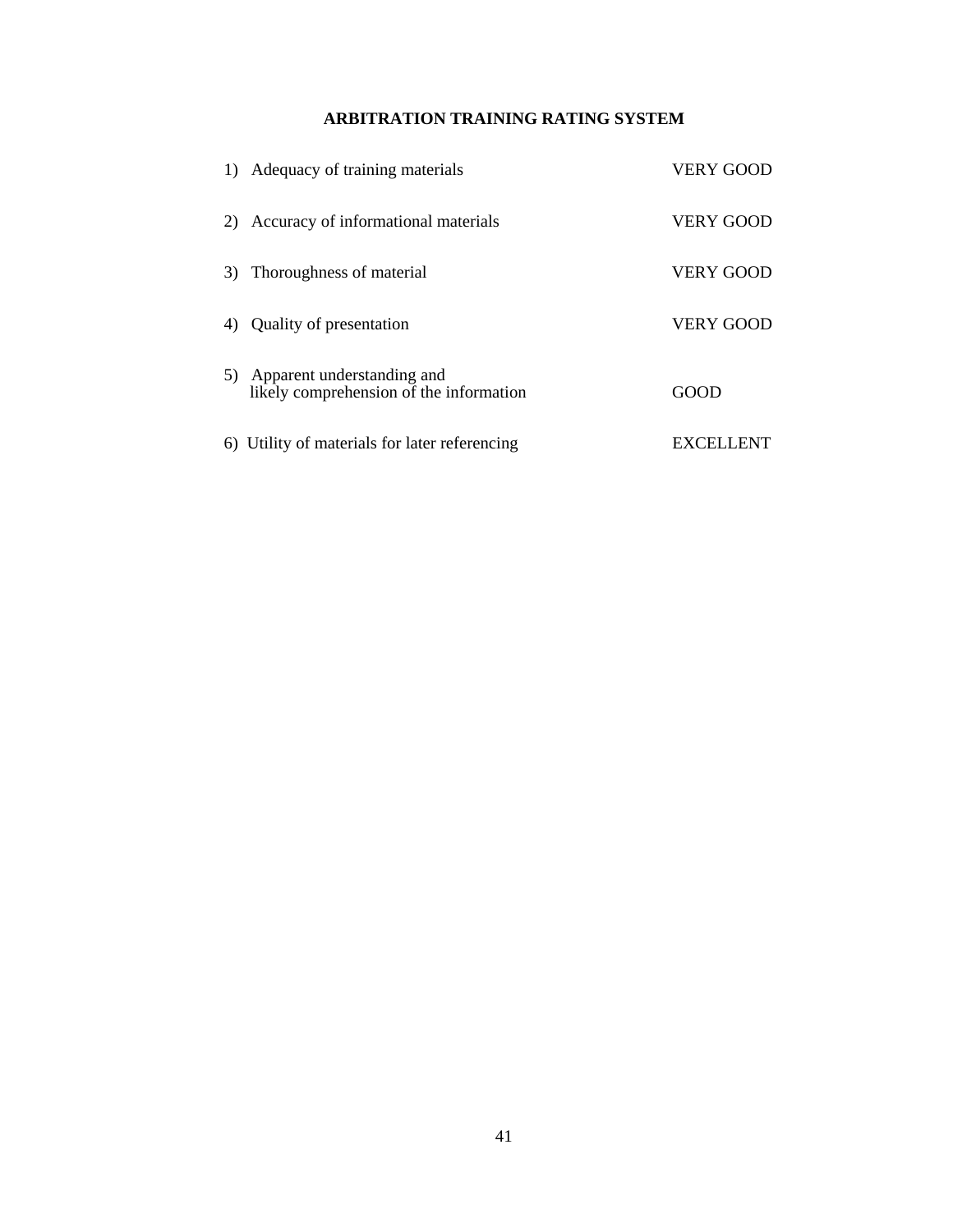#### *SECTION V*

## *Survey and Statistical Index Comparative Analyses*

#### *TOYOTA DISPUTE SETTLEMENT PROGRAM PROGRAM INDICES*

The Federal Trade Commission (FTC) regulates informal dispute resolution programs, such as that operated by Toyota, under FTC Rule 703.6(e). The rule mandates disclosure of statistics about the outcomes of warranty disputes and warrantor compliance with settlements and awards. The purpose of this section of this audit is to verify the statistics provided by Toyota for the year  $2002$ .

A consumer who wants to have a warranty dispute settled by the Dispute Settlement Program (DSP) must: (1) be the owner of a vehicle that meets certain specified age and mileage requirements; and, (2) agree to forego any legal action while the case is open with the DSP. If a customer applies to the program but does not meet these requirements, the case is considered to be "out-of-jurisdiction." Cases that are "out-of-jurisdiction" are counted as "closed." A consumer who is not satisfied with the jurisdiction decision of the program can request that the case be reviewed by the board, but the board is not obligated to hear the request.

If a consumer who files with the DSP is able to reach an agreement with Toyota prior to an arbitration hearing, the dispute is said to have been "mediated" or "prior resolved" by the staff. If the consumer and Toyota cannot reach an agreement, the case is arbitrated by the DSP. Arbitration cases can result in the granting of an award requiring Toyota to repair or replace the vehicle or, to issue a cash reimbursement. On the other hand, the consumer may receive an adverse decision in which there is no award of any kind.

FTC regulations require arbitration decisions to be rendered within 40 days from the date the DSP office receives the application. Manufacturers must comply with both mediated and arbitrated decisions within 30 days of the decision.

FTC Rule 703.6(e) requires warrantors to report statistics (also referred to as indices) in 13 areas. These include such things as: the number of mediated and arbitrated warranty disputes in which the warrantor has complied with a settlement or award; the number of cases in which the warrantor did not comply; the number of decisions adverse to the consumer; the number of "out-of-jurisdiction" disputes; and the number of cases delayed beyond 40 days. In addition to questions designed to assess the validity of DSP statistics, our survey includes questions that allow consumers to evaluate various aspects of the program.

To determine the accuracy of the DSP's warranty dispute statistics and to gather evaluation information about the program, Claverhouse Associates contracted with the Survey Research Division of the Institute for Public Policy and Social Research (IPPSR) to conduct a survey of a randomly selected sample of consumers throughout the U.S. who filed disputes with the DSP during 2002. The primary focus of this survey is to determine whether consumers' recollections or records of what happened in their cases match the data compiled by the DSP. The question is not whether an individual's recollections match the data in the DSP's records but rather whether the aggregate proportion of consumers' recollections agrees with the outcomes reported to the FTC.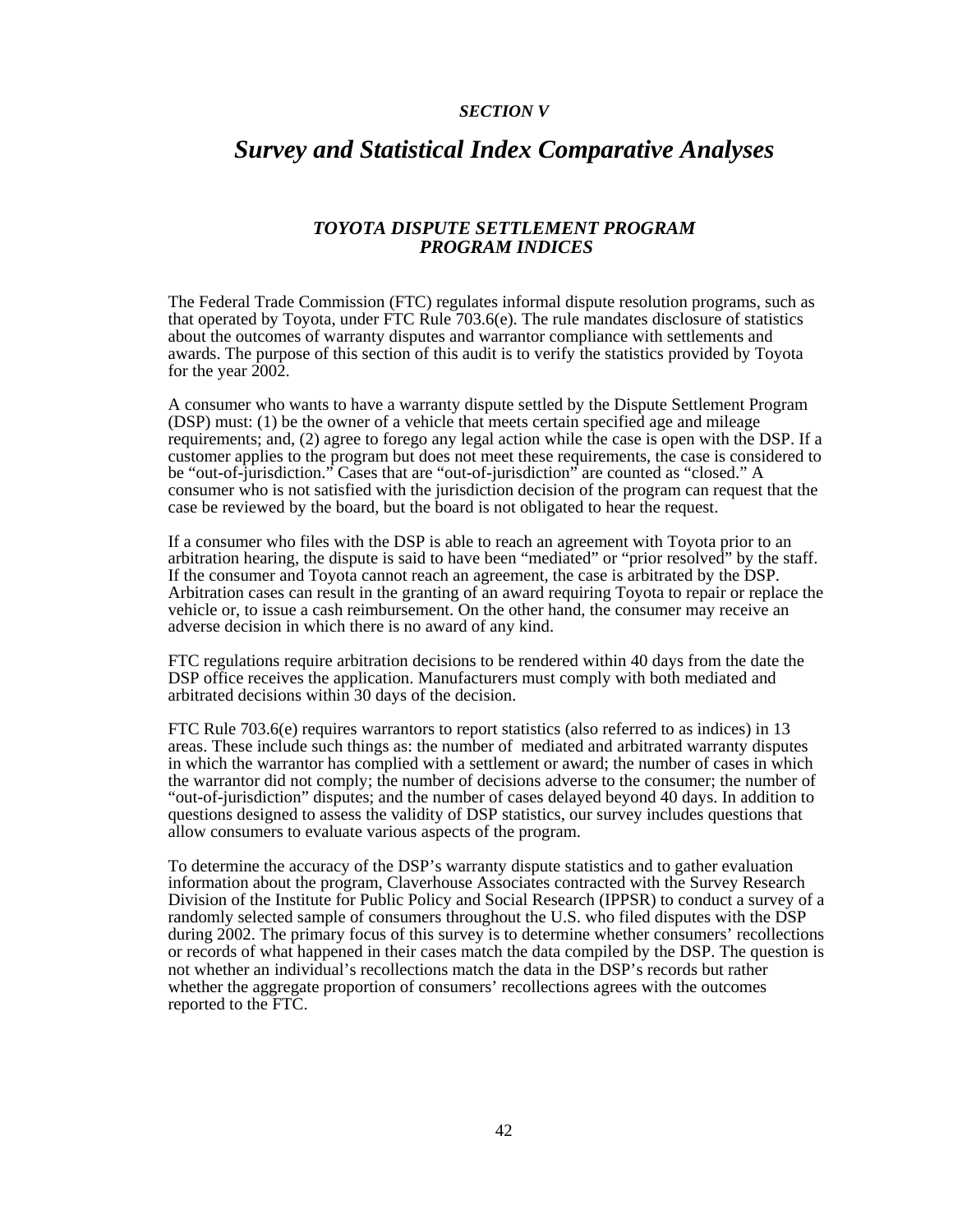#### **ABOUT THE STUDY**

The Claverhouse study is based on 303 respondents from a sample of 738 cases randomly drawn from the universe of 2,272 cases closed in 2002. A customer who had filed more than one case was asked to refer to the most recent case in answering the survey.

The data was collected through a mailed, self-administered questionnaire. IPPSR used methodology designed by Professor Donald Dilman of the University of Washington, a nationally known expert in the field of self-administered questionnaires. Since its inception, IPPSR has used this methodology for all of its self-administered survey projects.

The initial mailing on March 18, 2003, contained the survey, a cover letter, and a postage-paid return envelope. The cover letter explained the purpose of the survey and the random selection process. It also explained that participation was voluntary but encouraged the recipient to participate. On March 25, 2003, a combination thank-you and reminder postcard was sent to the entire sample.

Each respondent was assigned a unique number to allow the project staff to monitor the status of each survey. Thus, IPPSR staff was able to determine who had returned completed questionnaires and which questionnaires were returned by the post office because of invalid addresses.

On April 22, 2003, IPPSR staff mailed another questionnaire to those who had not returned completed questionnaires. Of the 738 questionnaires, 303 were returned completed; the completion rate for the study was 41.1 percent. The questionnaire data were entered, proofed, and coded by IPPSR staff.

A threat to the validity of any sample study is non-response bias. That is, if there is any systematic reason that certain consumers selected for the study are unavailable or choose not to participate, the results can be biased. For example, if those who did not receive awards were more likely to refuse participation than those who did receive awards, the study would underestimate the percentage of decisions adverse to consumers. The practices of sending follow-up postcards, second mailings, and reminder phone calls are designed to ensure high cooperation among those selected to participate. Because the sample of 303 cases is a simple random sample, the sampling error is  $\pm$ 5.2 percent.<sup>22</sup> The number of responses varies from question to question, not only because, for example, some questions refer to mediated settlements and others to arbitrated cases, but also because not all respondents answered all appropriate questions.

#### **Method of Resolution**

Table 1 compares the method of resolution of disputes in the Claverhouse sample with the figures reported to the FTC. Since the Claverhouse survey contained only in-jurisdiction cases, out-of jurisdiction cells in the Claverhouse section of the table are blank, and the subtotal (representing in-jurisdiction cases) is equal to total disputes. In this case, we compare only FTC in-jurisdiction cases with the Claverhouse sample. The method of resolution reported by the Claverhouse sample conforms to the DSP numbers. The difference between the 12.2 percent of cases mediated in the Claverhouse sample and the 19.2 percent of cases mediated in the DSP figures is statistically significant at the 95 percent confidence interval. Likewise, the difference between the 87.8 percent of cases arbitrated in the Claverhouse sample and the 80.8 percent of cases mediated in the DSP figures is statistically significant at the 95 percent confidence

 $22$  This is the sampling error when the responses divide roughly 50-50 on a given question and when there are 303 cases, given a 95 percent confidence interval (i.e., there is a 1-in-20 chance that the actual proportion in the population falls outside the range of 50±5.5 percent). The magnitude of the sampling error is determined partly by sample size (a larger sample size yields a smaller sampling error) and also, to some extent, on how evenly responses are divided among alternative answers.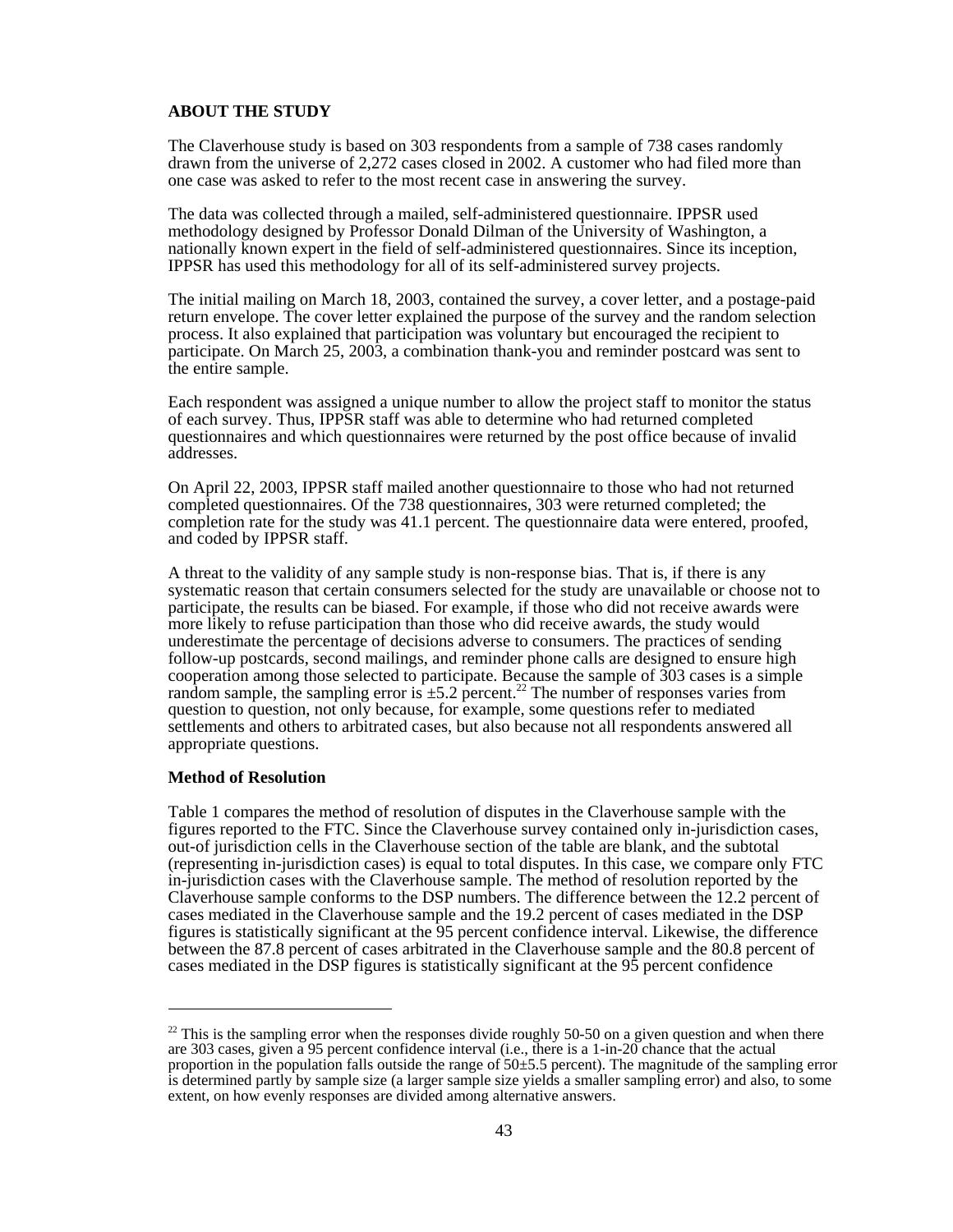interval. This difference might occur if those customers whose cases were mediated were less likely to participate in the survey than those whose cases were arbitrated.

|                               | <b>Claverhouse</b> |         | <b>DSP</b> |                                        |                         |  |
|-------------------------------|--------------------|---------|------------|----------------------------------------|-------------------------|--|
| <b>Resolution</b>             | Number             | Percent | Number     | Percent of<br>in-jurisdiction<br>cases | Percent of<br>all cases |  |
| Mediation                     | 37                 | 12.2%   | 453        | 19.2%                                  | 14.8%                   |  |
| Arbitration                   | 266                | 87.8%   | 1,900      | 80.8%                                  | 61.9%                   |  |
| Subtotal<br>(in-jurisdiction) | 303                | 100.0%  | 2,353      | 100.0%                                 | 76.7%                   |  |
| Out-of jurisdiction           |                    |         | 716        |                                        | 23.3%                   |  |
| Total disputes                | 303                | 100.0%  | 3,069      |                                        | 100.0%                  |  |

#### **Table 1 Method of Resolution of Warranty Disputes Comparison between Claverhouse Survey and DSP Indices 2002**

#### **Mediated Cases**

FTC Rule 703.6(e) requires the reporting of the proportion of mediated settlements with which warrantors have complied, the proportion with which warrantors have not complied, and the proportion in which the period for compliance has not yet passed. Since our universe of cases from which the sample was drawn includes only closed cases, we do not include cases in which the time for compliance has not yet passed. Although 37 of the surveyed consumers stated that their cases had been mediated, only 34 reported on the timing of warrantor compliance.

| Table 2                                                           |
|-------------------------------------------------------------------|
| <b>Outcomes of Mediated Settlements</b>                           |
| <b>Comparison between Claverhouse Survey and DSP Indices 2002</b> |

| <b>Mediated Settlements</b>                                | <b>Claverhouse</b>               | <b>DSP</b>                       |
|------------------------------------------------------------|----------------------------------|----------------------------------|
|                                                            | Percent <sup>a</sup><br>(Number) | Percent <sup>b</sup><br>(Number) |
| Warrantor has complied within the<br>compliance period     | 64.7%<br>(22)                    | 75.0%<br>(339)                   |
| Warrantor has not complied                                 | 20.6%                            | 25.0%<br>(113)                   |
| Warrantor complied but not within<br>the compliance period | 14.7%<br>(5)                     | $0.0\%$<br>(0)                   |
| <b>Total Mediations</b>                                    | 100.0%<br>(34)                   | 100.0%<br>(452)                  |

a. Only 34 respondents answered this question. Percentages are percentages of those who replied. b. This percentage is a percentage of mediated cases.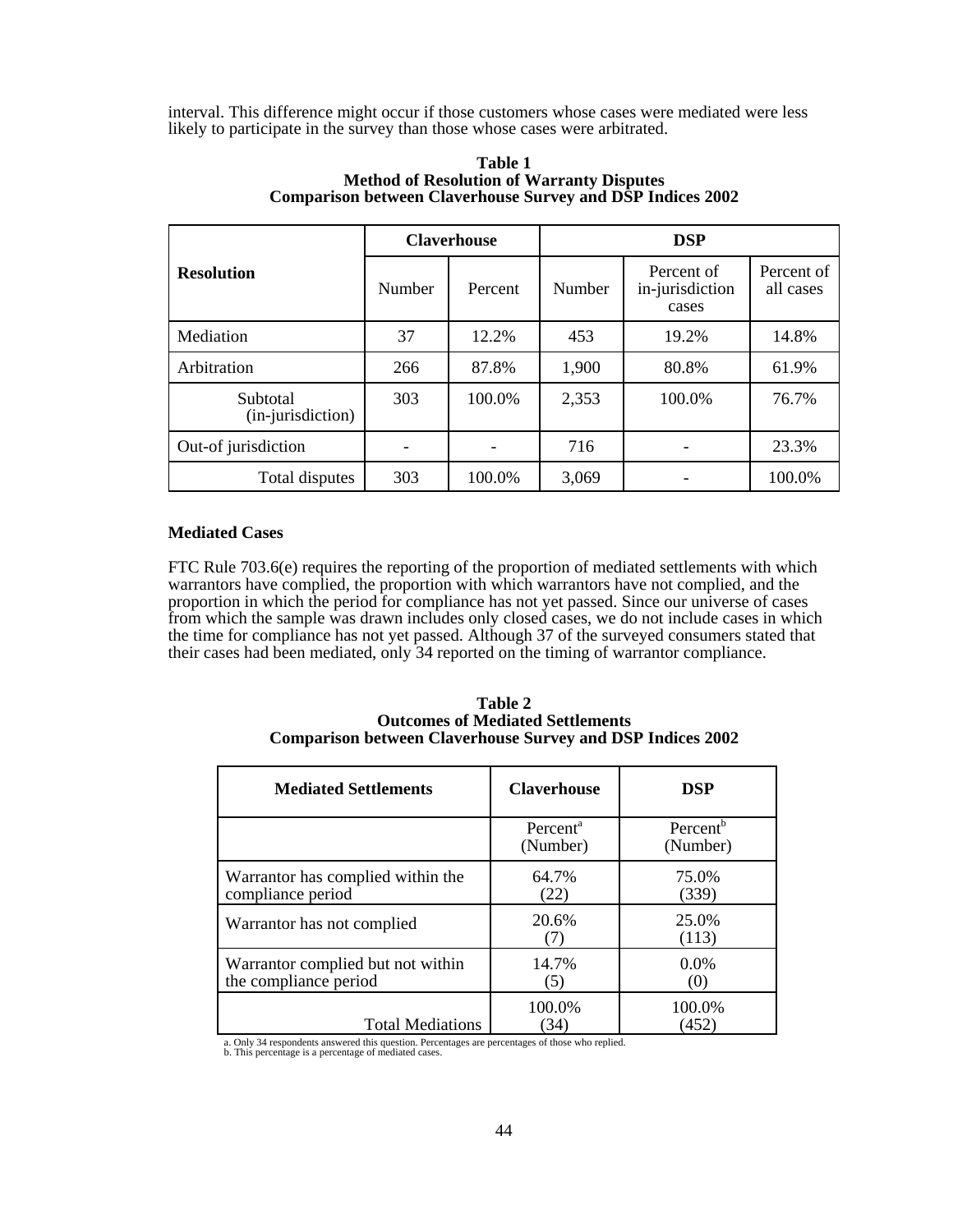DSP indices show that the manufacturer complied with 75.0 percent of the mediation agreements within the mandated time frame. The difference between this figure and the survey result of 64.7 percent is significant. The second two categories in the table require an explanation. The survey asks the respondent whether compliance occurred within the compliance period, but the DSP information reports only compliance or non-compliance. If we, therefore, combine the survey category "warrantor complied but not within the compliance period" with "warrantor has complied within the compliance period" to get a sum of cases in which the warrantor has complied, we find that 79.4 percent  $(27 \text{ of } 34)$  of survey respondents report warrantor compliance with the settlement and 20.6 percent report non-compliance. The differences between these percentages and those reported by the DSP are not statistically significant.

Table 3 shows the mediation settlement outcomes reported by the survey respondents. Thirtyfive respondents answered this question.

| <b>Outcome</b>           | <b>Number</b> | <b>Percent</b> |
|--------------------------|---------------|----------------|
| <b>Extended Warranty</b> | 9             | 25.8%          |
| <b>Cash Settlement</b>   | 7             | 20.0%          |
| Paid for Repairs         | 6             | 17.1%          |
| New Vehicle              | 6             | 17.1%          |
| Other                    | 6             | 17.1%          |
| Nothing                  |               | 2.9%           |
| Total                    | 35            | 100.0%         |

#### **Table 3 Specific Outcomes of Mediated Settlements Claverhouse Survey**

When asked about their level of satisfaction with the mediation outcome, 34 of the 34 respondents whose cases were mediated answered the question. Of these, 76.5 percent were satisfied (26.5 percent were initially not satisfied, but the manufacturer or dealer eventually performed to their satisfaction). Four respondents (11.8 percent) were dissatisfied and pursued the case by contacting the DSP. Another four respondents (11.8 percent) said they were not satisfied and pursued their cases by other means.

#### **Arbitrated Cases**

Before the survey questionnaire presented detailed questions about arbitrated cases, it asked respondents about the process leading to their hearings. Respondents were first asked whether they remembered receiving the forms on which their claims were stated. Of the respondents who answered this question, 91.5 percent said that they recalled receiving the forms. In response to a question about how accurately the forms stated their claims, 42.5 percent said the forms stated their claims "very accurately"; 43.0 percent said "somewhat accurately"; and, 14.5 percent said "not very accurately or not at all accurately." Of those who said their cases were stated very accurately, 57.8 percent received an award from the arbitration process, whereas only 10.0 percent of those who said their claims were stated not accurately at all received an award (see Figure 1).

Respondents were then asked whether they had been notified of the time, place, and date of the arbitration hearing. Of the respondents who answered the question, 97.6 percent said they had been notified, and 81.5 percent said that they had attended their hearings.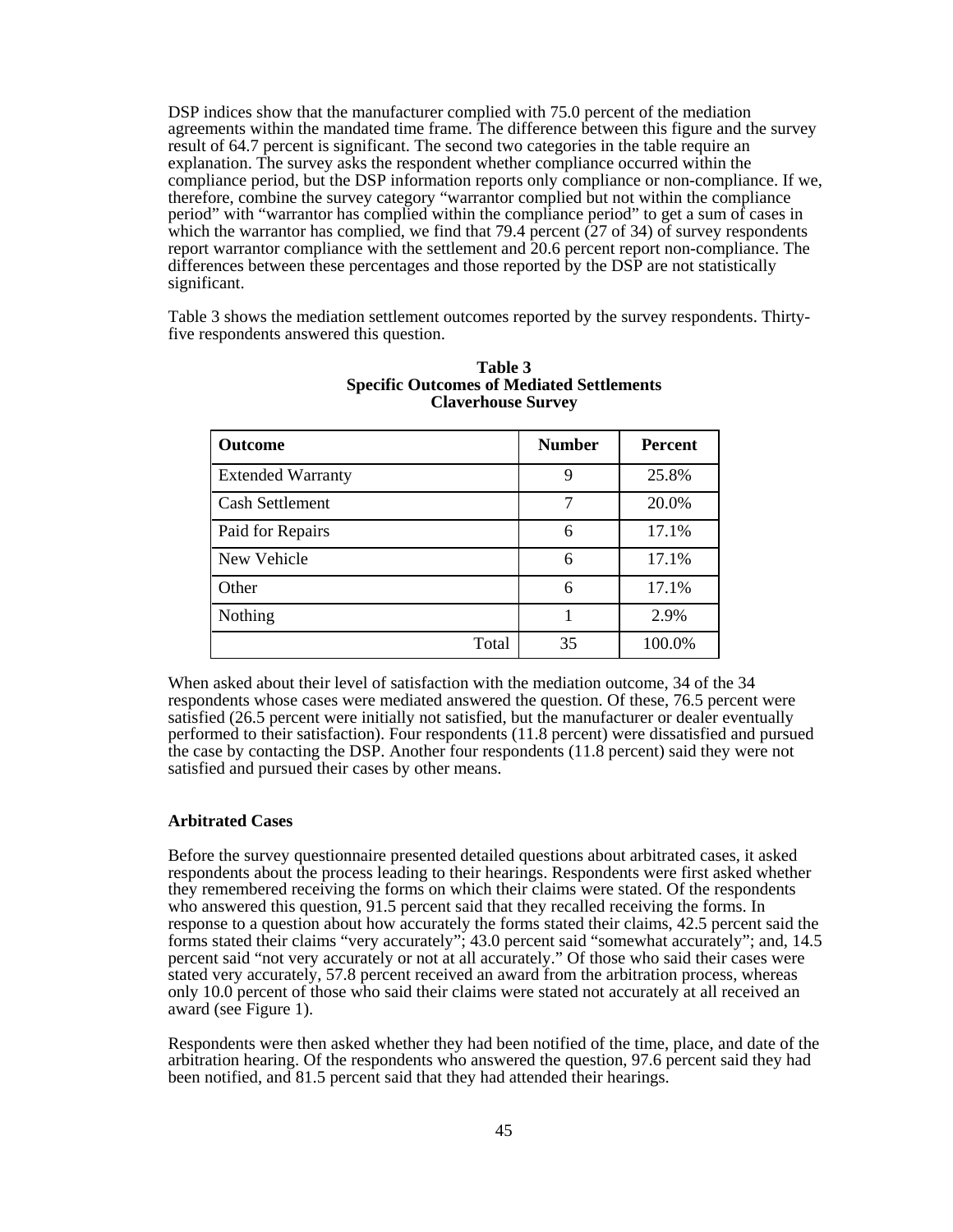Insert fig 1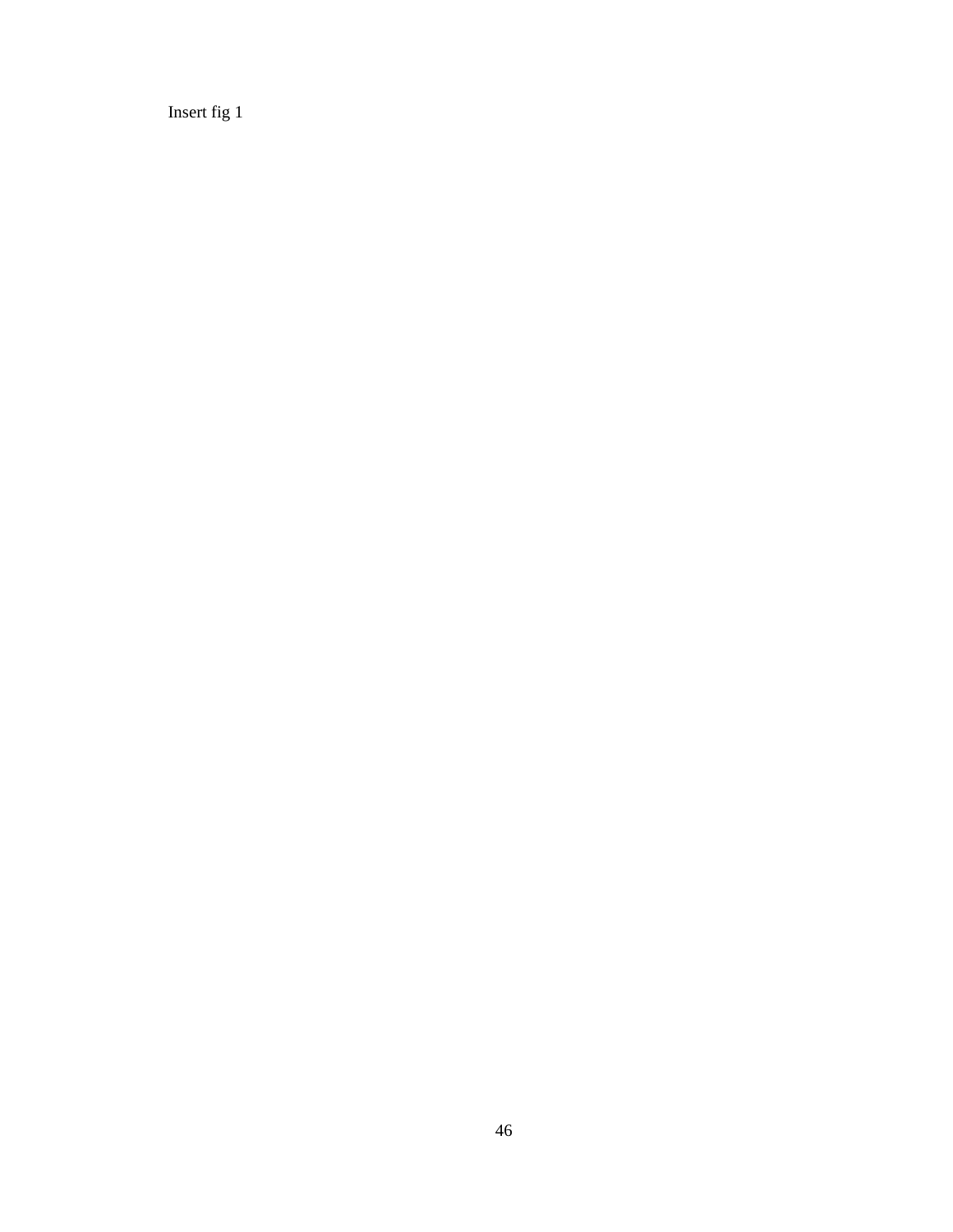FTC Rule  $703.6(e)4-7$  requires warrantors to report the proportion of arbitration decisions with which they have complied, the proportion with which they have not complied, and the proportion for which the date of compliance has not yet passed. They must also report the proportion of decisions adverse to the consumer.

| <b>Outcome</b>                                          | <b>Claverhouse</b>             | <b>DSP</b>                                |
|---------------------------------------------------------|--------------------------------|-------------------------------------------|
|                                                         | Percentage<br>(Number)         | Percentage<br>(Number)                    |
| Arbitration Award Granted and Accepted                  |                                |                                           |
| Case decided by board and<br>warrantor has complied     | 87.9%<br>(58)                  | 90.3%<br>(348)                            |
| Case decided by board and<br>warrantor has not complied | 12.1%<br>(8)                   | 9.6%<br>(37)                              |
| <u>Total – Award Granted and Accepted</u>               | 100.0%<br>(66)                 | 100.0%<br>(385)                           |
| Arbitration Award Granted/Not Accepted                  | $16.5\%$ <sup>a</sup><br>(14)  | $0.0\%$ <sup>a</sup><br>$\mathbf{\Omega}$ |
| <b>Arbitration Decision Adverse to Consumer</b>         | $64.9\%$ <sup>b</sup><br>(148) | $79.7\%$ <sup>b</sup><br>(1,515)          |
| <b>Total Arbitrated Decisions</b>                       | 228 <sup>c</sup>               | 1,900                                     |

**Table 4 Outcomes of Arbitrated Cases Comparison between Claverhouse Survey and DSP Indices 2002**

a). Percentage of awards granted.

b). Percentage of all arbitrations.

c). Includes only cases for which there was no missing data.

In the comparisons involving awards granted and accepted, the differences between survey results and DSP indices are not statistically significant. The percentages of cases in which an award was granted and accepted and the warrantor has complied and those in which the warrantor has not complied are statistically the same. Of those consumers who reported receiving an award, however, 16.5% reported that they had rejected the award offered; the warrantor reports no such cases. The difference is statistically significant. In addition, in the proportion of cases in which the arbitration decision was adverse to the consumer (i.e., the consumer received no award), the difference between the survey results (64.9 percent of those with arbitrated cases report adverse decisions) and the DSP indices (79.7 percent of all arbitrated decisions adverse to the consumer) is significant. We do not consider this important, however, because the difference is in favor of the consumer. All respondents whose cases were arbitrated were asked whether they had pursued their cases further after the arbitration decision. Of those who replied, 26.4 percent (65) of survey respondents with arbitrated cases replied that they had pursued their cases further after the decision. Table 5 shows by what means they pursued their cases.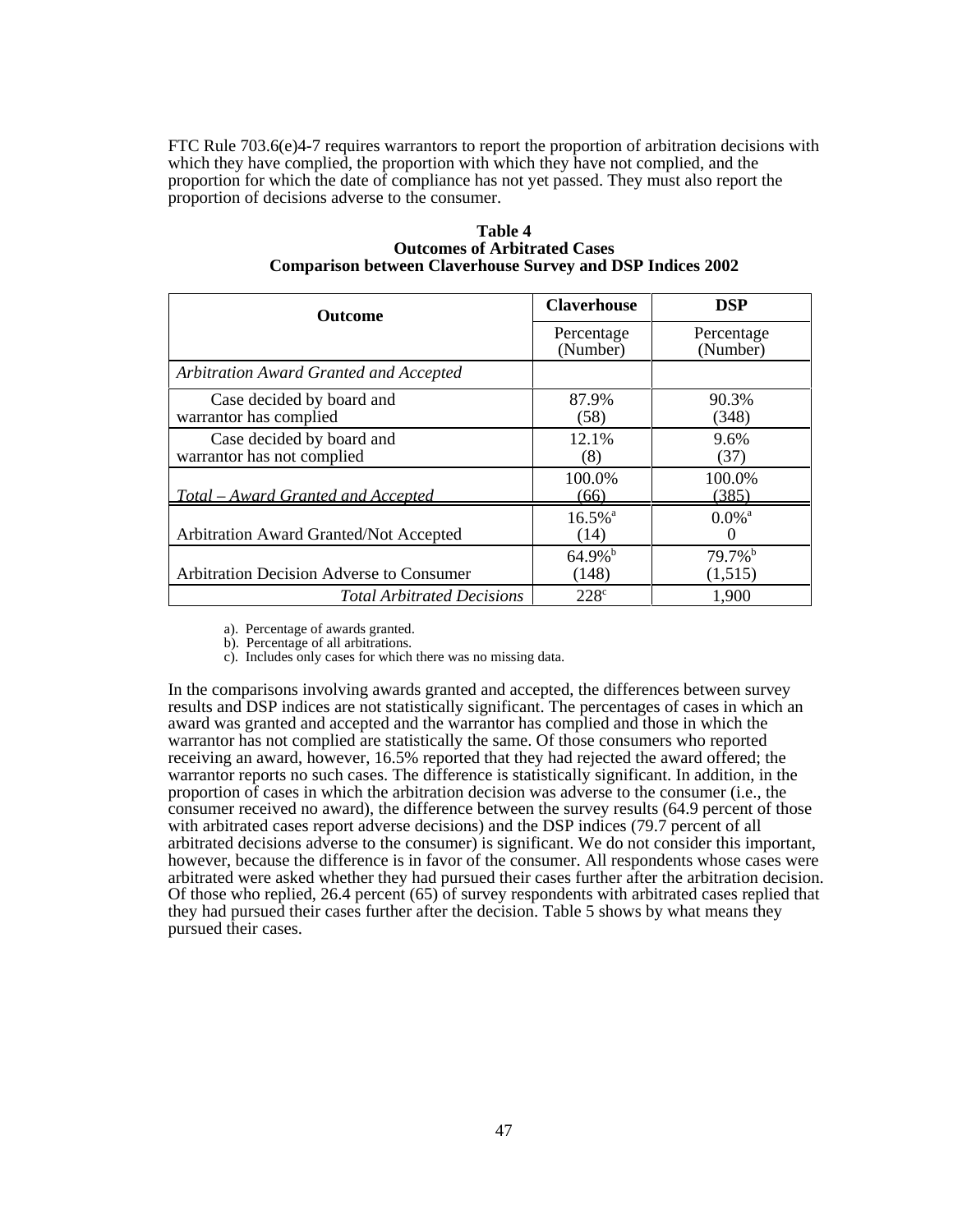#### **Table 5 Methods of Pursuing Cases Claverhouse Survey**

| <b>Method</b>                                      | <b>Number</b> | <b>Percent</b> |
|----------------------------------------------------|---------------|----------------|
| Contacted an attorney/legal means                  | 25            | 34.2%          |
| Contacted a government agency                      | 17            | 23.3%          |
| Recontacted the DSP                                | 21            | 28.8%          |
| Worked out a solution with the dealer/manufacturer | 10            | 13.7%          |
| Total responses                                    | $73^{\circ}$  | 100.0%         |

a. Respondents could state more than one method; therefore, the number of responses exceeds the number of respondents.

#### **Delays to Decisions**

Under FTC Rule  $703.6(e)9-13$ , warrantors must report the proportion of cases arbitration cases were delayed beyond the 40 days allocated for arbitration decisions. They must also report the reasons for such delays in three categories: (1) consumer made no attempt to seek redress directly from the manufacturer; (2) consumer failed to submit required information in a timely manner; and (3) all other reasons.

DSP figures report only 17 cases (0.9 percent of in-jurisdiction cases) delayed beyond 40 days, whereas survey respondents reported  $21.5$  percent of cases delayed beyond 40 days (see Figure 2). This percentage difference is statistically significant. Such a finding is not unexpected, however, because the survey asks the recall of very specific information about an event that may have occurred a year or more ago. Only 33.0 percent of respondents attempted to give an exact date on which they had filed their cases; whether these dates were correct or not is unknown. Most respondents (66.3 percent) attempted to provide only a month and year in which their cases were filed.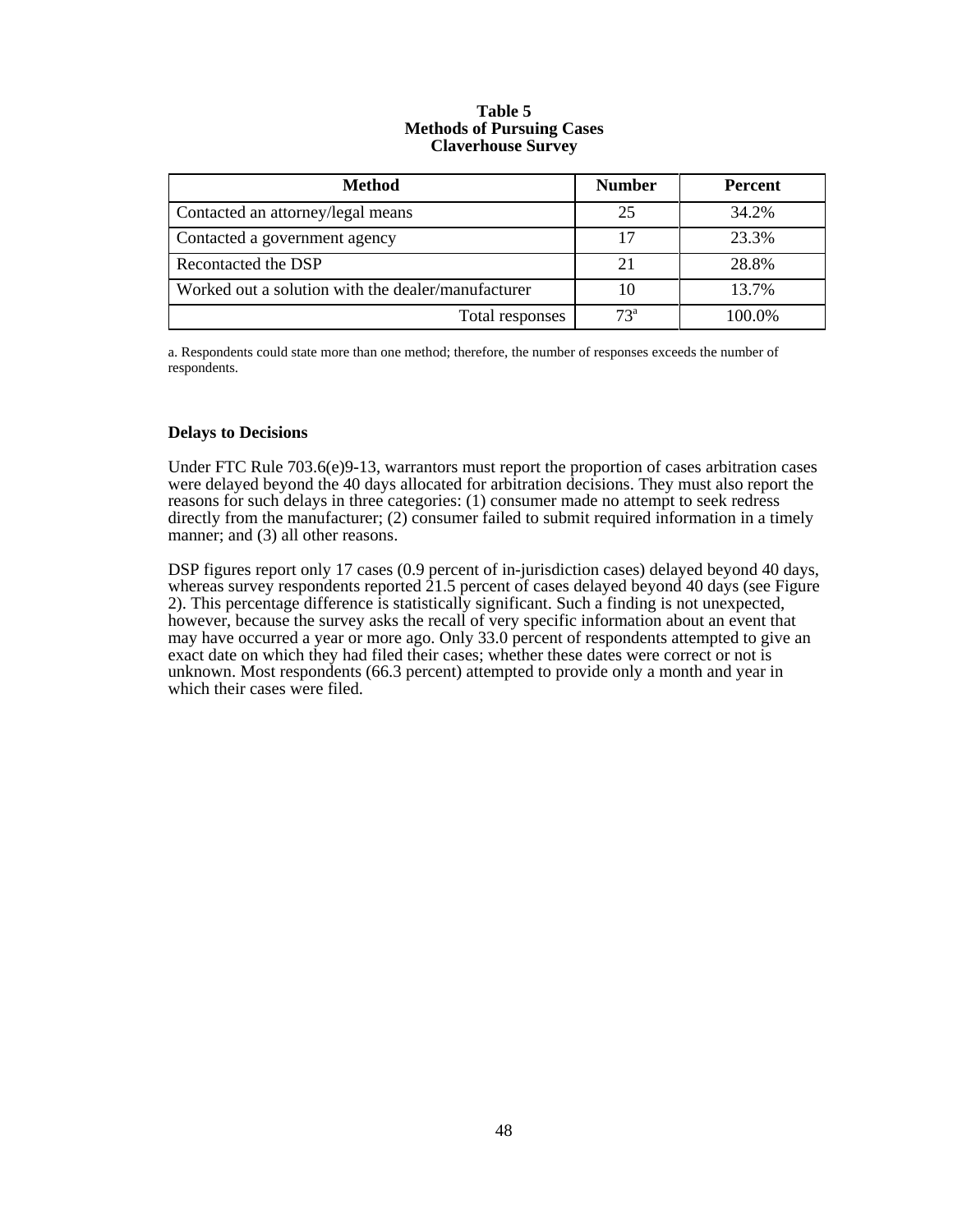**INSERT FIGURE 2**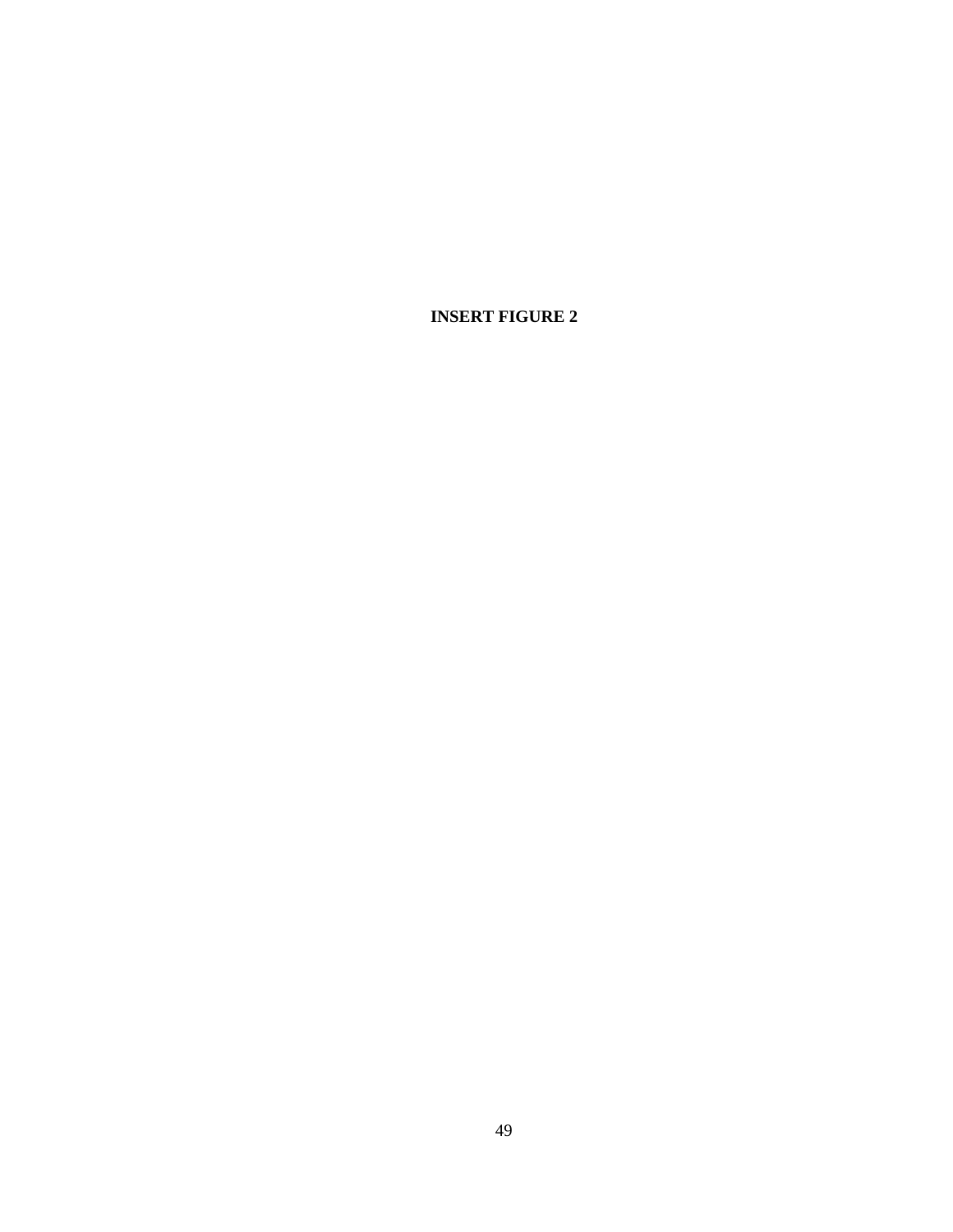In addition, only 39.5% of respondents attempted to provide a complete date for reaching a mediated settlement or receiving an arbitration decision. Consumer recollections on whether their cases were delayed beyond 40 days may, thus, be in error. Secondly, the consumer may not be using the same specific information about when a case is "opened" as does the DSP. The DSP considers a case opened when the forms are received in the office and processed. Consumers, on the other hand, may see their cases as having been "opened" when they mailed the forms or even when they first experienced problems with the vehicle. Furthermore, they may not see the case as closed if they are not satisfied with the decision. Therefore, we do not consider this difference in percentages to be a concern. Table 6 shows the reasons for delays as reported by the DSP indices and by survey respondents. Forty-three respondents answered the question about reasons for delayed decisions.

| <b>Reasons for Delays in Decisions</b>                               | <b>Claverhouse</b>     | <b>DSP</b>             |
|----------------------------------------------------------------------|------------------------|------------------------|
|                                                                      | Percentage<br>(Number) | Percentage<br>(Number) |
| Customer failed to submit required information<br>in a timely manner | 7.0%                   | 18.2%                  |
| Arbitrator requested additional information or<br>tests              | 20.9%                  | $0.0\%$<br>())         |
| All other reasons                                                    | 72.1%<br>(31)          | 81.8%                  |
| Total arbitrated cases delayed beyond 40 days                        | 100.0%<br>43           | 100.0%                 |

**Table 6 Reasons for Delays in Decisions Comparison between Claverhouse Survey and DSP Indices 2002**

The differences between survey results and DSP indices on the topic of reasons for delays are not significant in all instances. This is largely because the numbers are too small to derive meaningful comparisons. In addition, one category on the survey questionnaire ("arbitrator requested additional information or tests") does not appear on the DSP indices. This category may be subsumed under "all other reasons."

#### **Consumer Attitudes Toward the DSP's Informal Dispute Settlement Procedures**

At the beginning of the questionnaire, respondents were asked how they had learned about the availability of the Dispute Settlement Program. The responses are summarized in Table 7. They were given a number of possibilities and asked to circle all those that were applicable. A total of 212 respondents provided 293 answers.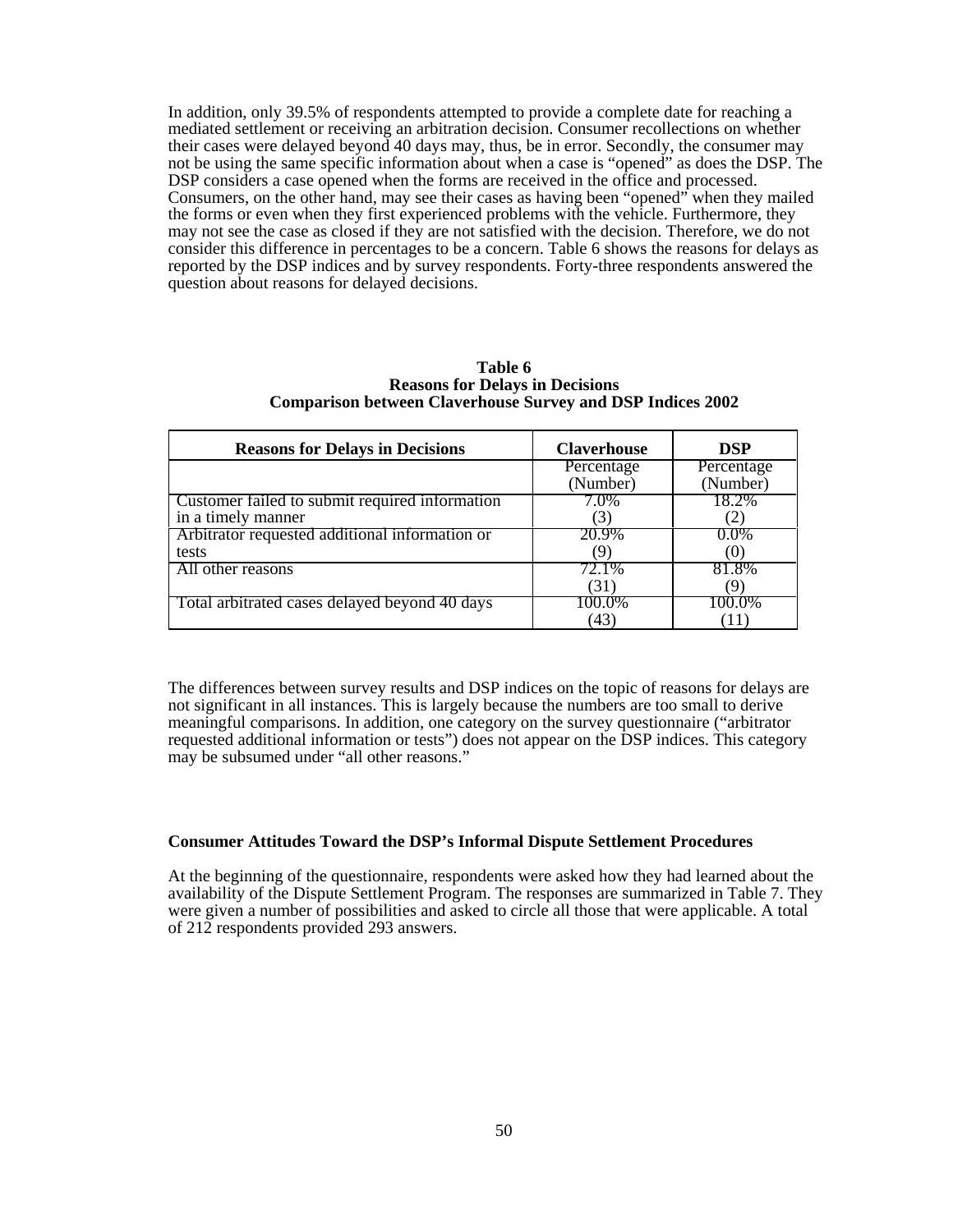| <b>Source of Information</b>                   | <b>Number</b>    | <b>Percent</b> |
|------------------------------------------------|------------------|----------------|
| Toyota Customer Complaints/Toll-free number    | 94               | 44.3%          |
| Owner's manual/warranty information            | 93               | 43.9%          |
| Toyota dealership                              | 54               | 25.5%          |
| Friends and family                             | 15               | 7.1%           |
| Brochures/other literature                     | 11               | 5.2%           |
| Attorney or other legal source                 | 10               | 4.7%           |
| Previous knowledge of the program              | 8                | 3.8%           |
| Media (TV, Newspapers, etc.)                   | $\overline{4}$   | 1.9%           |
| Other (Internet, Better Business Bureau, etc.) | $\overline{4}$   | 1.9%           |
| Total                                          | 293 <sup>a</sup> |                |

#### **Table 7 How Consumers Learned about DSP Availability Claverhouse Survey**

a. These figures represent responses, not respondents, because respondents were allowed to supply more than one answer.

b. Percentages represent the percentage of respondents giving each answer; because respondents could give more than one answer, a total would be meaningless.

The Toyota Company and the dealership were the most likely sources of information about the DSP program. Of those giving this response, 67.7 percent said that the dealer or manufacturer talked with them about the program; 26.4 percent said they were given reading material; only 2.0 percent said they were shown a poster or other material posted in the showroom or repair area.

Survey respondents were also asked about the materials and forms they received from the DSP. Of those who said they recalled receiving the materials, 66.4 percent reported the materials were very clear and easy to understand; 28.5 percent said they had had some problems, but the forms were still fairly easy to understand; 5.1 percent said they were difficult to understand or gave other answers.

In our experience, ease of understanding the forms correlates with the consumers' overall level of satisfaction with the DSP program as expressed when they are asked to rate the overall program on a scale from A to E. Those who find the forms easy to understand generally give the program higher overall grades than those who find the form somewhat difficult or very difficult to understand. We were somewhat surprised to find that not to be the case in this survey. The differences in grades awarded did not vary significant among the three groups.

Respondents were asked to rate the DSP staff on several aspects of performance by assigning a grade of A, B, C, D, or E. Table 8 shows the respondents' ratings.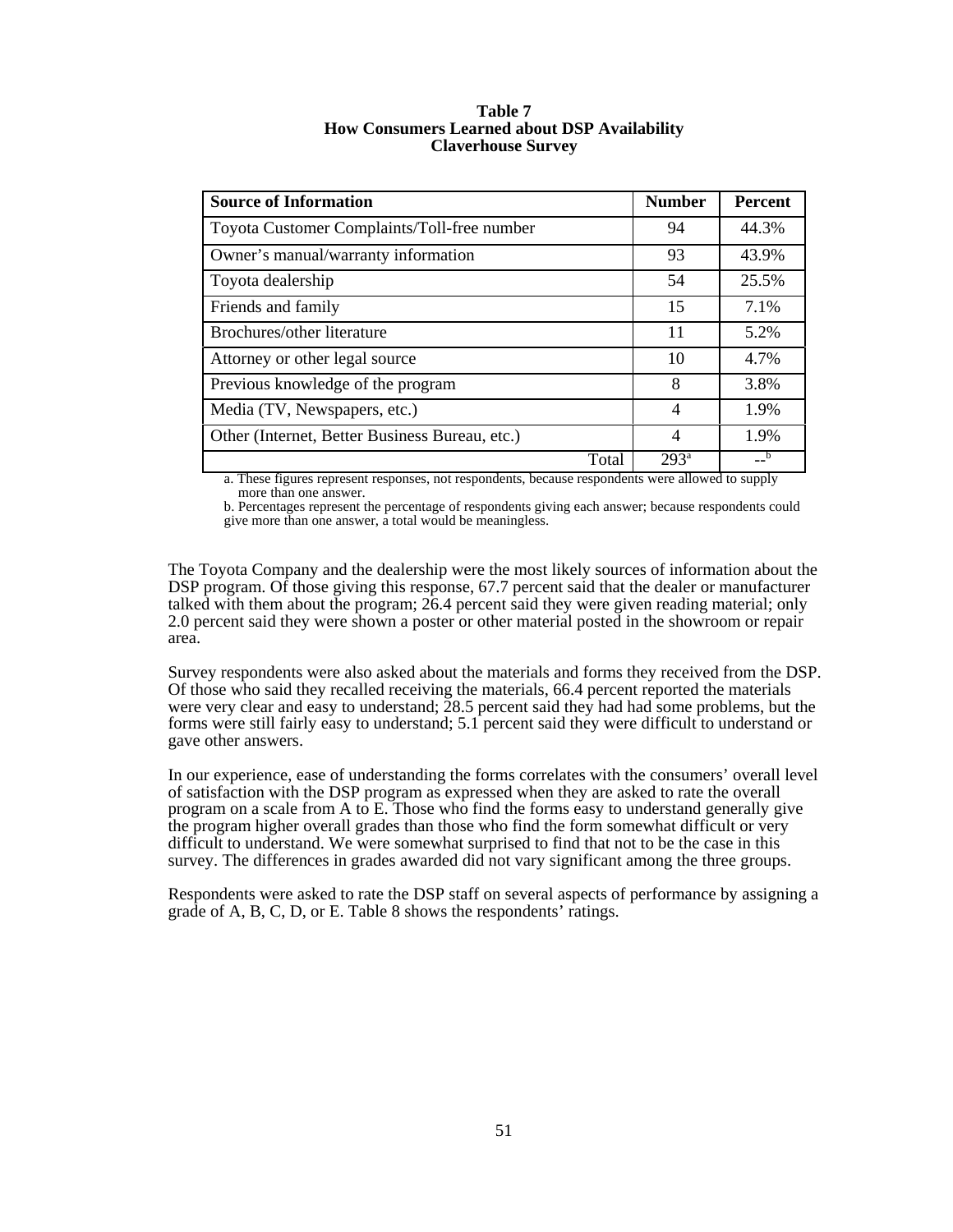| <b>Performance Item</b>                                     | <b>Graded Awarded by Respondents</b> |       |       |       |       |
|-------------------------------------------------------------|--------------------------------------|-------|-------|-------|-------|
|                                                             | A                                    | в     |       |       | Е     |
| Objectivity and fairness                                    | 30.4%                                | 11.3% | 8.6%  | 21.0% | 28.8% |
| Promptness in handling your complaint<br>during the process | 45.6%                                | 23.4% | 16.5% | 5.0%  | 9.6%  |
| Efforts to assist you in resolving your<br>complaint        | 28.2%                                | 12.7% | 12.0% | 16.2% | 30.9% |

#### **Table 8 Survey Respondents' Ratings of DSP Staff Claverhouse Survey**

Respondents were then asked to give the DSP program an overall rating using the same grading scale. They responded as shown in Table 9.

| Table 9                                              |
|------------------------------------------------------|
| <b>Survey Respondents' Overall Rating of Program</b> |
| <b>Claverhouse Survey</b>                            |

| 26.5 | 8.8 | 17.3 | 37.3 |
|------|-----|------|------|

We then analyzed these overall grades to see whether those whose cases were mediated graded the program differently from those whose cases were arbitrated and whether those who received awards graded the program differently from those who did not receive awards. We considered those who gave the program an A or a B to be generally satisfied with the program and those who gave the program a  $\overline{C}$  or a D to be generally dissatisfied/

Of the respondents who said their cases were mediated, 57.9 percent were generally satisfied and 26.3 percent were generally dissatisfied. Of the respondents who said their cases were arbitrated, 32.8 percent were generally satisfied and 59.7 percent were generally dissatisfied. In part, however, this reflects the large proportion of those whose arbitration decisions offer them no relief because consumers find it difficult to separate their evaluations of the program from the outcomes of their cases.

As we might expect, those respondents who received favorable arbitration decisions were more likely to give the DSP program high grades than were those who received adverse decisions. Of those who received awards and accepted them, 76.5 percent were gave the program a grade of A or B. Of those few (13) who received awards and rejected them, only 7.7 percent gave the program an A or B, while 84.6 percent gave the program a D or an E. Of those who received no award, 10.8 percent one gave the program an A or  $\overline{B}$ , and 81.7 percent gave it a D or E. As demonstrated in Figure 3, those whose cases were mediated were slightly less likely to be satisfied with the program than those whose cases were arbitrated and received an award. Of those arbitration cases in which the consumer received no award or received an award and rejected it, very few gave the program a grade of A or B.

Another measure of consumers' satisfaction with the DSP program is whether or not they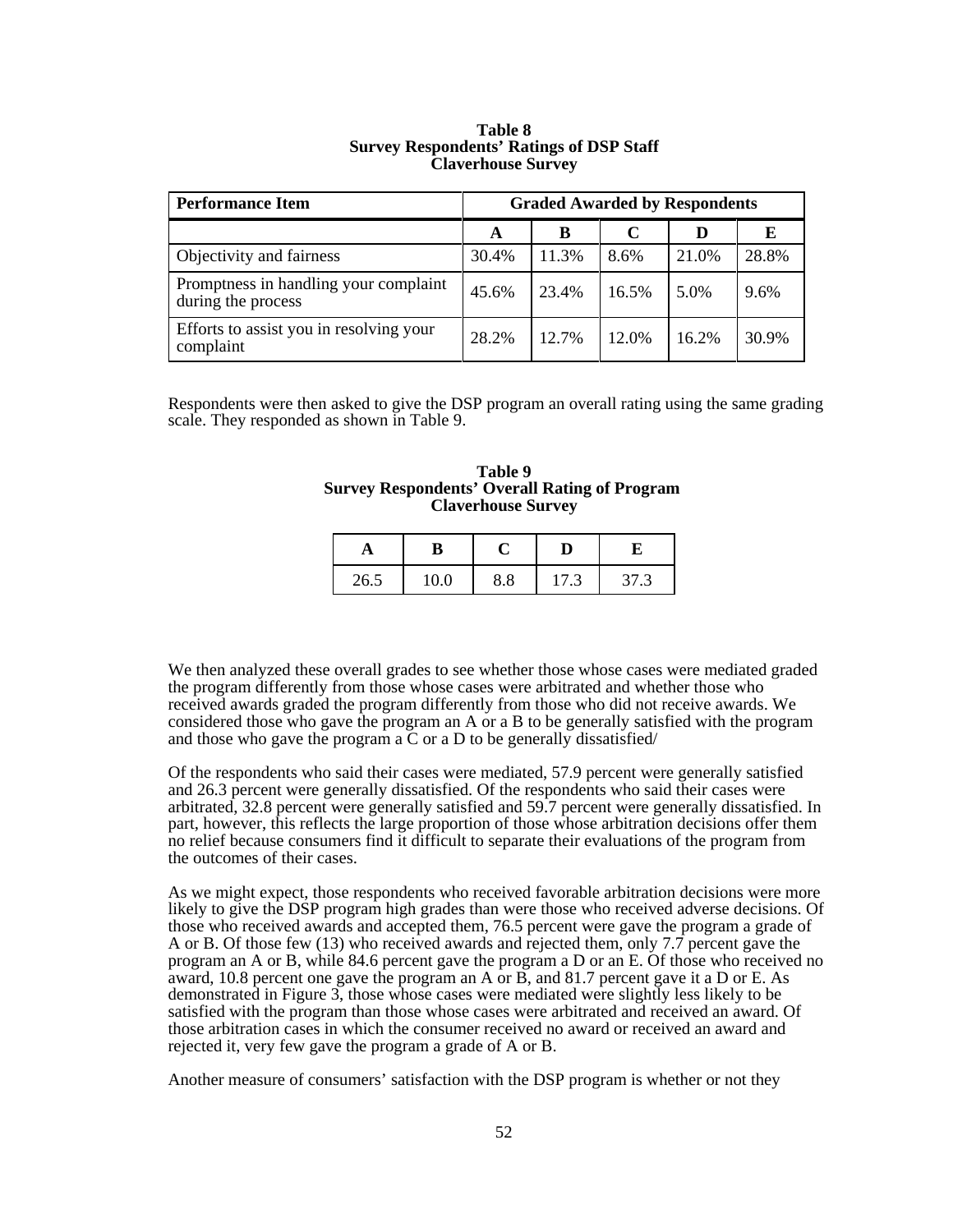**INSERT FIGURE 3**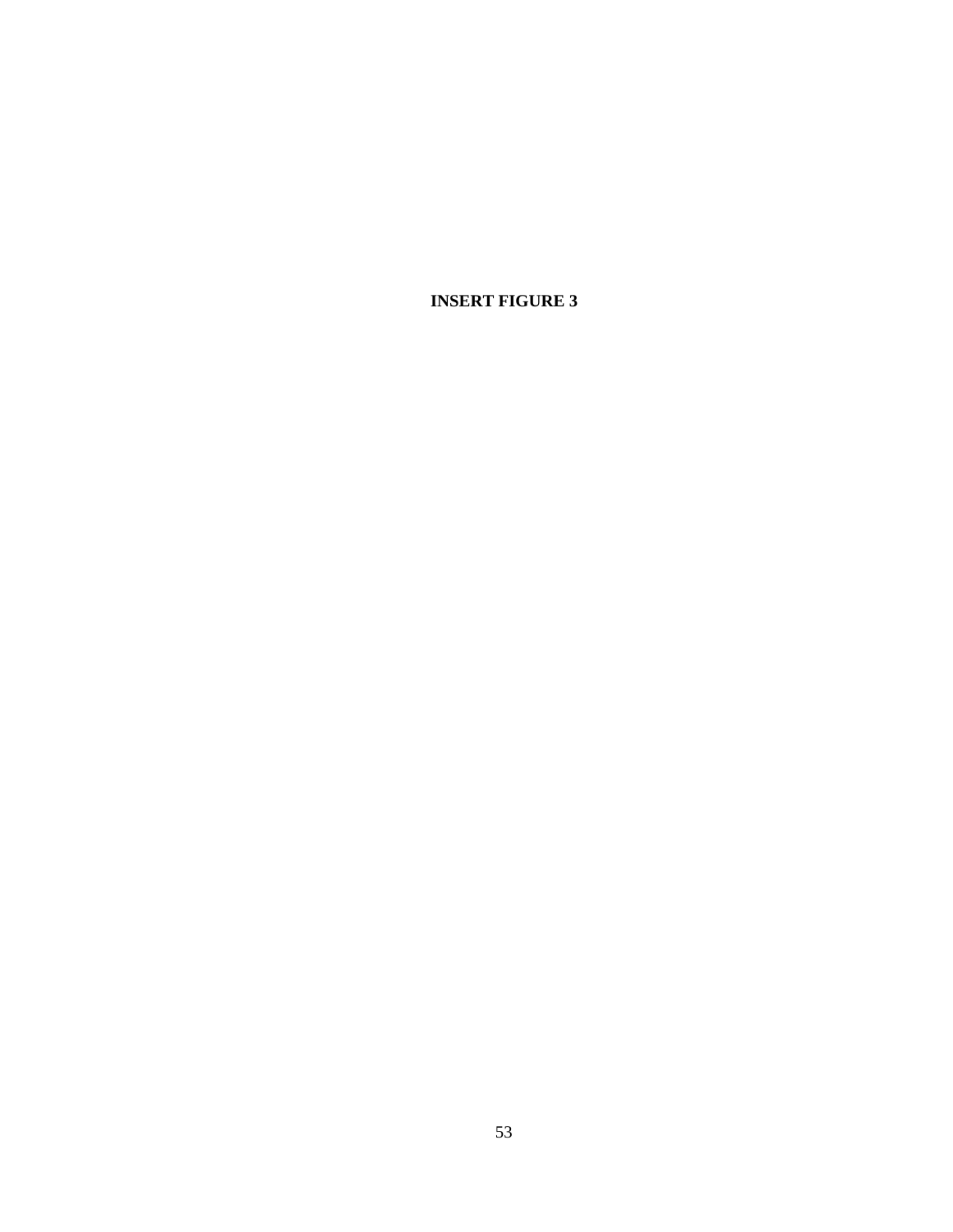would recommend it to others. Of the 265 respondents who answered this question, 41.1 percent said that they would recommend the program to others experiencing warranty problems with their vehicles. Of the remainder, 23.0 percent said it would depend on the circumstances, and another 35.8 percent said they would not recommend the program. If we break the total down by case type, however, a slightly different picture emerges (see Figure 4). A majority (64.9 percent) of consumers with mediated cases said they would recommend the program, whereas an even larger majority (78.9 percent) of those consumers whose cases were arbitrated and who received and accepted an award said they would recommend the program to others. A very small percentage (7.7 percent) of those whose cases were arbitrated but received no award said they would recommend the program, as did slightly more (17.1 percent) of those who received an award but rejected it. Table 10 summarizes this data.

| Table 10                                                   |
|------------------------------------------------------------|
| <b>Would Consumer Recommend the DSP Program to Others?</b> |
| <b>Claverhouse Survey</b>                                  |

| <b>Method of Resolution and Outcome</b> | Yes   | N <sub>0</sub> | Depends on<br><b>Circumstances</b> |
|-----------------------------------------|-------|----------------|------------------------------------|
| Mediated                                | 64.9% | 13.5%          | 21.6%                              |
| Arbitrated                              |       |                |                                    |
| Award Granted and Accepted              | 78.9% | 9.9%           | 11.3%                              |
| Award Granted and Rejected              | 7.7%  | 9.9%           | 11.3%                              |
| No Award Granted                        | 17.1% | 55.3%          | 27.6%                              |

Finally, survey respondents were asked for comments and suggestions about DSP program changes or improvements; 216 of them did so. Their comments are summarized in Table 11.

#### **Table 11 Consumer Suggestions for Program Improvement Claverhouse Survey**

| <b>Suggestion</b>                                                                        | <b>Number</b>            | <b>Percent</b> |
|------------------------------------------------------------------------------------------|--------------------------|----------------|
| Arbitrators should be more consumer oriented                                             | 85                       | 39.4%          |
| Did a good job, no complaints                                                            | 31                       | 14.4%          |
| Better initial review of cases by staff and arbitrators                                  | 21                       | 9.7%           |
| Better follow-up to enforce awards/settlements                                           | 16                       | 7.4%           |
| Dealers/manufacturers need to be more responsive to<br>consumers, more consumer oriented | 13                       | 6.0%           |
| Speed up the process for quicker decisions                                               | 12                       | 5.6%           |
| Make program better known/more advertising                                               | 7                        | 3.2%           |
| Better qualified mechanics for inspections/repairs                                       | 7                        | 3.2%           |
| Have better/more representation at hearings                                              | 6                        | 2.8%           |
| Awards/settlements should be more fair                                                   | $\overline{\phantom{0}}$ | 2.3%           |
| More personal contact with DSP staff/arbitrators                                         | 5                        | 2.3%           |
| Have more program locations                                                              | 4                        | 1.9%           |
| Allow for more information about history/problems of car                                 | 3                        | 1.4%           |
| Less paperwork/easier to understand forms                                                |                          | 0.5%           |
| Total                                                                                    | 216                      | 100.0%         |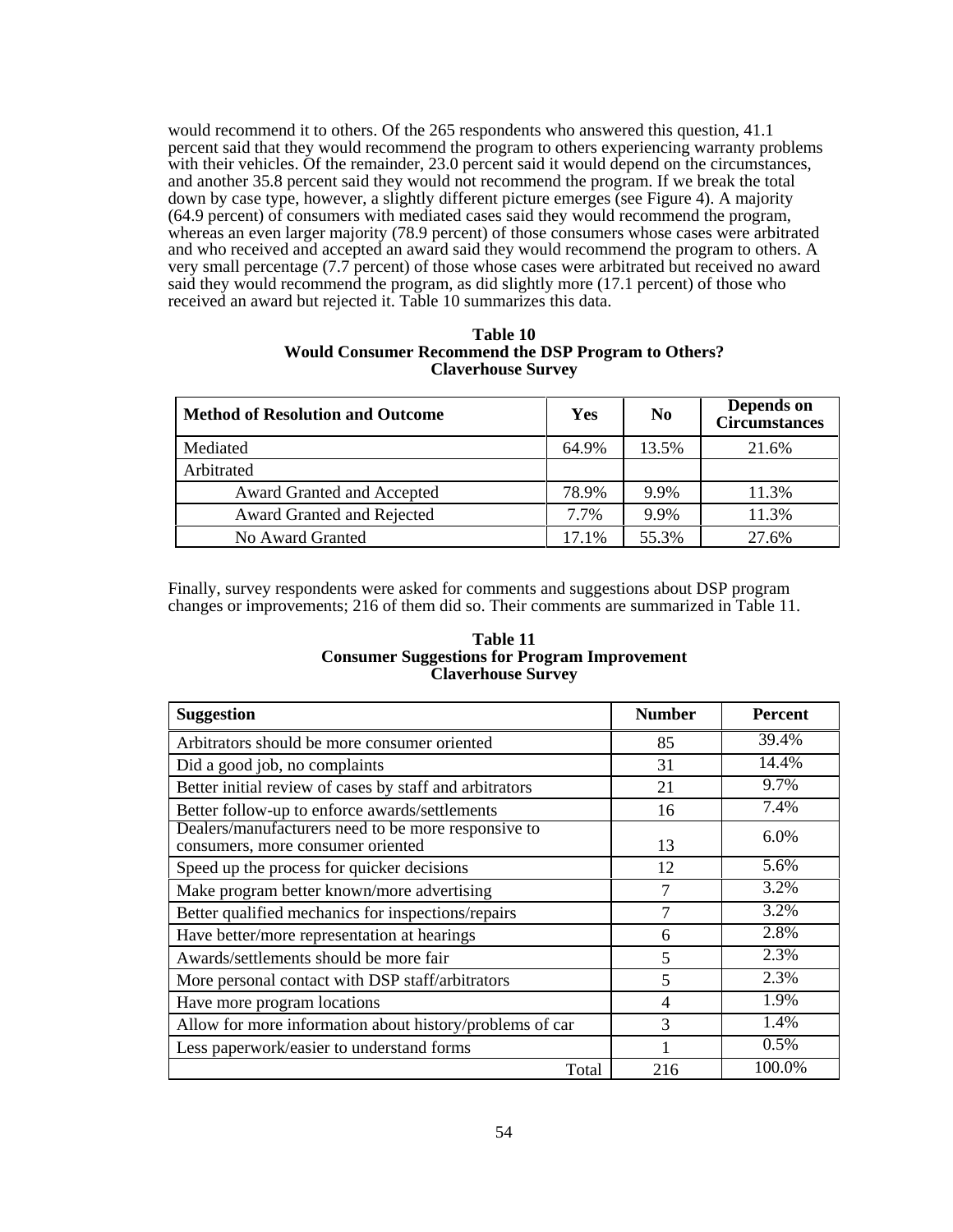**INSERT FIGURE 4**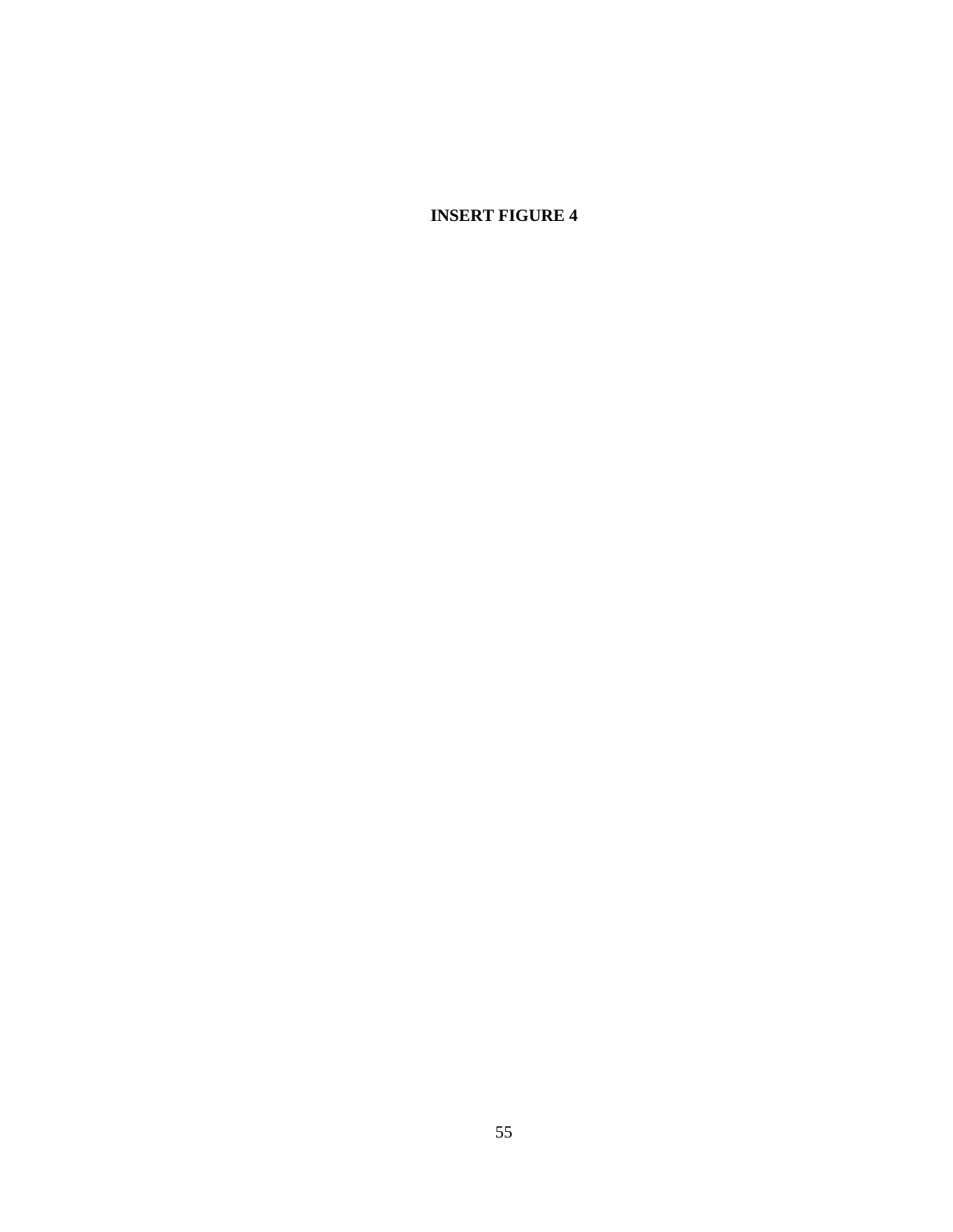#### **CONCLUSIONS**

On the basis of the comparison of our survey results with the DSP indices, we conclude that the DSP indices are accurate for most of the important components of the warranty dispute resolution program. The major area in which there is a significant difference between the survey results and DSP indices is the proportion of arbitrated cases delayed beyond 40 days. This is a common finding in our research. We believe that the difference is adequately explained by the recall factor (i.e., consumers can rarely recall a specific date for the opening of their cases) and by the fact that the DSP's definition of a case's opening date and the consumer's definition are not the same. The other significant difference between survey results and DSP indices is in the category of consumers who received an award in the arbitration process but rejected the award. Of those survey respondents who reported receiving an arbitration award, 15.5 percent said they rejected the award; DSP indices report no such cases. It is interesting to note that 84.6 percent of the consumers who report rejecting their awards were offered repair of the vehicle as the award; all asserted on the initial page of the survey questionnaire that they had already experienced at least 9 repair attempts.

Overall, consumers appear to be moderately satisfied with the DSP program, with 36.5 percent giving the program a grade of A or B. As we have come to expect, those who received and accepted awards and those whose cases were mediated tended to give higher grades than those who received no award or those who rejected their awards. On a second measure of consumer satisfaction, whether the consumer would recommend the DSP program to others, overall 41.1 percent said they would, 35.8 percent said they would not, and  $23.0$  percent said it would depend on the circumstances. Again, consumers answers to this question tend to correlate with the outcomes of their cases. It is quite difficult for most consumers to separate their evaluations of the program itself from their personal outcomes. Thus, the survey results ultimately reflect the fact that a relatively small percentage of consumers whose cases were arbitrated received any award at all; DSP indices report that 80.5 percent of arbitration cases resulted in adverse decisions (i.e., consumer received no relief).

It is also noteworthy that when survey respondents were asked to make comments or suggestions about the program, 45.8 percent of the comments related to a "lack of customer orientation" among dealers, the manufacturer, and arbitrators.

In summary, we conclude that the Toyota National DSP indices are in substantial agreement with the survey findings. The discrepancy noted in the "delay of arbitration" area is of no regulatory concern for reasons already stated. The discrepancy noted in the area of rejected arbitration awards is one we cannot explain.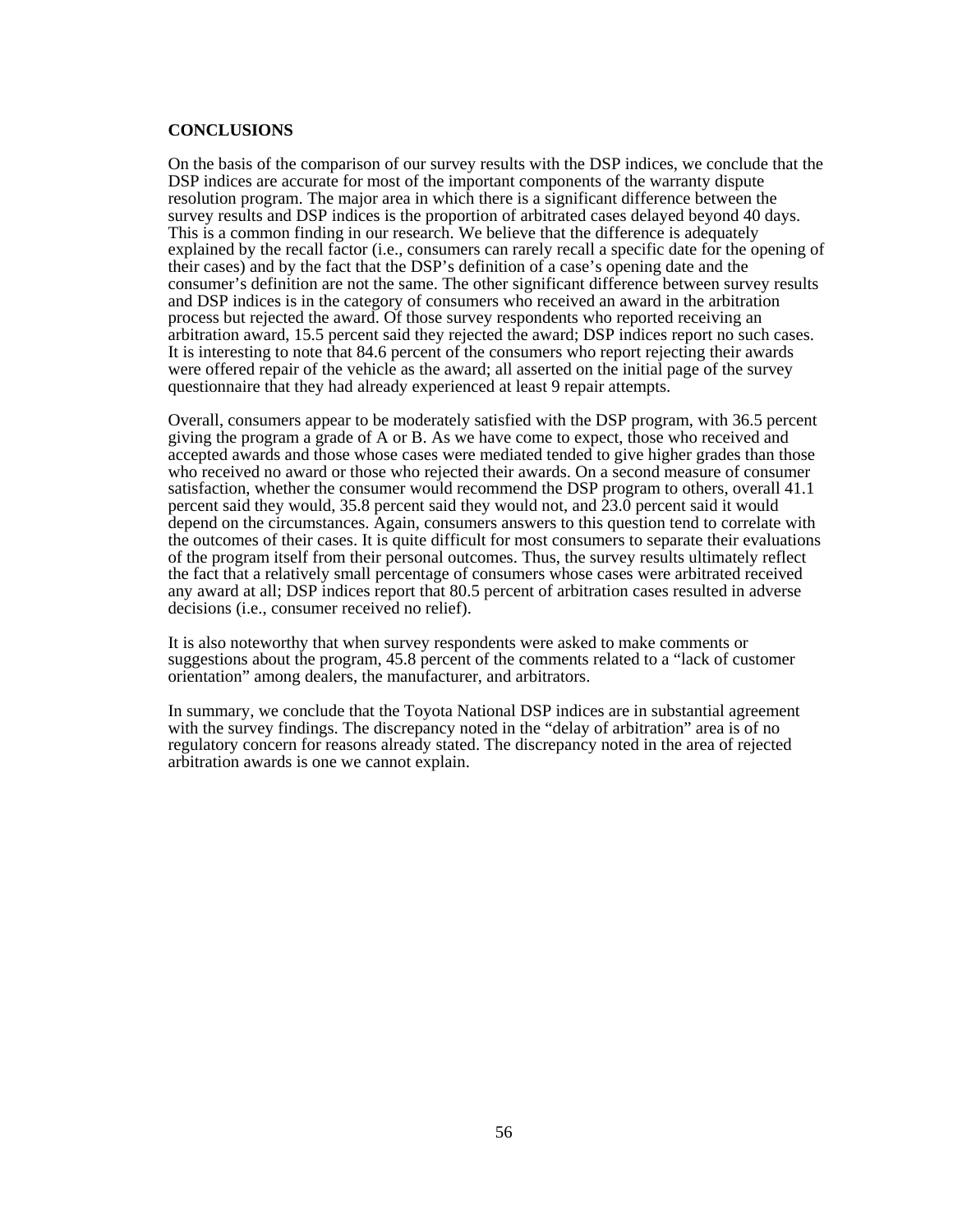#### *SECTION VI*

## *Audit Related Regulatory Requirements*

**REQUIREMENT: § 703.7 (c)(3)(I)**

**A report of each audit under this section shall be submitted to the Federal Trade Commission, and shall be made available to any person at reasonable cost. The Mechanism may direct its auditor to delete names of parties to disputes, and identity of products involved, from the audit report.**

A copy has been supplied to the Federal Trade Commission consistent with this requirement.

#### **REQUIREMENT: § 703.7 (d)**

**Auditors shall be selected by the Mechanism. No auditor may be involved with the Mechanism as a warrantor, sponsor or member, or employee or agent thereof, other than for purposes of the audit.**

The audit was conducted consistent with this requirement.